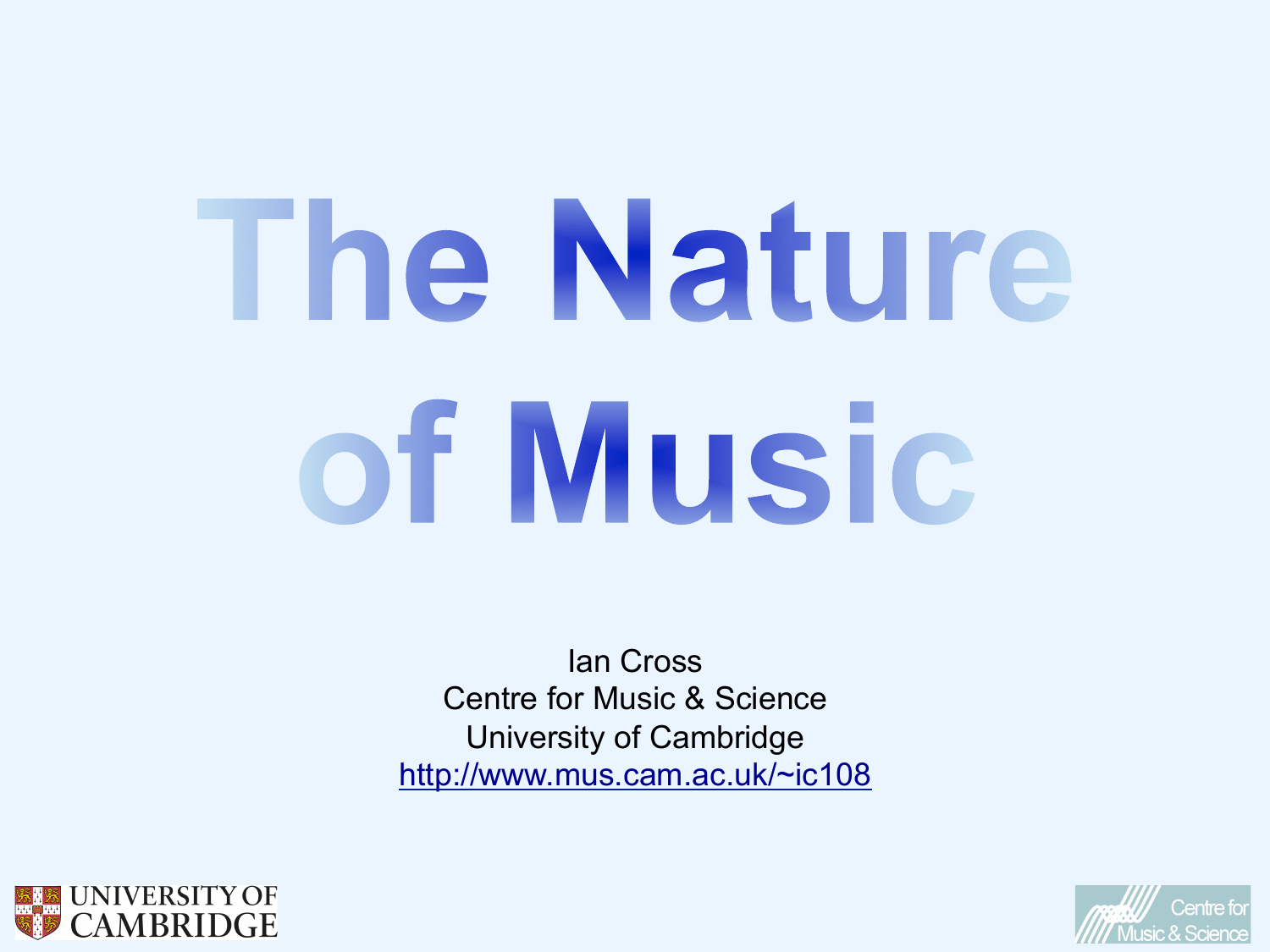Two prevailing ideas:

- music constitutes an autonomous, discrete domain of human experience
- the privileged mode of engagement with music is listening

Both have secure provenances in Western intellectual history, from Aristoxenus in the 4<sup>th</sup> century BCE to Hanslick in the 1800s

Both are increasingly globalized, having become firmly embedded in "folk theories" of music in most musical *supercultures*, reinforced by socioeconomic and, particularly, technological developments over the last two centuries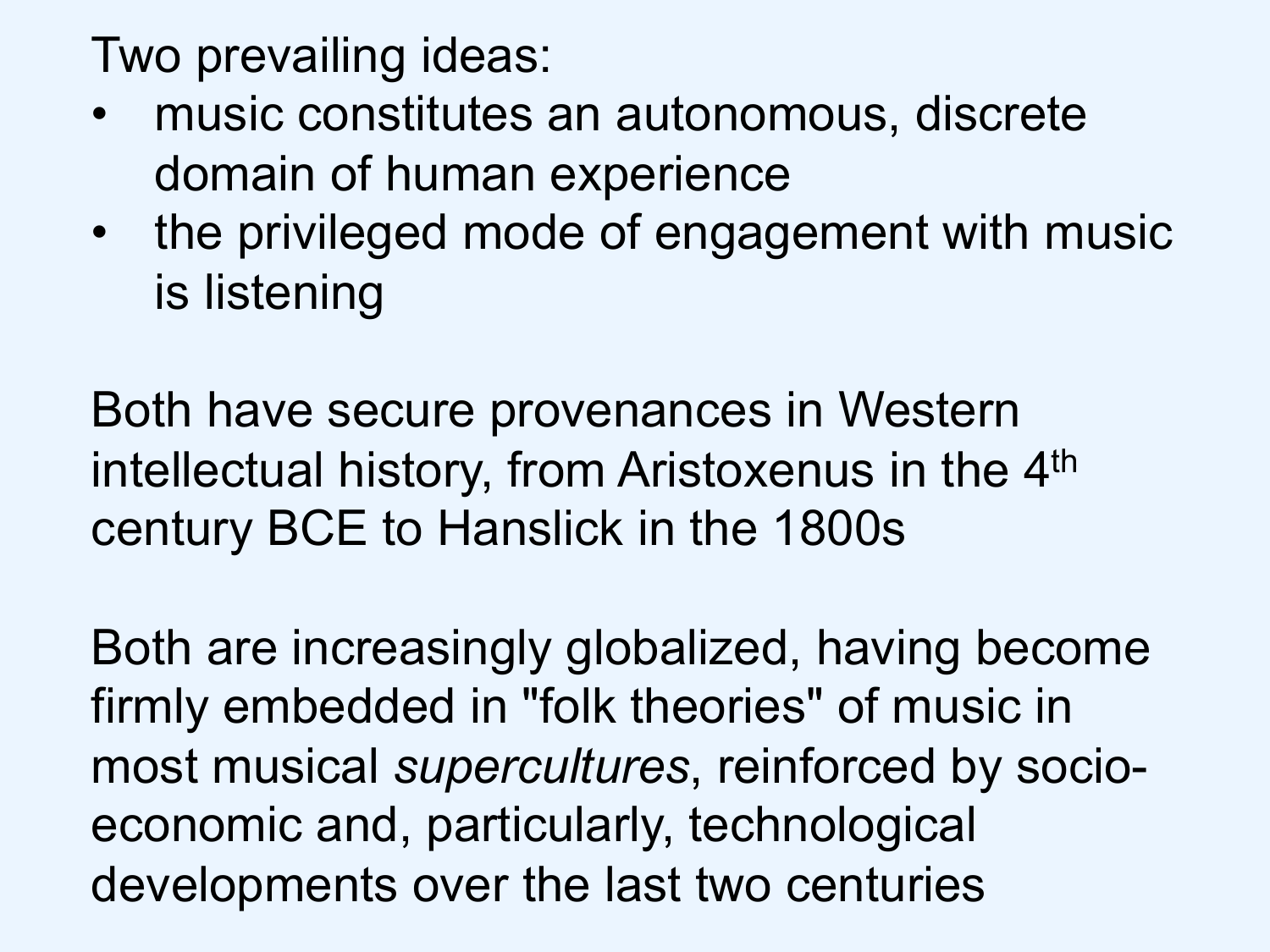A musical superculture (after Slobin, 1992) includes "three basic components:

- An industry... justifying the ways of the superculture to man, woman, and child
- The state and its institutionalized rules and venues… [institutional] activity affects subcultures… through erasure and stereotypes
- The superculture provides a set of standardized styles, repertoires, and performance practices anyone can recognize, if not like"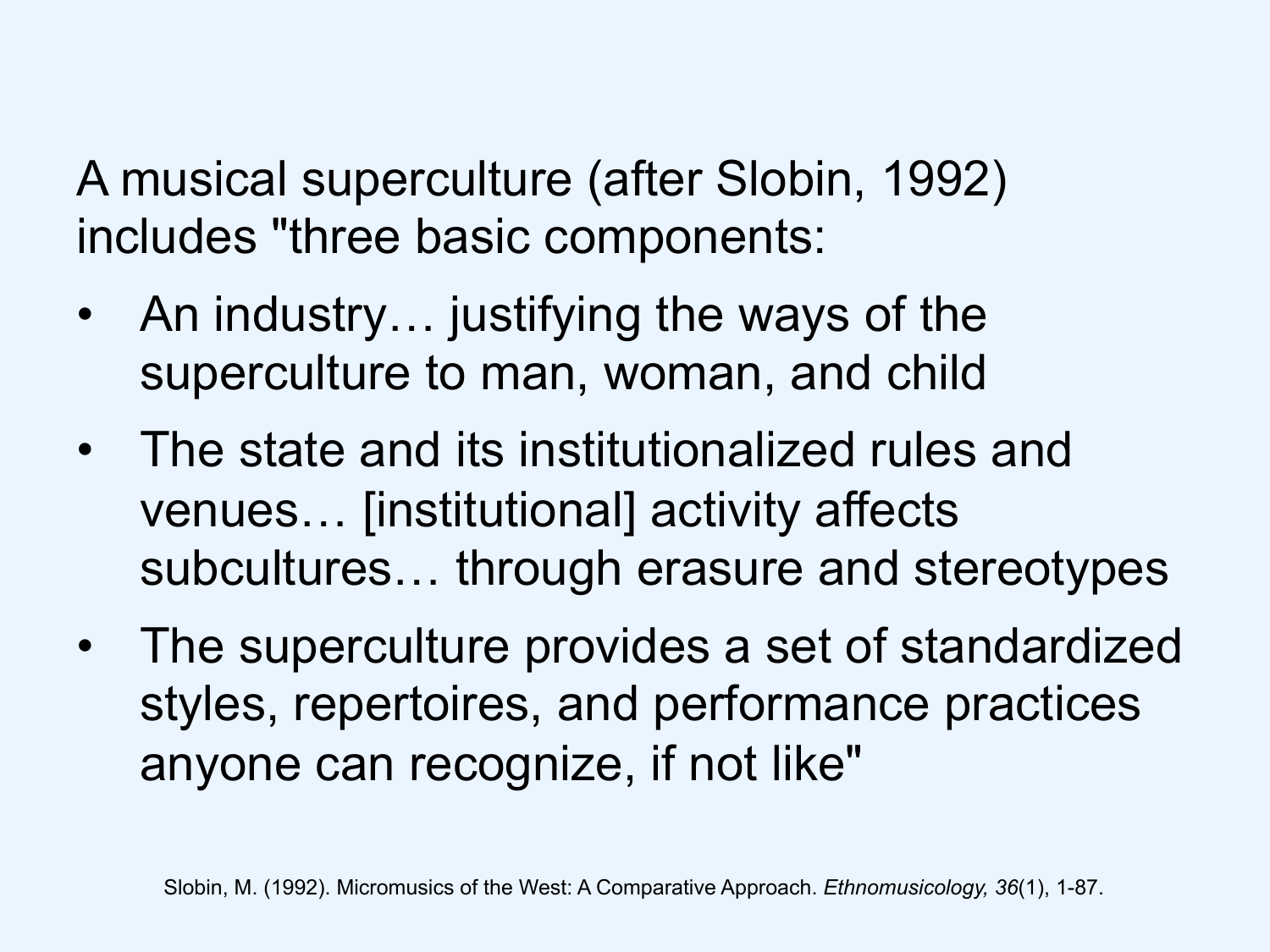The identity of "music" for the major musical supercultures is increasingly dominated by the Western model, in which music is increasingly a commodity with exchange value

In Georgina Born's (2005) words (after Adorno) there are "…several dimensions in which music's existence is permeated by commodification – be it musical form, performance mode, filmic exposure, radio play, production or reception"

This commodification process is driven, at least in part, through the increasing prevalence of music as recorded sound, which also propels the idea that music is for listening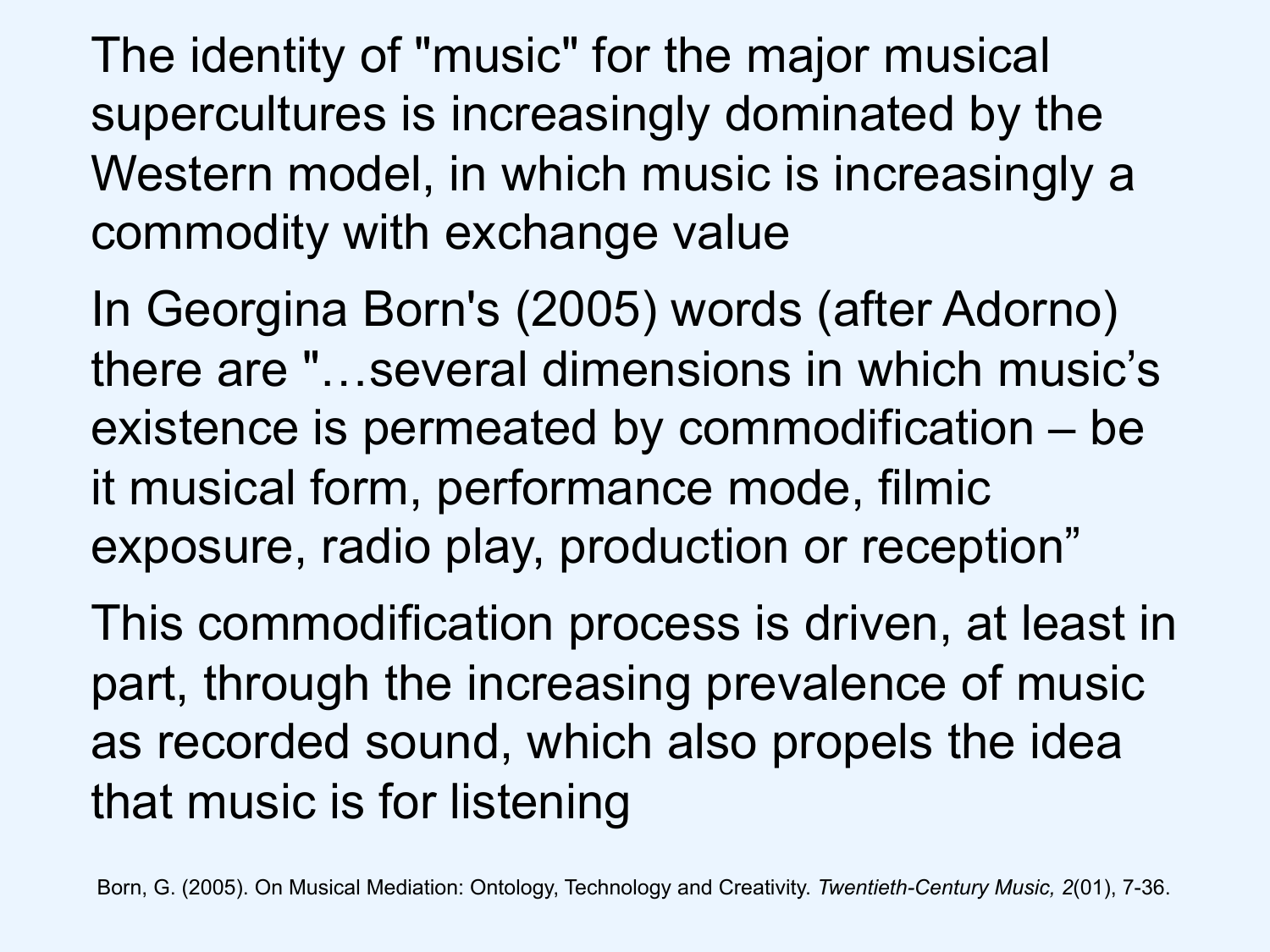#### As Eric Clarke notes (2007: 69):

"…recordings—understood as a resource rather than a prescription or dogma—have provided people with an unparalleled opportunity to enter into, and learn from, musical cultures from every part of the world. This access is of a particular kind, of course: acousmatic, de-contextualized, disengaged from the specificity of time and place, and affording no real social interaction between the listener and the virtually present musicians (even if sometimes it may conjure up the impression of it)."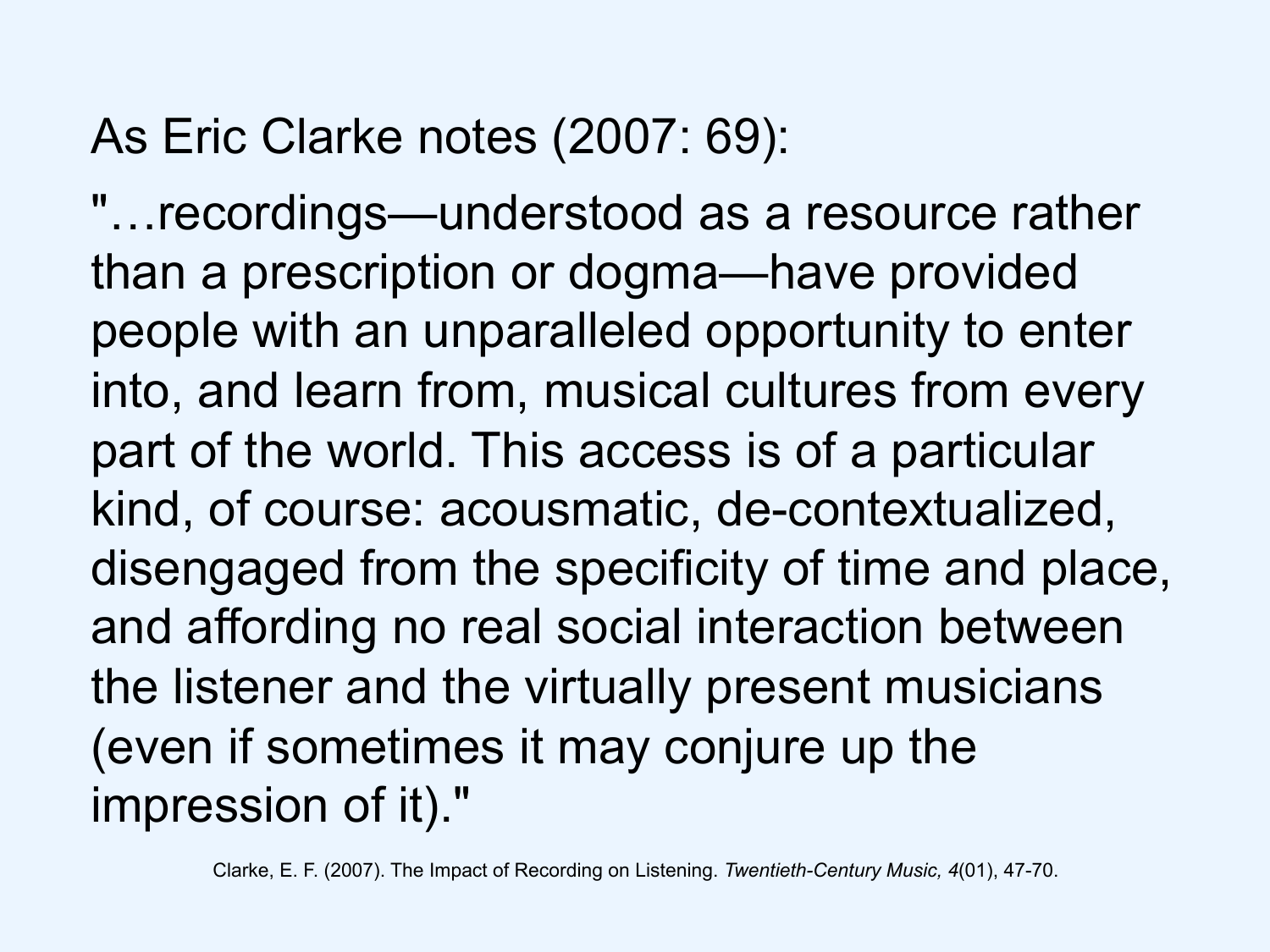Hence, globally, music is increasingly subsumed into a Western (or WEIRD: Western, Educated, Industrialized, Rich, Democratic) "folk theory" of music as complex, humanly-produced, expressive sound, engaged with through listening because of its capacity to elicit emotional responses, produced—composed and performed—by the few and consumed listened to—by the many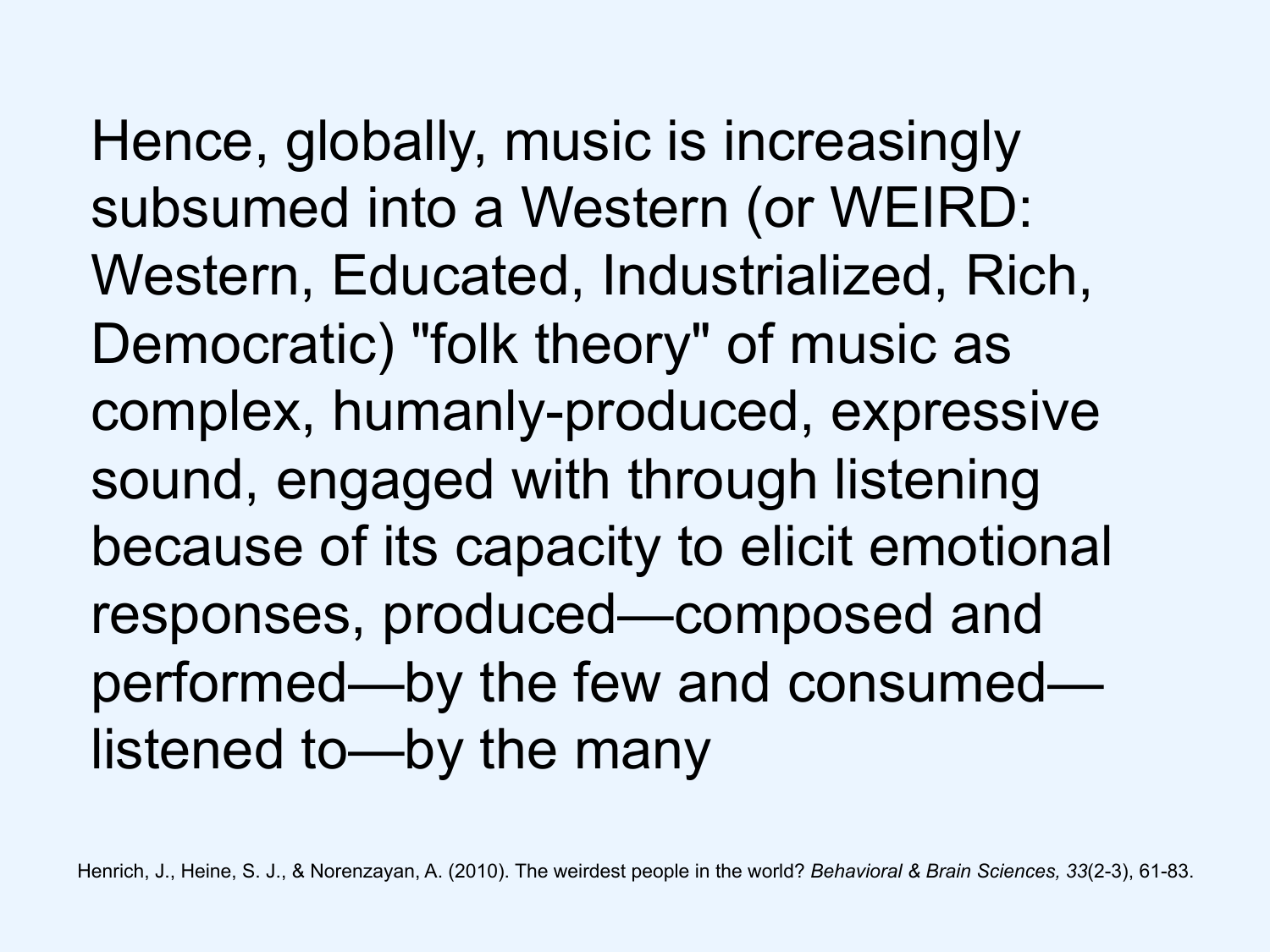This folk theory has been cemented into place by the commodification of music as having exchange value through the possibility of "ownership" of IPR (the legacy of the work concept) and of the means, not of production, but of dissemination and distribution, once the preserve of the record company and now that of the technocorporations in the form of distribution platforms such as iTunes, as well as search engines (Google page rank algorithms are key here), and control over access to, or influence over, key 'opinion formers' (highly networked individuals), etc. via social networking tools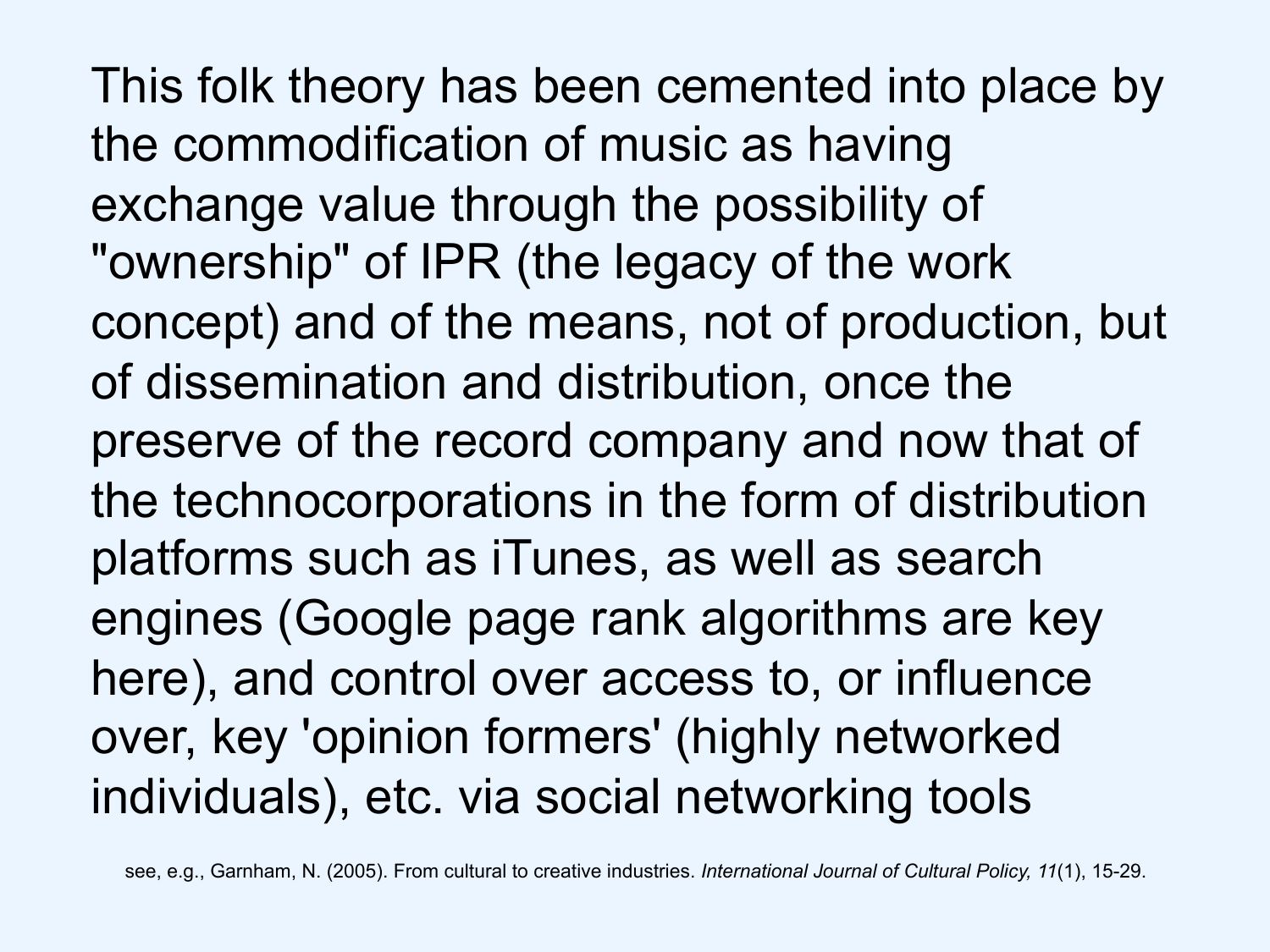Taking their cues from the prevailing folk theories, the vast majority of experimental studies of music have tended to investigate it in terms of the auditory perception of complex sonic pattern, and the relationships between auditory processes and the elicitation of emotion

Cross, I. (2012). Cognitive Science and the Cultural Nature of Music. *Topics in Cognitive Science, 4*(4), 668-677.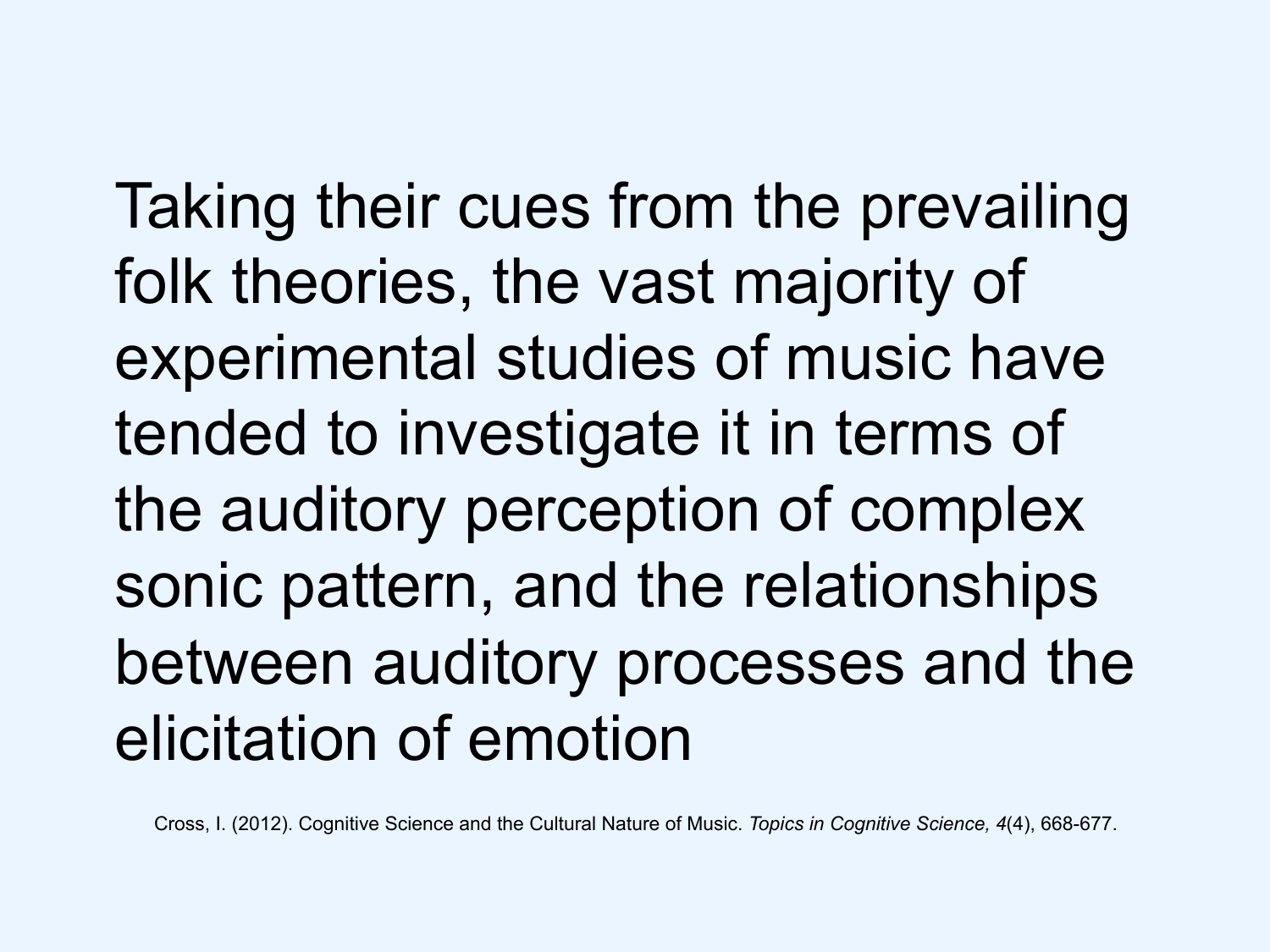# However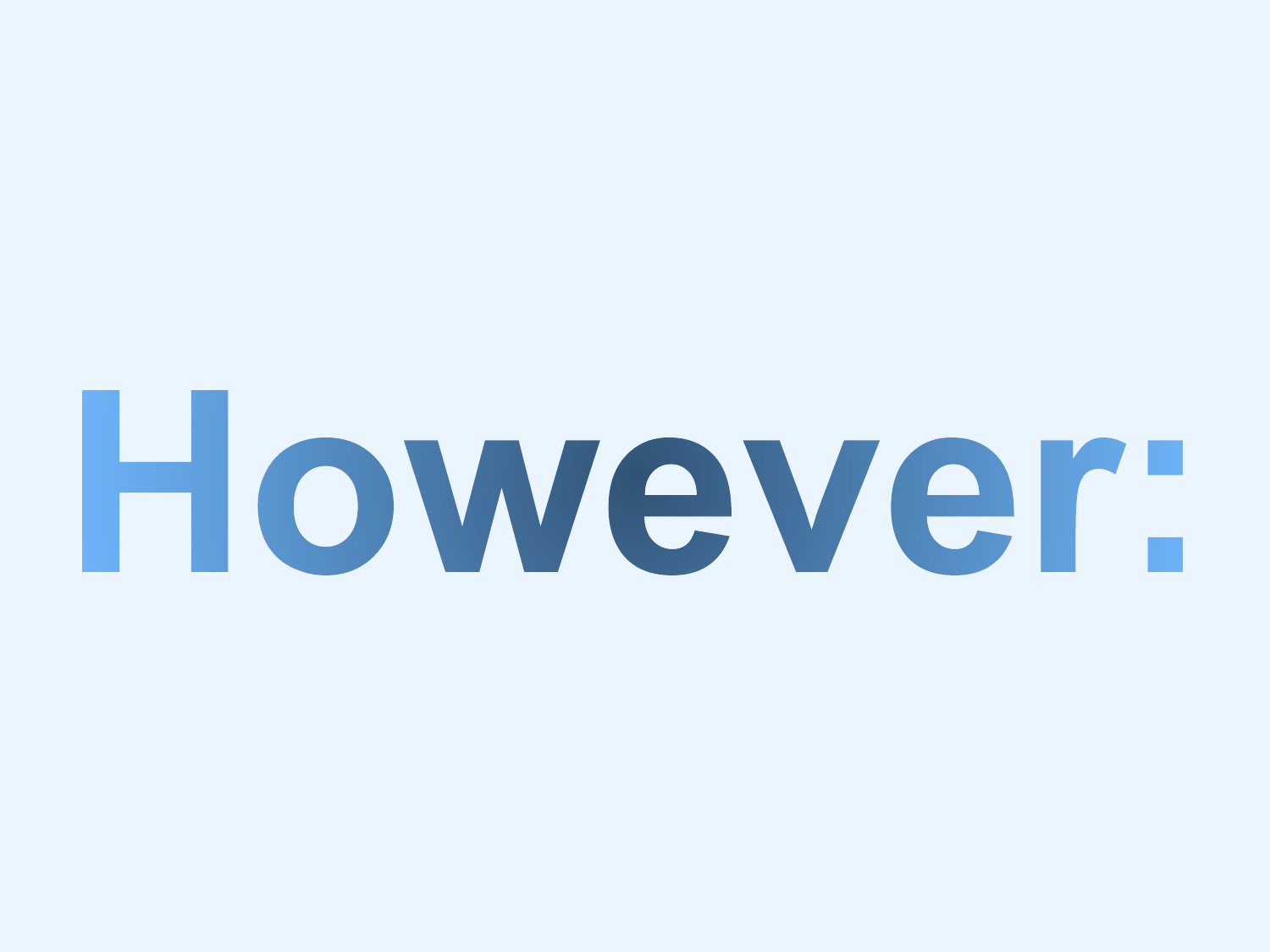For many of the world's cultures—including Western cultures and subcultures while music may be listened to, it is also something that is done; it is **participatory** as much as it is **presentational**

Turino, T. (2008). *Music as social life : the politics of participation*. London: University of Chicago Press.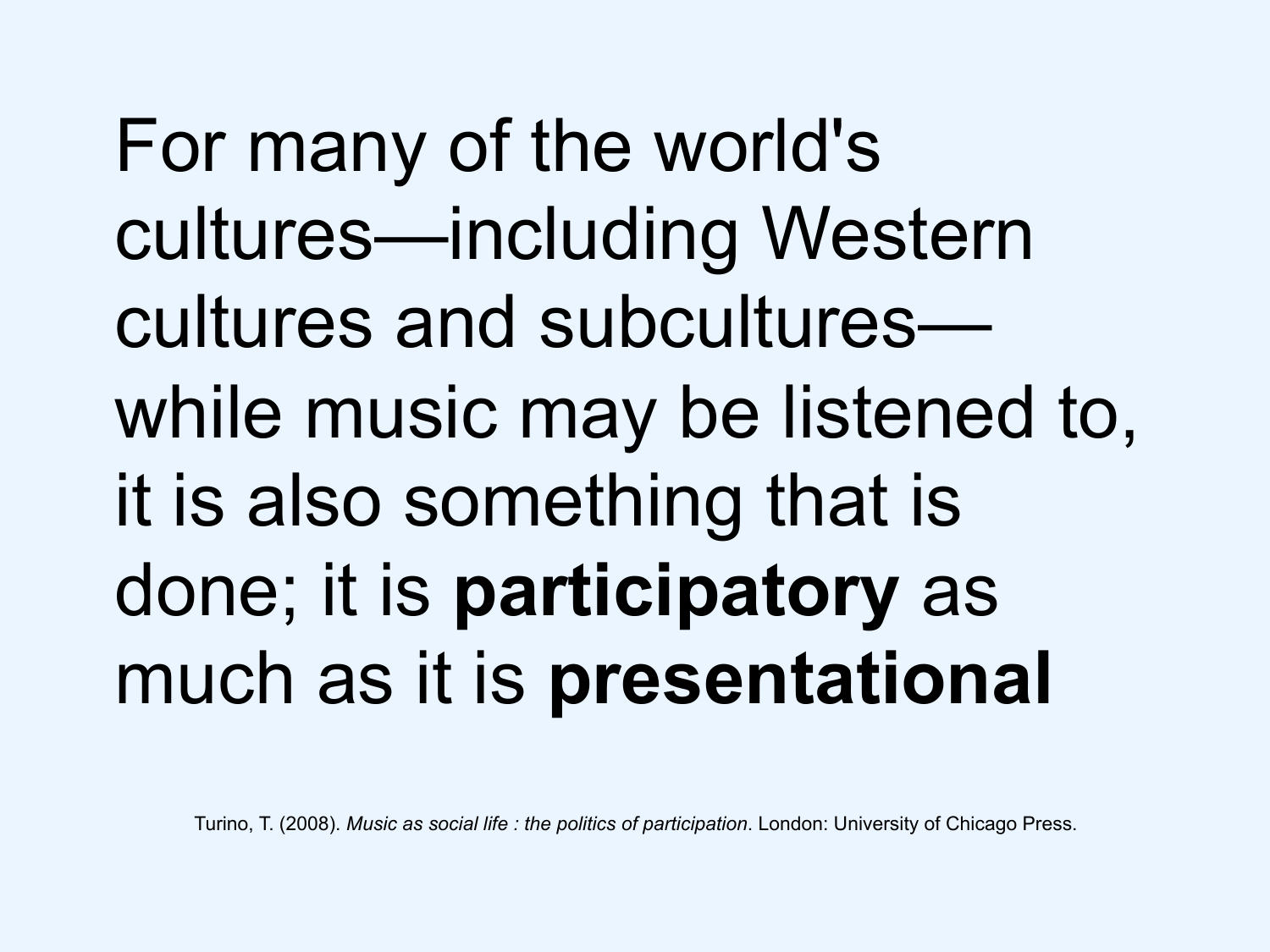And in many cultures it is not easy to distinguish clearly between the attributes of music and those of language—or, more properly, speech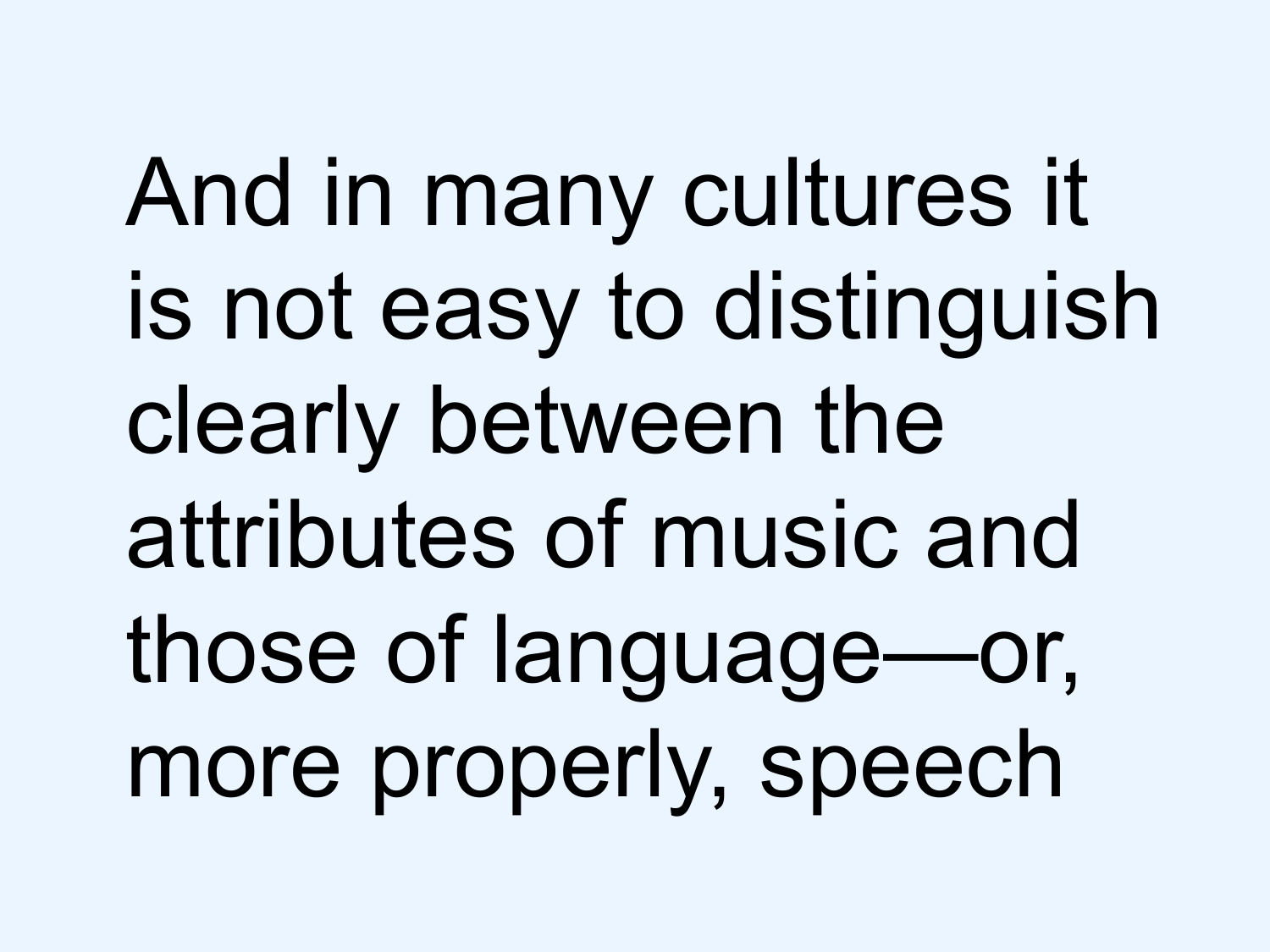Wachsmann (1971: 383) "…there are many African cultures that cannot make such a rigid and final separation between music and speech as the West seems to be able to, and in Ancient Greece the word *mousike* embraced both, the poetry of music and the music of poetry (prose, prosody). For them the ends of the music-speech continuum do not have that extreme, ultimate, and irreconcilable connotation that it has for us in the West today. The Ethiopian practice of dancespeech (the sounds of speech to which people dance) is just as acceptable as *The Art of Fugue* (music that uses sounds that are remote—in terms of the length of the continuum—from speech)."

Wachsmann, K. P. (1971). Universal Perspectives in Music. *Ethnomusicology, 15*(3), 381-384.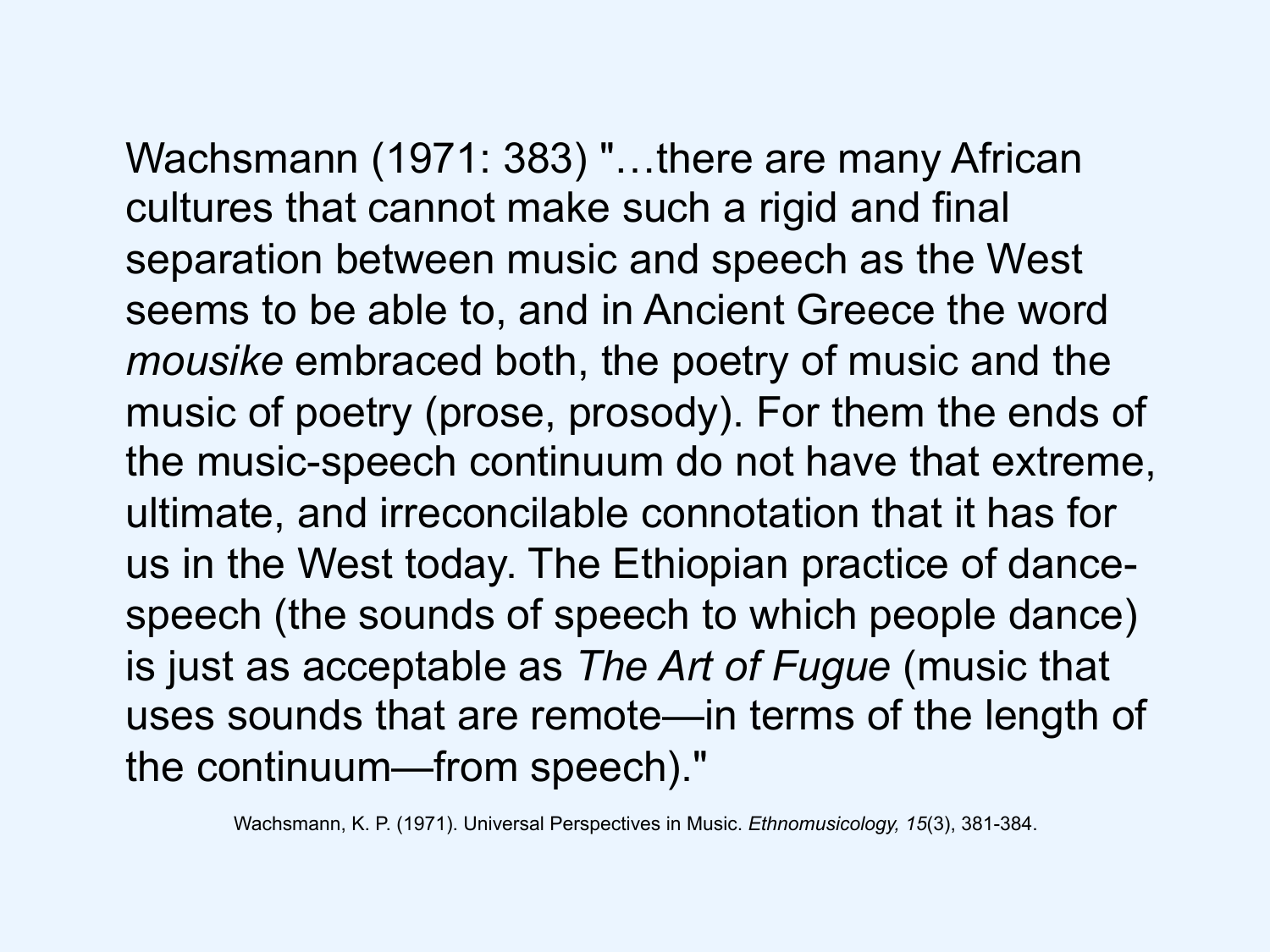Two prevailing ideas: • music constitutes an envirop oblition and **A nthe PRINCE of engagement with** sic is listening

Music and speech are components of a general human communicative toolkit, underpinned by similar neural, cognitive, behavioural and affective mechanisms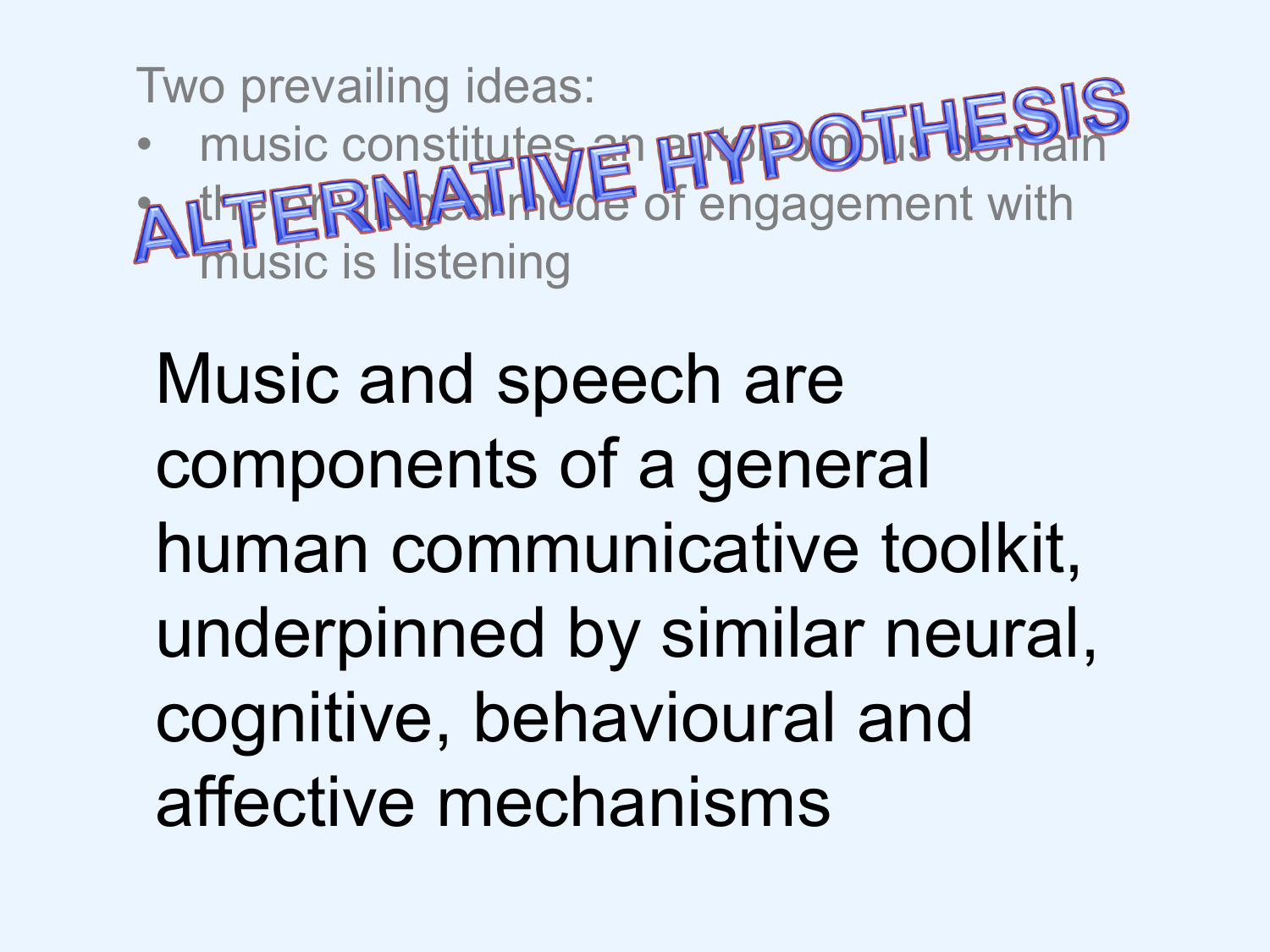Hypothesis motivated in part by a growing body of research that indicates common neural and cognitive substrates for music and language or speech:

- speech and music are indissociable in early infancy (Brandt, Gebrian & Slevc, 2012: *Frontiers in Psychology*)
- musical expertise advantageous for aspects of secondlanguage learning (Milovanov et al, 2008: *Brain Research*)
- similar mechanisms underlie emotional inferences from both vocalizations and music (Escoffier, Zhong, Schirmer & Qiu, 2012: *Human Brain Mapping*)
- syntax in language and music processed largely by means of the same brain circuitry (Koelsch, 2012: **Brain & Music**)
- substantial overlap in brain regions involved in processing speech and song (Schön et al, 2010: *NeuroImage*)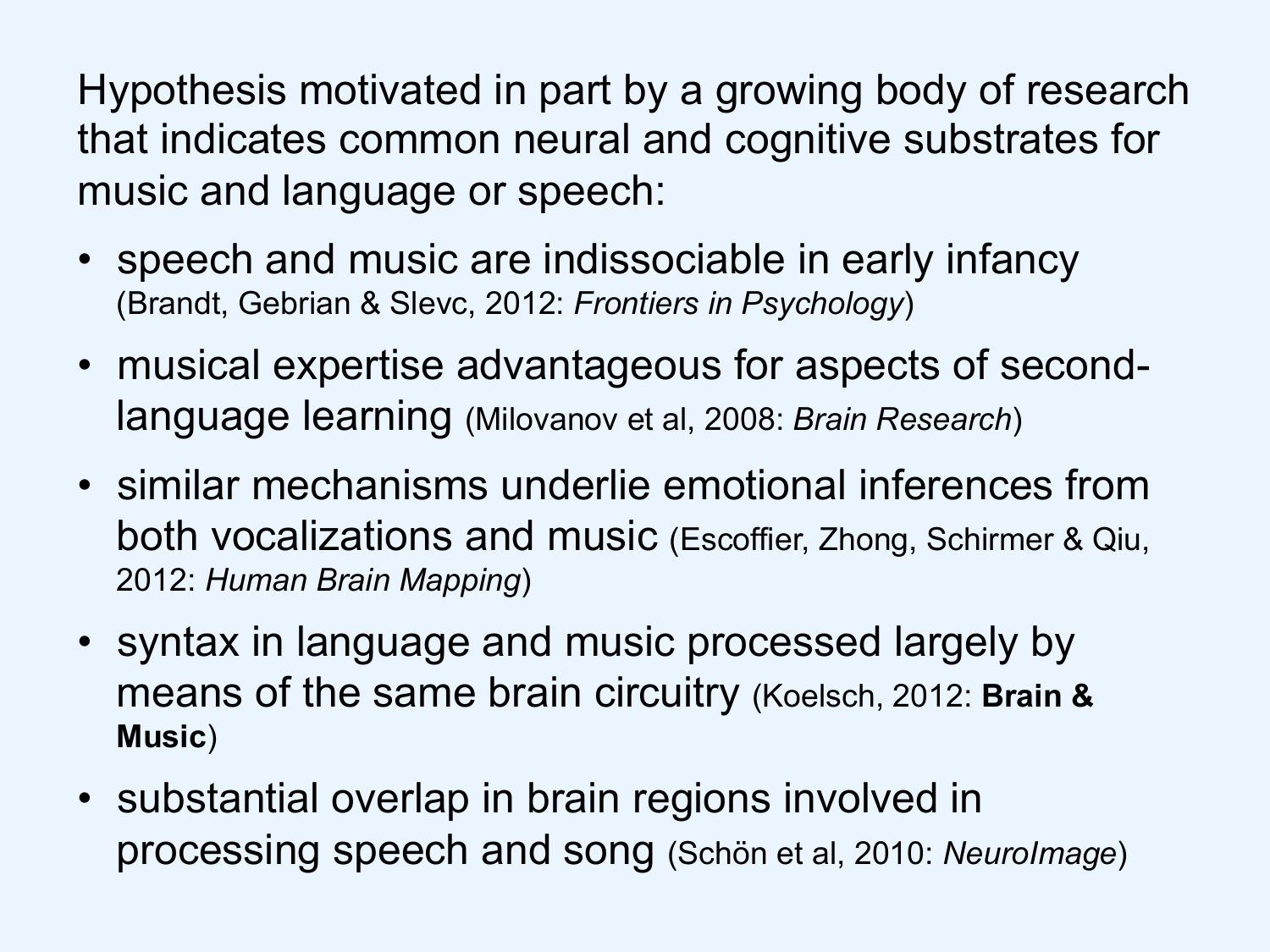Hypothesis also motivated by the realisation that thinking of music as a medium for social interaction that shares many features with speech can provide new and potentially productive ways of exploring music in cognition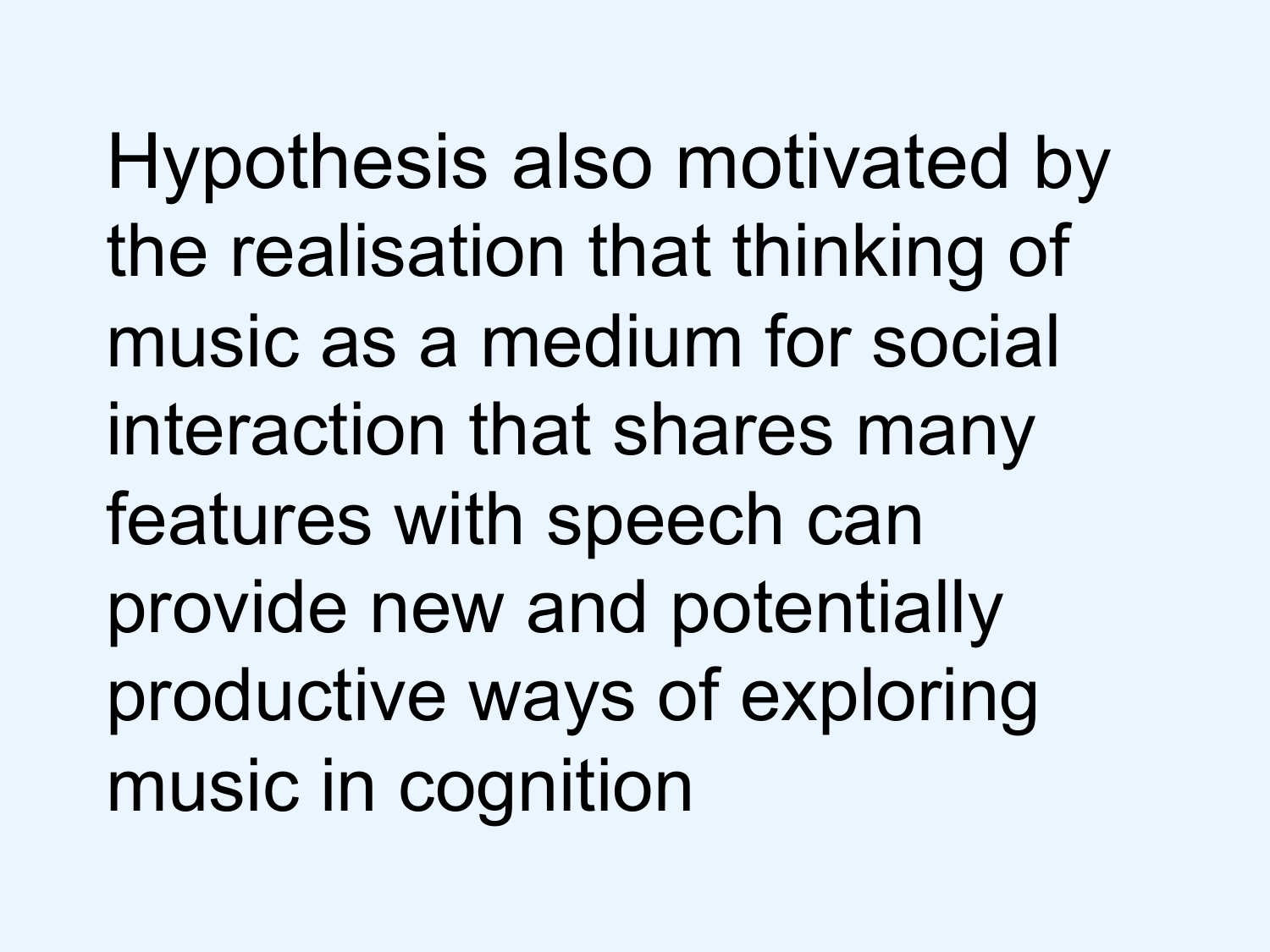# **Social interaction**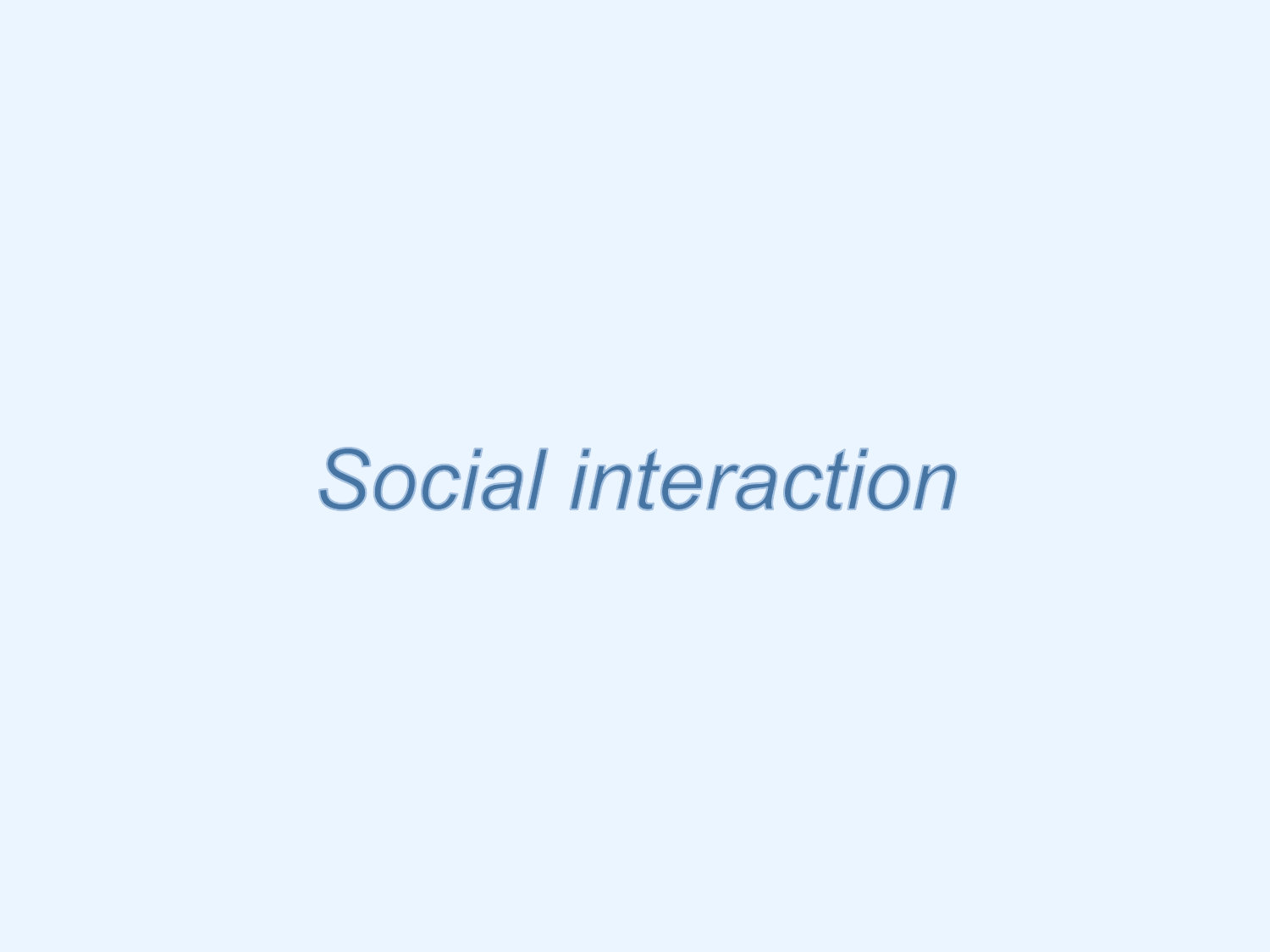#### Steve Levinson (2006: 39)

"The roots of human sociality lie in a special capacity for social interaction"

"There are quite good *prima facie* grounds for thinking that human interactional abilities are at least partially independent of both language and culture"

Levinson, S. C. (2006). On the human "interaction engine". In N. J. Enfield & S. C. Levinson (Eds.), *Roots of human sociality: culture, cognition and interaction* (pp. 39-69). Oxford: Berg.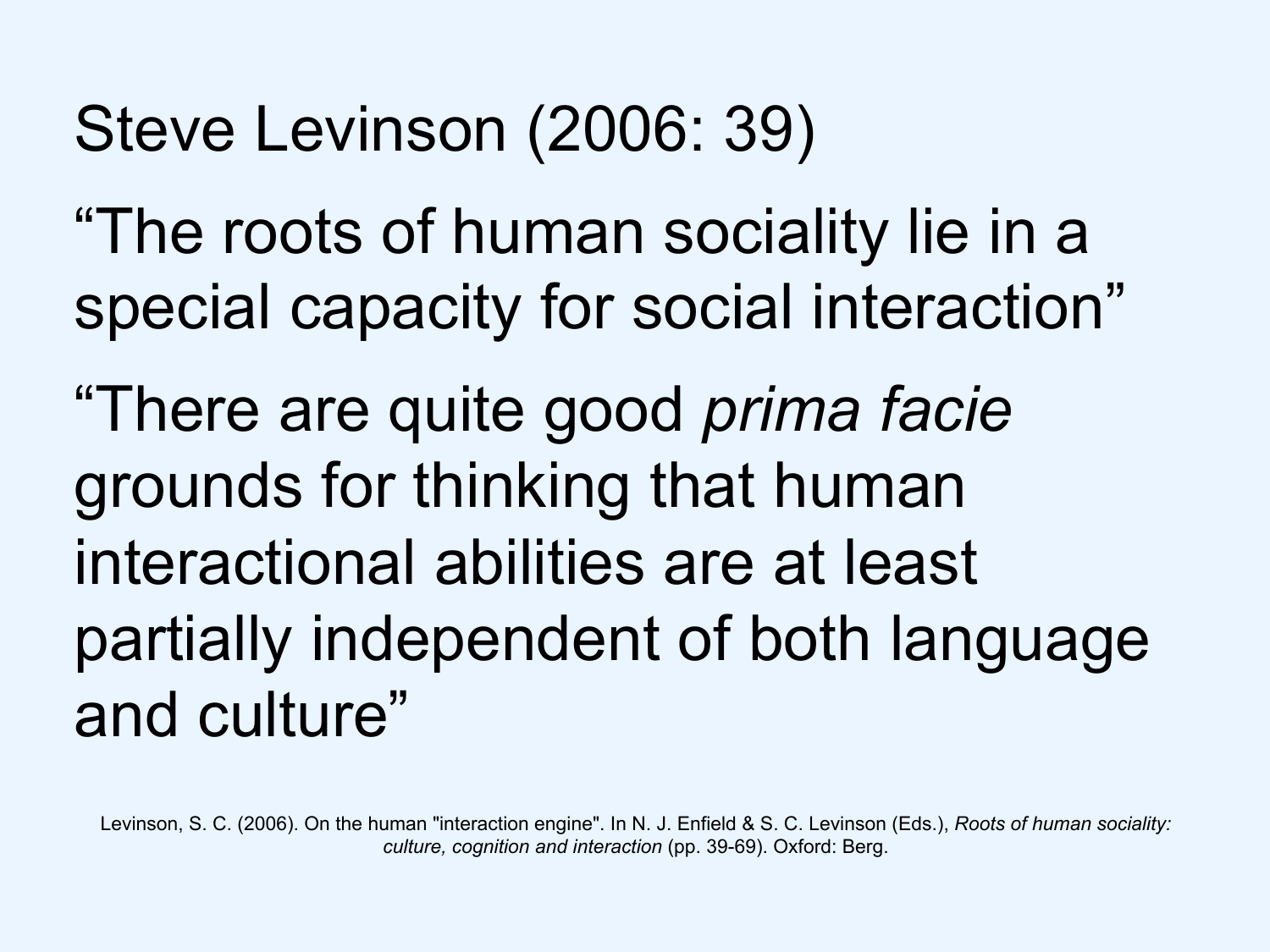#### Levinson's "human interaction engine":

"universal properties of human interaction that have a cognitive-and-ethological foundation, constructed of scraps of motivational tendencies, temporal sensitivities, semi-cooperative instincts, ancient ethological facial displays, and the capacity to analyze other's actions through mental simulation"

Levinson, S. C. (2006). On the human "interaction engine". In N. J. Enfield & S. C. Levinson (Eds.), *Roots of human sociality: culture, cognition and interaction* (pp. 39-69). Oxford: Berg.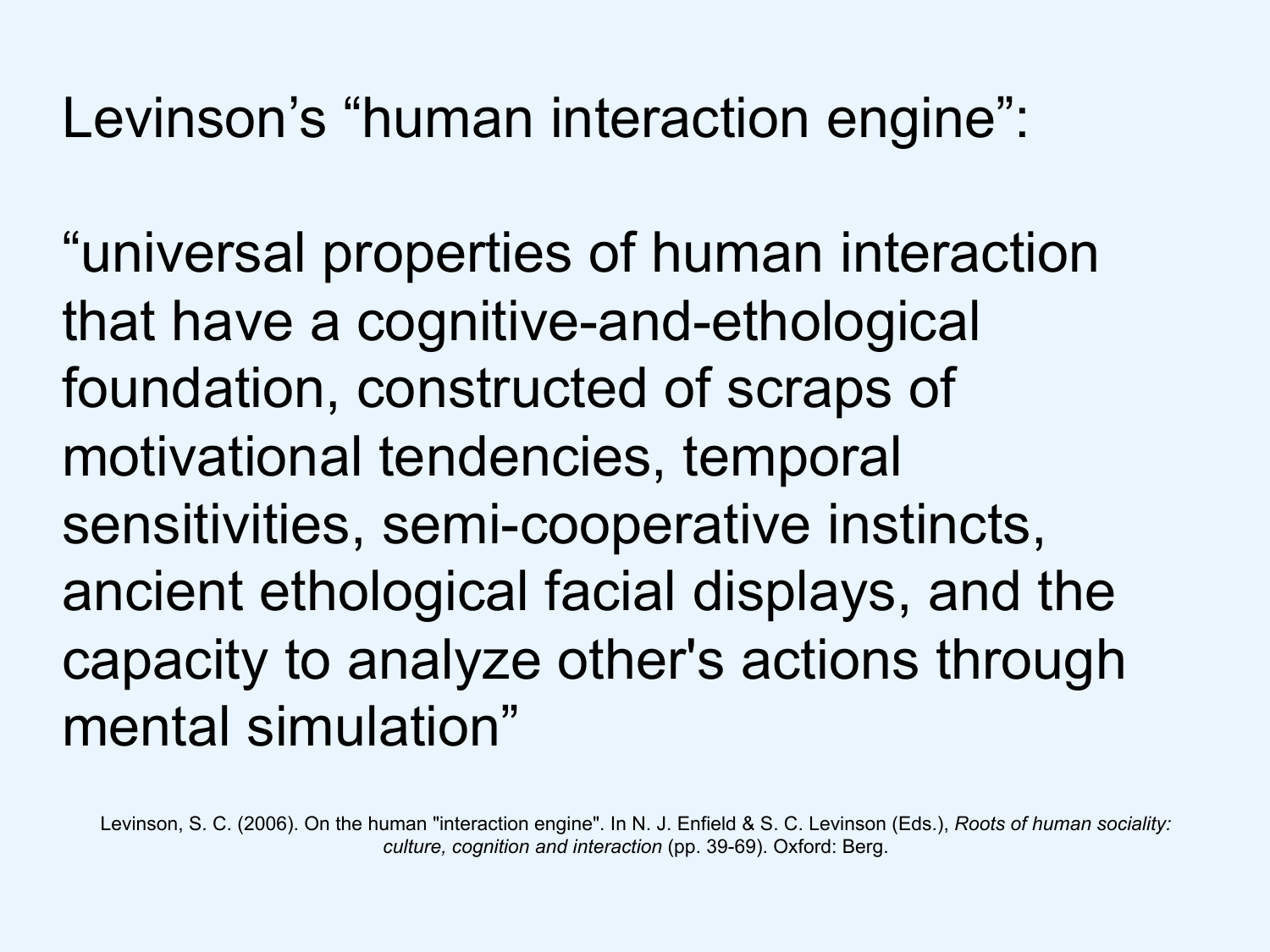From a cross-specific perspective, there is an increasing amount of convergent evidence that points to humans as uniquely and flexibly social

Seed & Tomasello (2010: 414): "…children and apes perform very similarly on tests dealing with the physical world, but the children—old enough to use some language but still years away from reading, counting, or going to school—outstrip the apes in tests dealing with the social world … Human cultural groups can be distinguished from [types of] cultures seen in nonhuman primates because of their highly cooperative nature"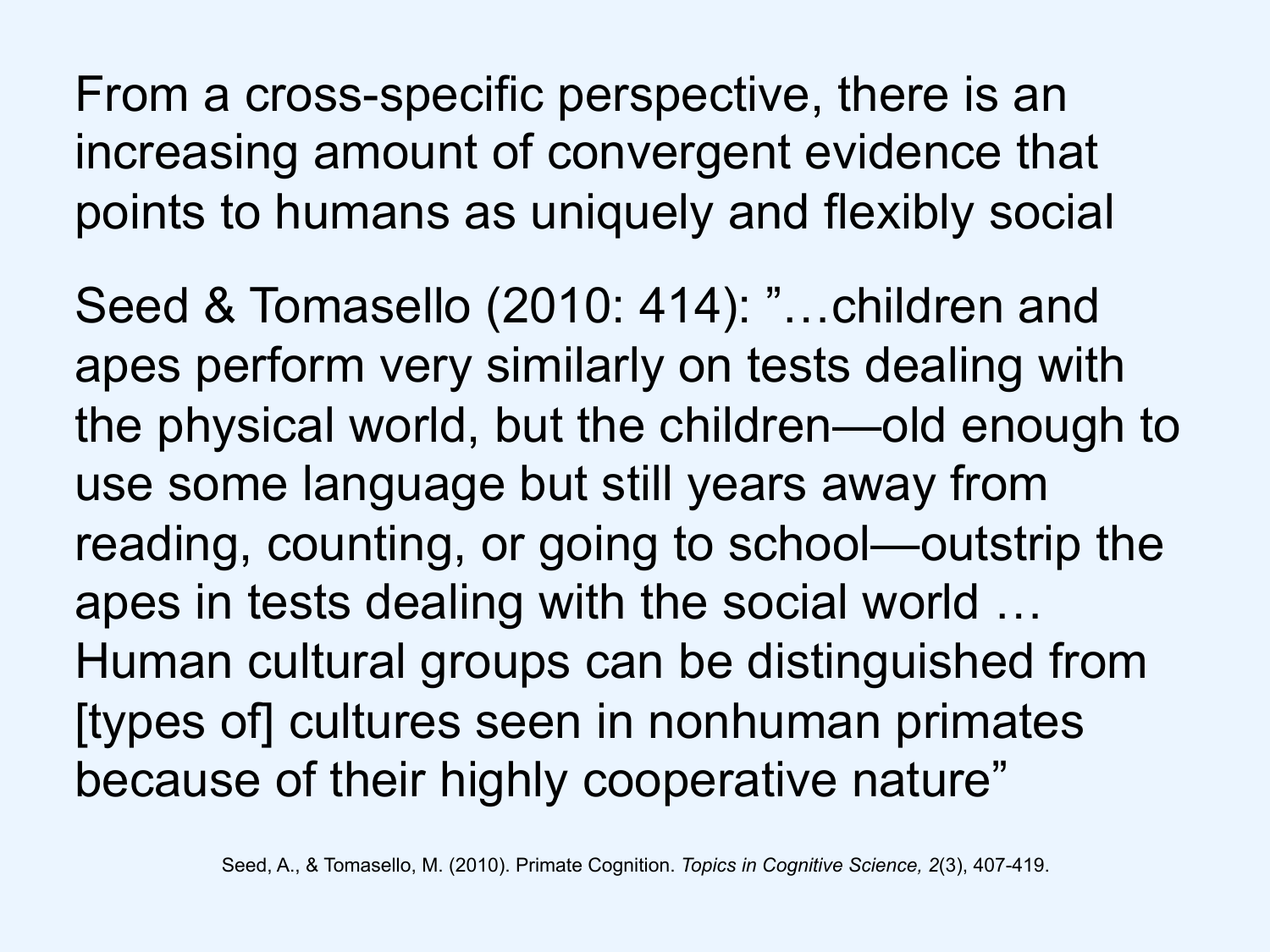# **Music in social interaction**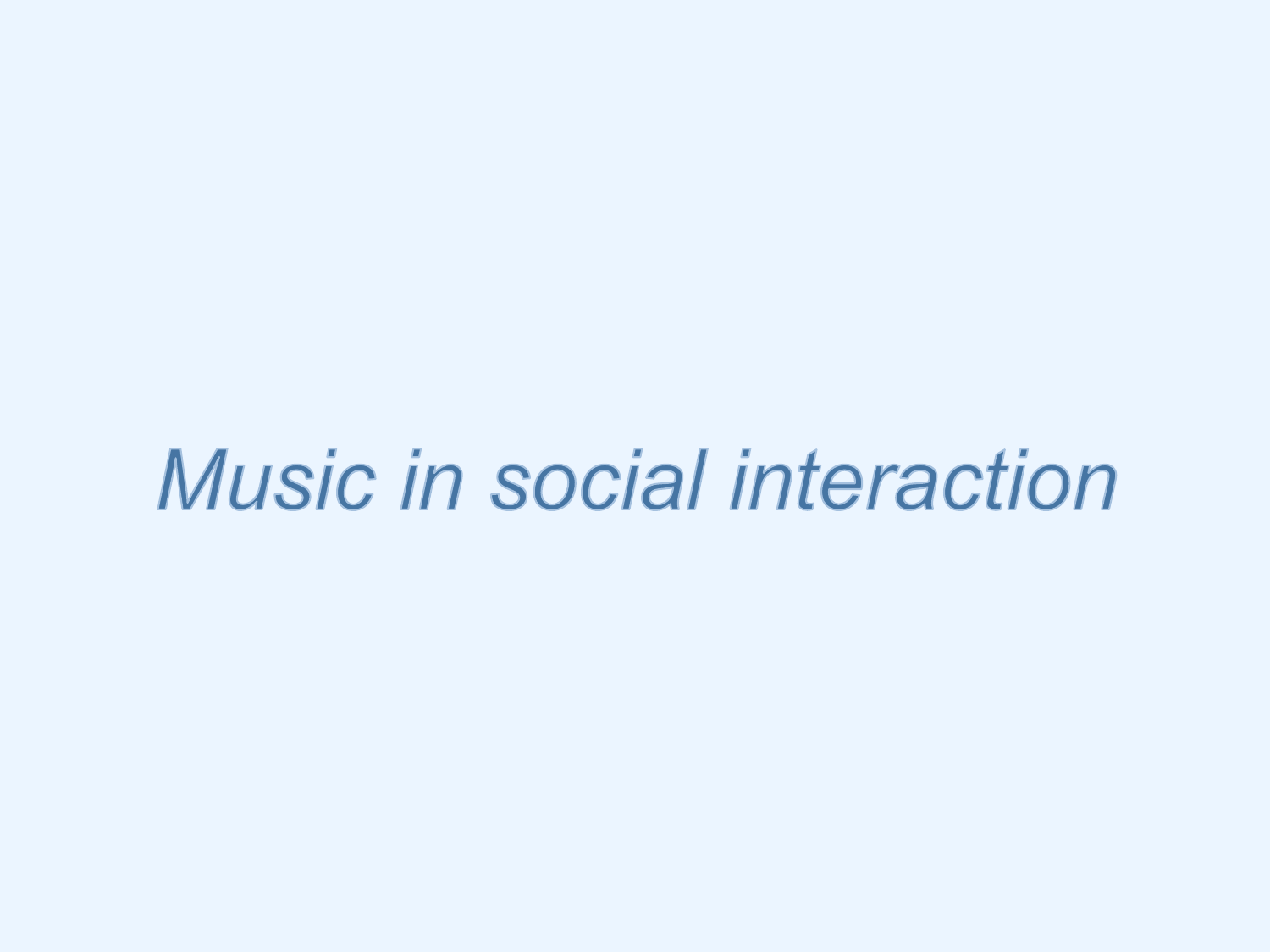If music reflects generic human interactive capacities, does it have a generic role in human interaction?

Nettl (2005: 253): "The fundamental function of music in human society, what music ultimately does, is twofold: to **control humanity's relationship to the supernatural**, mediating between humans and other beings, and to **support the integrity of individual social groups**. It does this by expressing the relevant central values of culture in abstracted form"

Nettl, B. (2005). *The study of ethnomusicology: thirty-one issues and concepts* (2nd ed.). Urbana & Chicago: Univ. Illinois Press.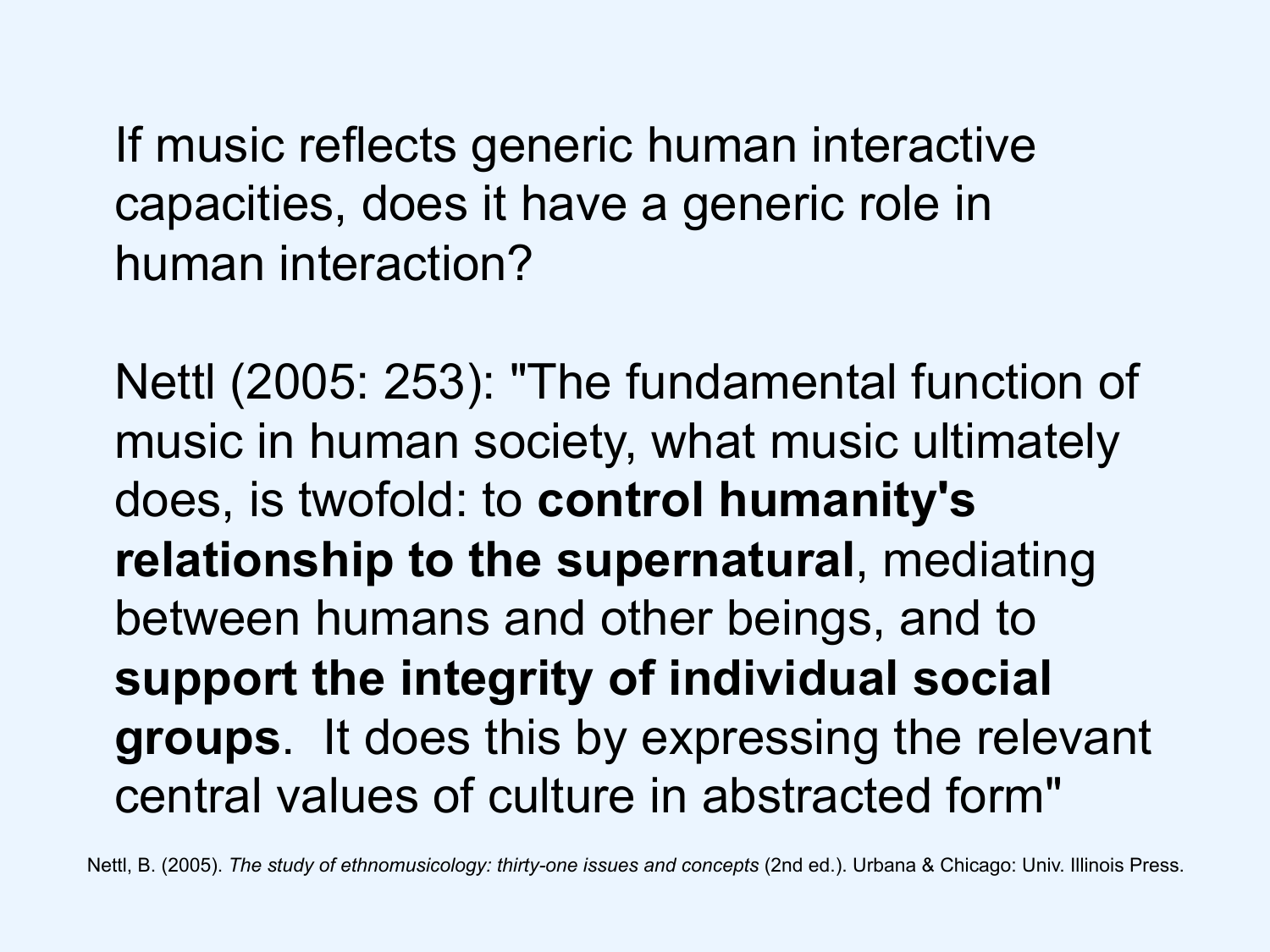McLeod (1974: 113): "…what music symbolizes is an altered state of consciousness, be it a transition from one status to another, the adoption of a ritual attitude, or the acting out of personal or social importance in the face of tensions implicit in the social structure. **In all cases music is directed at areas regarded as uncertain**…"

Cross (2009: 190): "… music has all the attributes of a communicative system that is highly adapted to facilitate the **management of the uncertainties of social interaction**"

McLeod, N. (1974). Ethnomusicological Research and Anthropology. *Annual Review of Anthropology, 3*, 99-115.

Cross, I. (2009). The evolutionary nature of musical meaning. *Musicae Scientiae, Special Issue: Music and Evolution*, 147-167.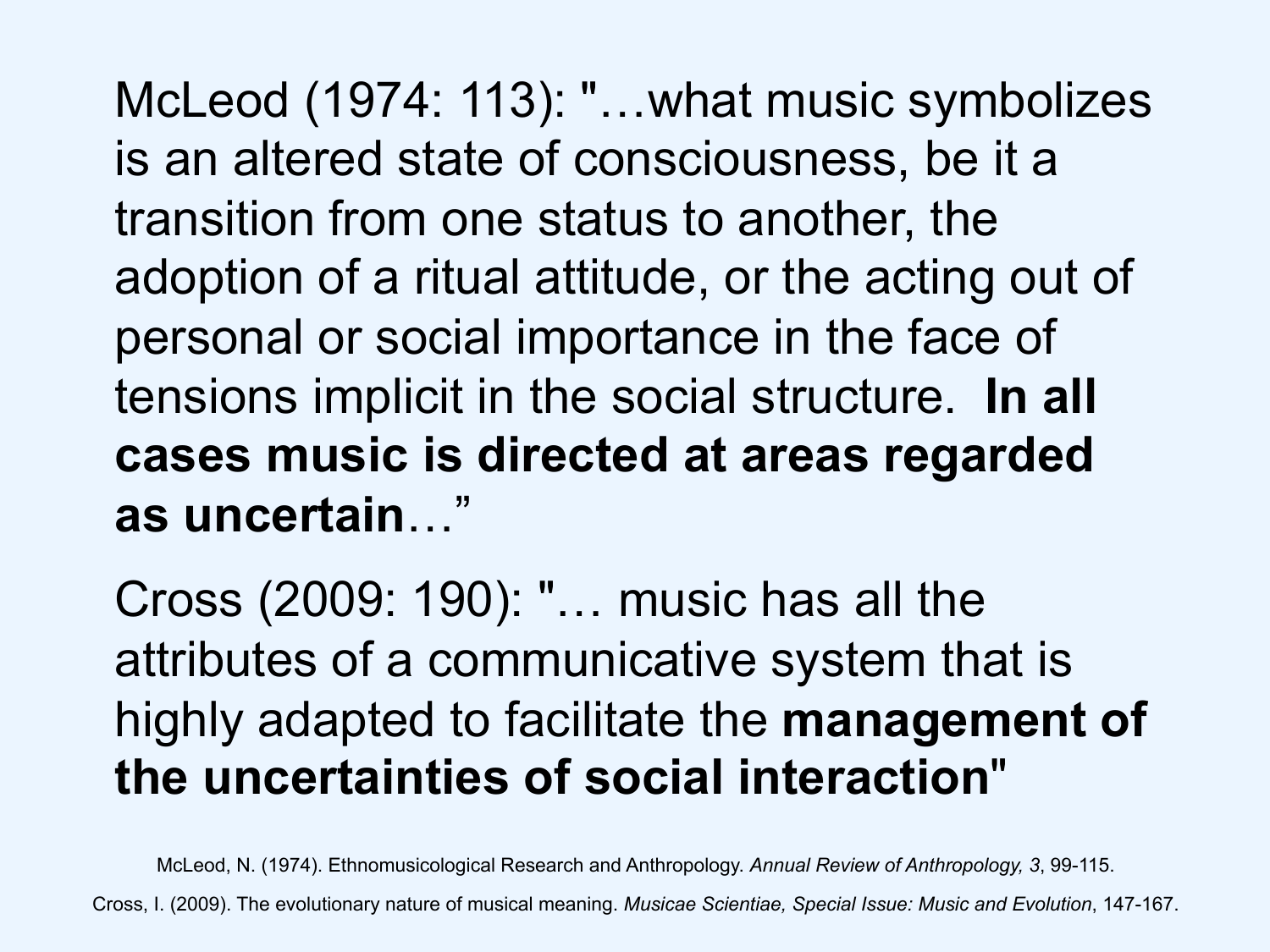Hypothesis: **Music is an optimal medium for managing situations of social uncertainty, situations where cooperation, reciprocity, commitment and trust cannot be taken for granted** 

Appears to be supported by historical, anthropological and ethnomusicological evidence for music's cross-culturally significant role in such situations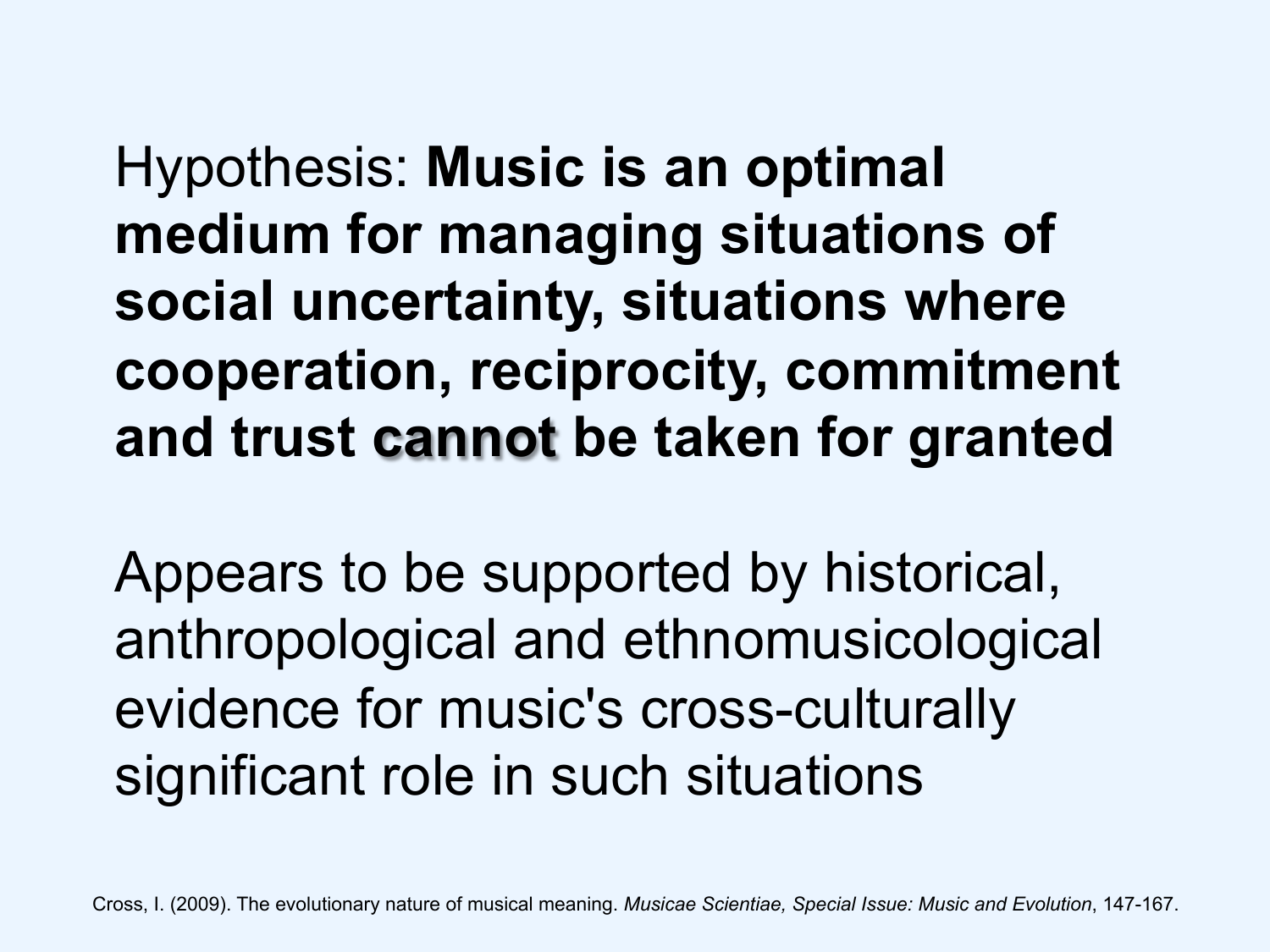How can music manage situations of social uncertainty? And why music rather than speech?

…because a generic function of music as an interactive medium across cultures is *phatic*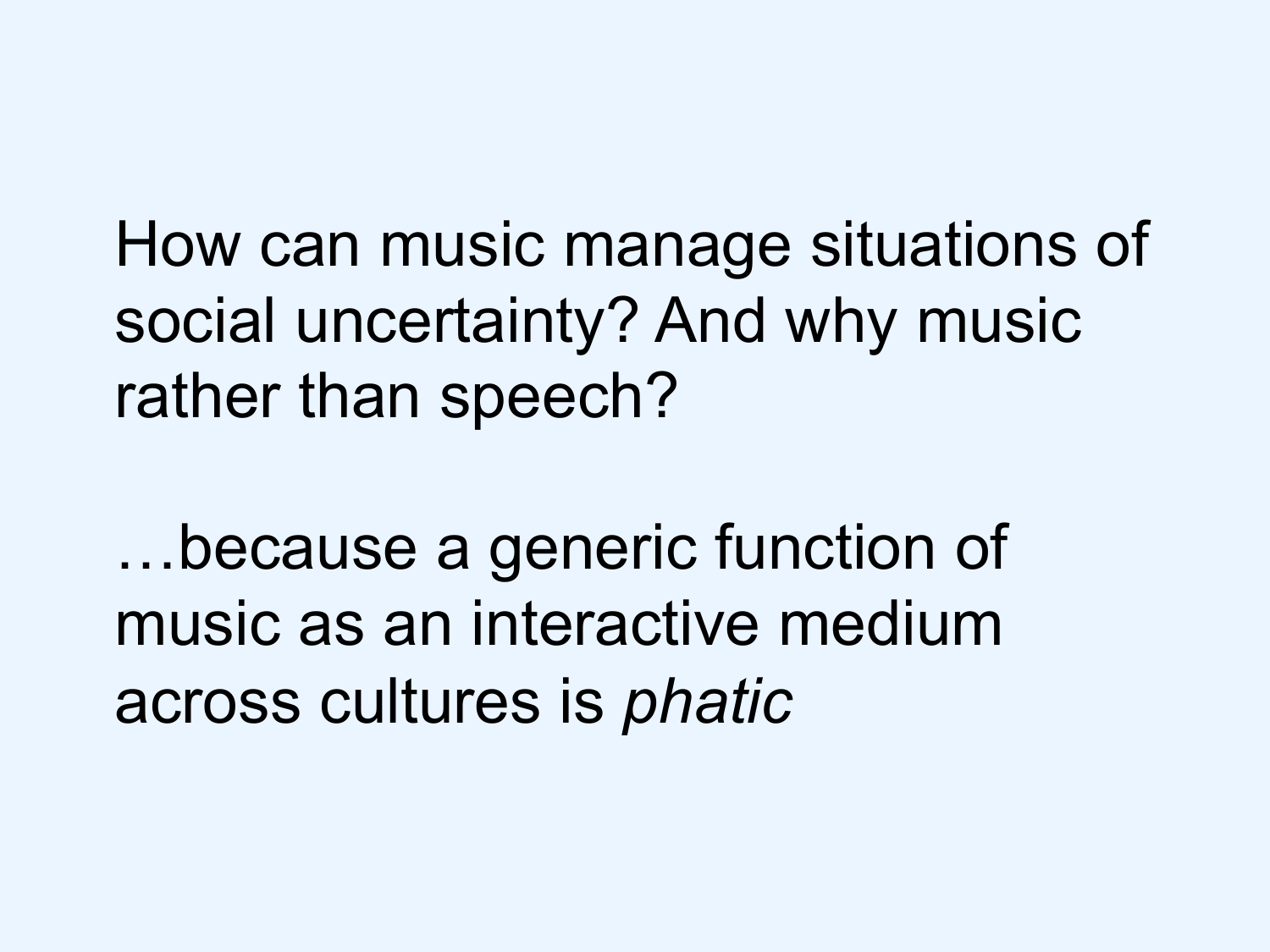Malinowski (1923) suggests that much of what we do when we talk is reaffirm social relationships, and used the term *phatic* to refer to the role of talk in **establishing or reaffirming social bonds**

Malinowski, B. (1923). The problem of meaning in primitive languages. In C. K. Ogden & I. A. Richards (Eds.), *The Meaning of Meaning: A Study of the Influence of Language upon Thought and of the Science of Symbolism*. London: Routledge.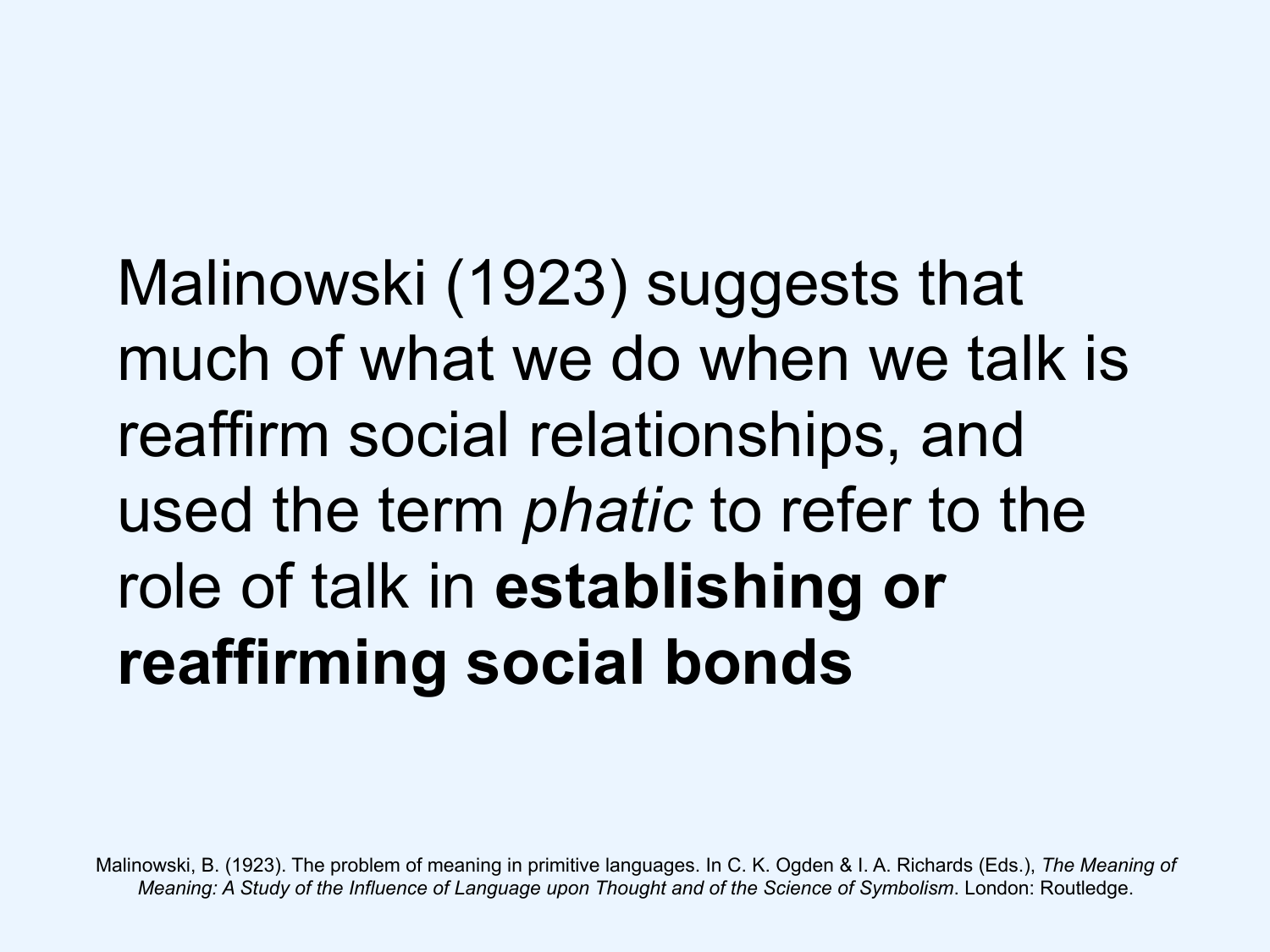As many ethnomusicologists—including Lomax (1968) and Turino (2008)—have noted, **music as an interactive process establishes and maintains social bonds**—interactive music seems to have a *phatic* function

Lomax, A. (1968). *Folk song style and culture*. Washington DC: American Association for the Advancement of Science.

Turino, T. (2008). *Music as social life : the politics of participation*. London: University of Chicago Press.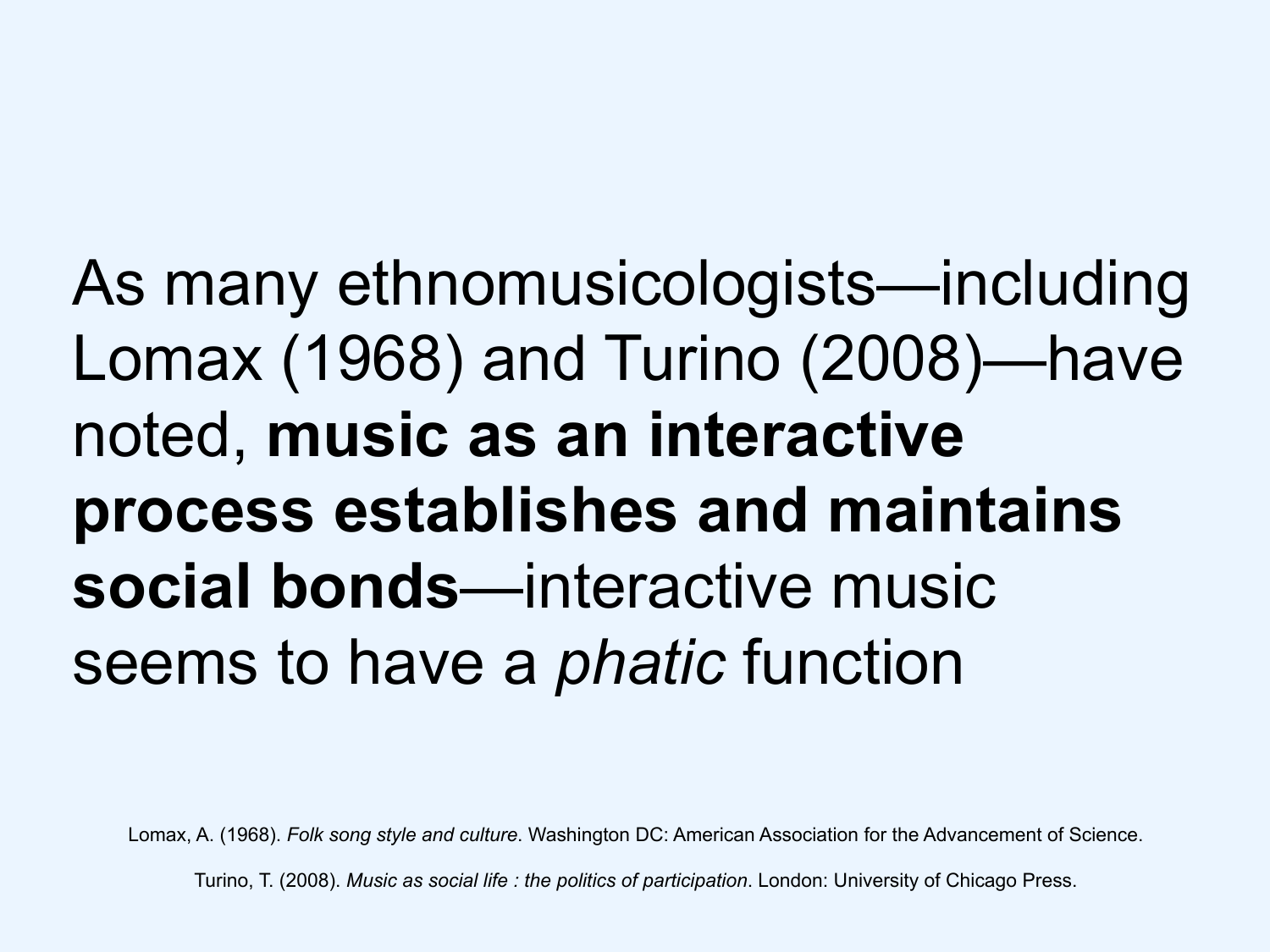Phatic or *relational* talk contrasts with task-oriented or *transactional* talk, where the function of the communicative interaction is directed towards a goal extrinsic to the interaction (such as organising joint action)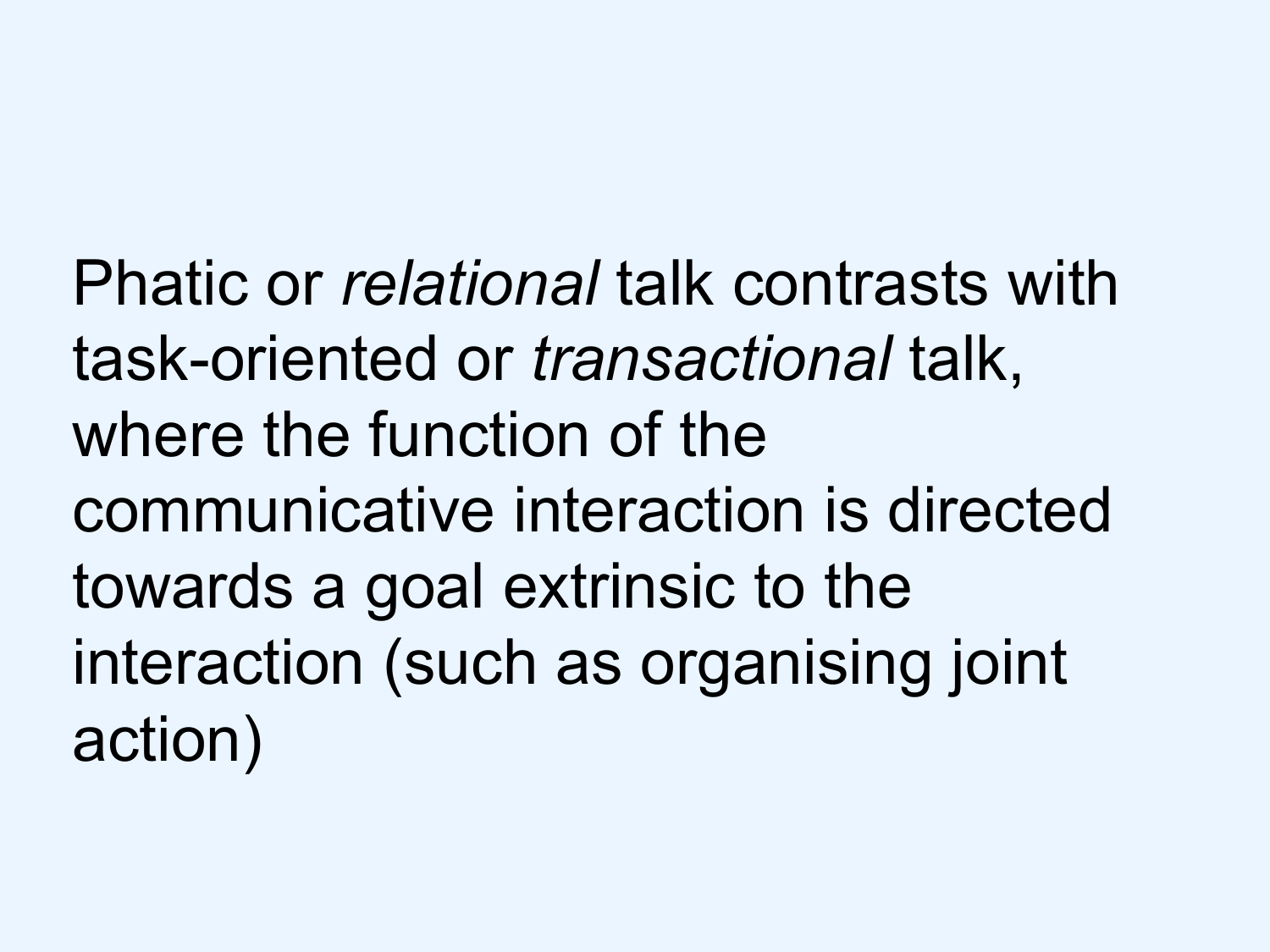Guerin (2003: 274): "Phatic communication is formal talk between relative strangers that means little beyond remaining in a (possible) relationship with each other."

… an extremely constrained notion of the phatic dimension, losing a great deal of Malinowski's original notion of the phatic

In his words, (Malinowski, 1923: 285): "…words in Phatic Communion… fulfill a social function and that is their principal aim, but they are neither the result of intellectual reflection, nor do they necessarily arouse reflection in the listener… Each utterance is an act serving the direct aim of binding hearer to speaker by a tie of some social sentiment or other"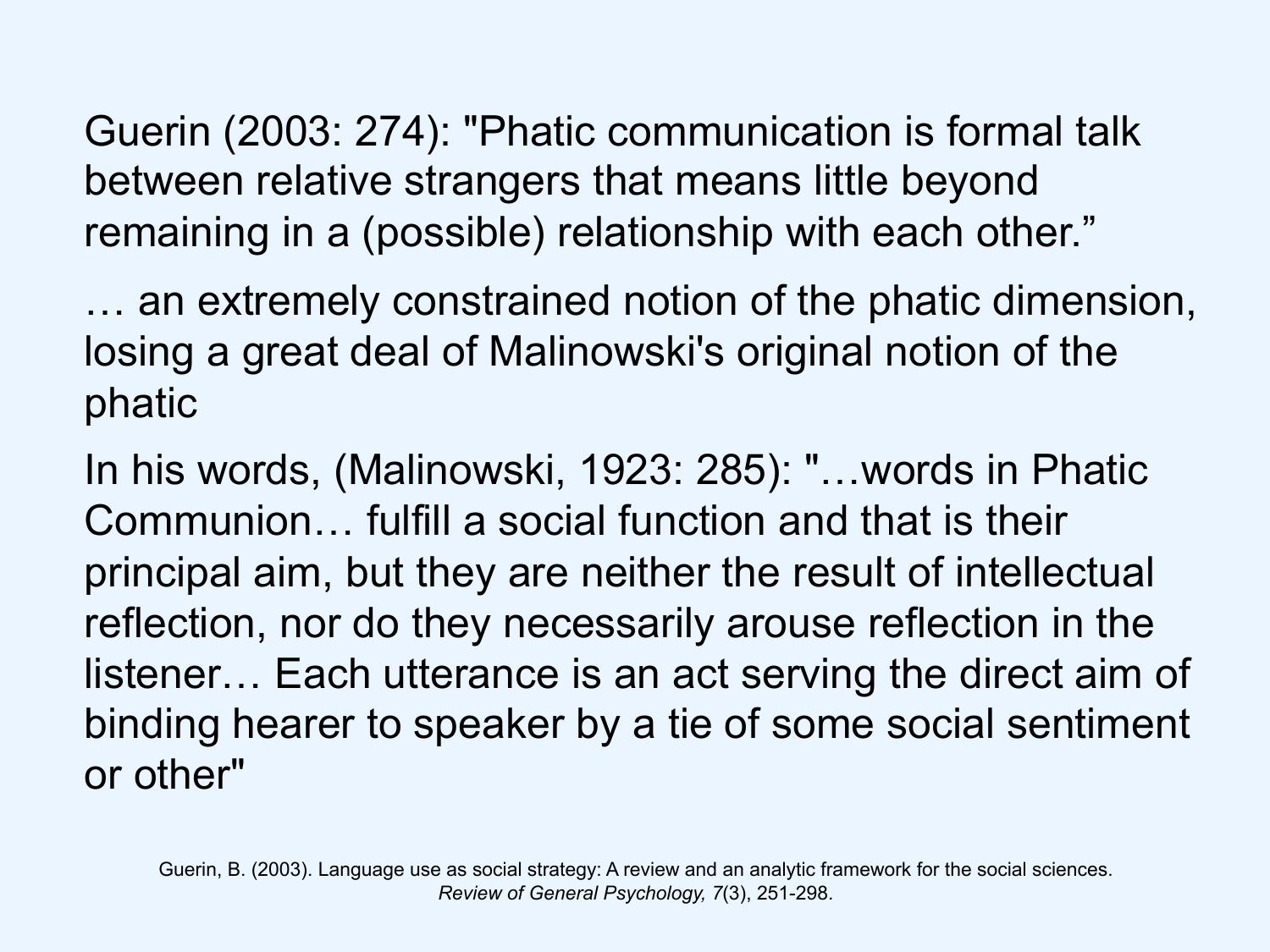Coupland, Coupland & Robinson (1992: 211):

"Goals of talk that relate to building, modifying, or dissolving personal relationships, and, on the other hand, those that have to do with the definition and redefinition of own and others' identities as interacting beings, are no less intrinsic to the enterprise of talking [than is the transmission and reception of factual information]. *Phaticity may be best seen as a constellation of interactional goals that are potentially relevant to all contexts of human interchange*."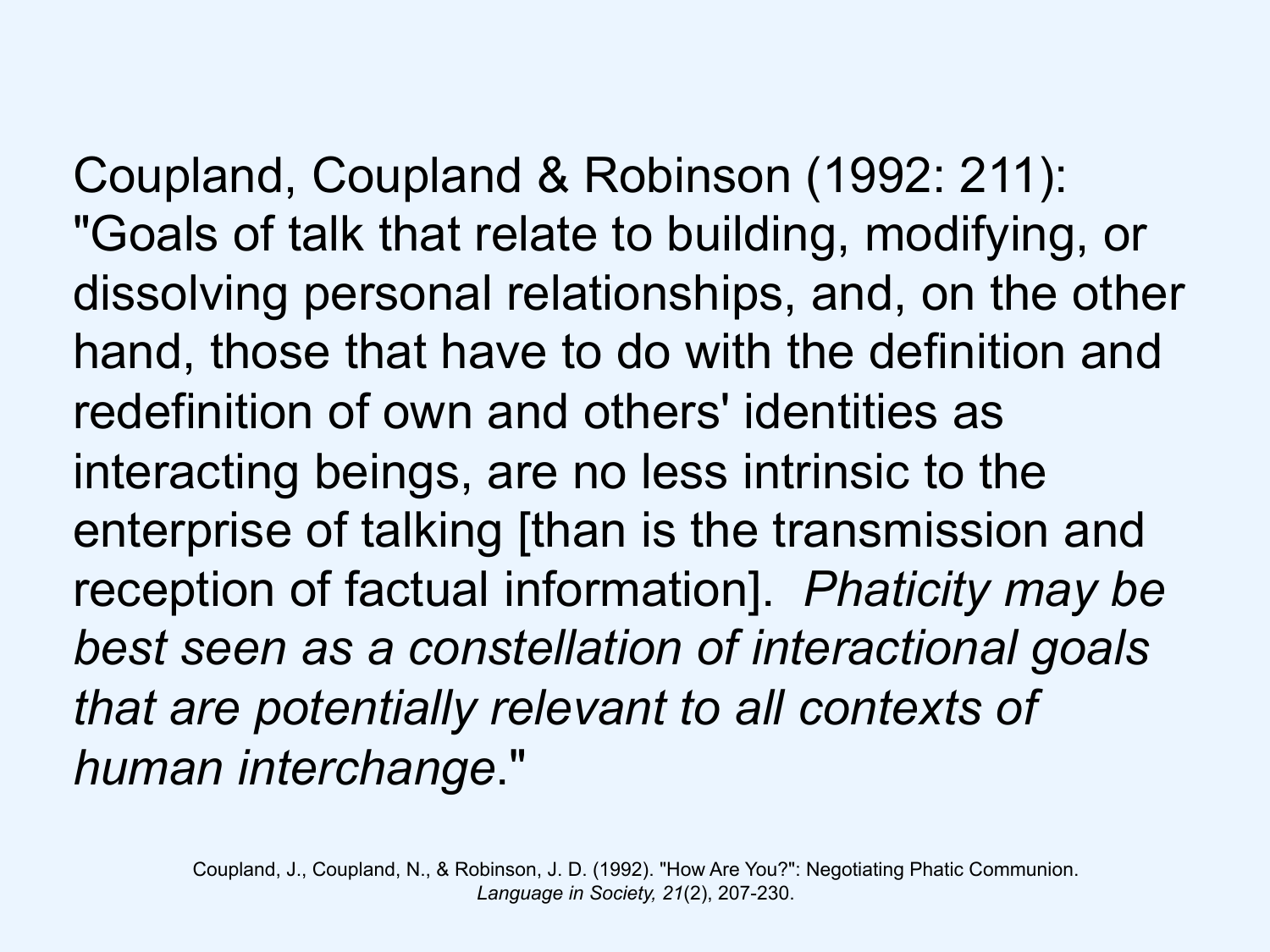McCarthy (2003: 59-60): "…the concept of good listenership seems to require more than acknowledgment and transactional efficiency in keeping the channel open; listeners may be inferred as working at the creation and maintenance of sociability and affective well-being in their responses… As with other aspects of relational talk, this kind of responsiveness is not something that just surfaces from time to time in the discourse but seems to be a continuous thread in the fabric of talk…"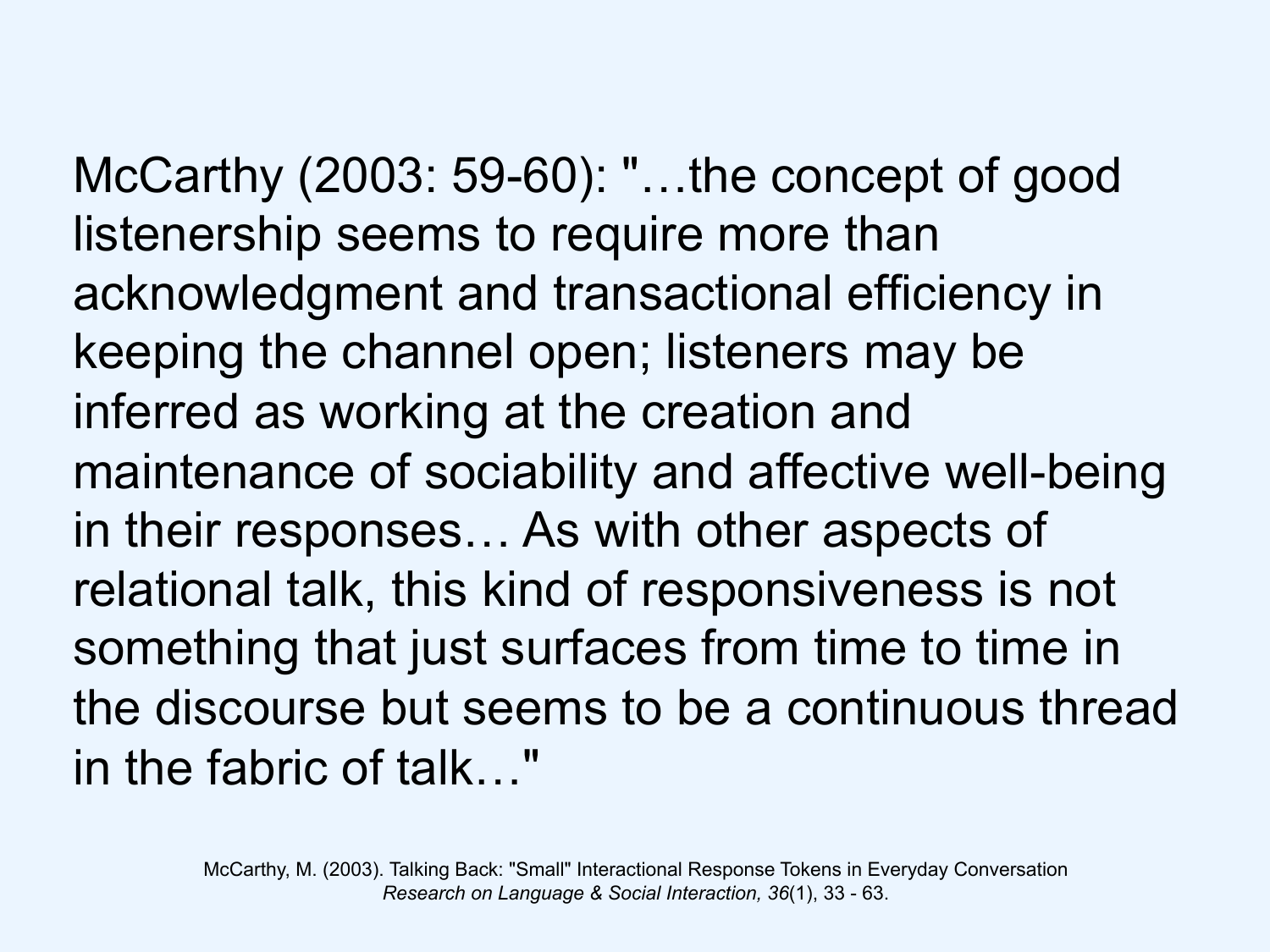In other words, phatic, relational elements permeate *all* human communicative interactions, serving to keep open channels of communication (in a "conventional" transmission model of communication) or to align attitudes and affects so as to ensure the conditions for mutual and coordinated co-construction of ongoing communicative interaction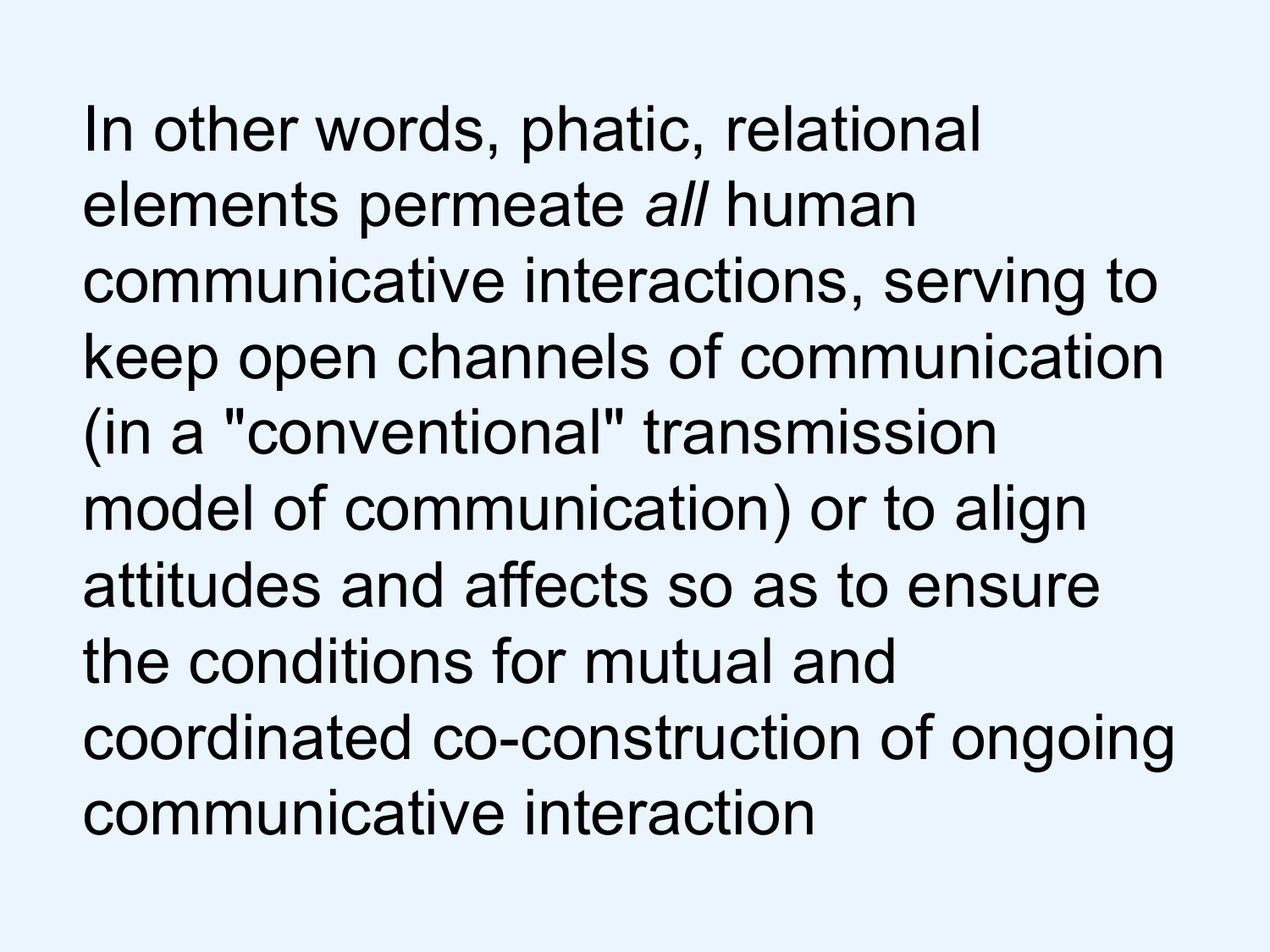Applications of the notion of the "phatic" to music:

Pike (1967: 316) " For the listener the sounds exist as prelinguistic experience. They are immediately given and grasped without interpolated, extramusical meanings. At this level of experience music is its own language, a "phatic communion."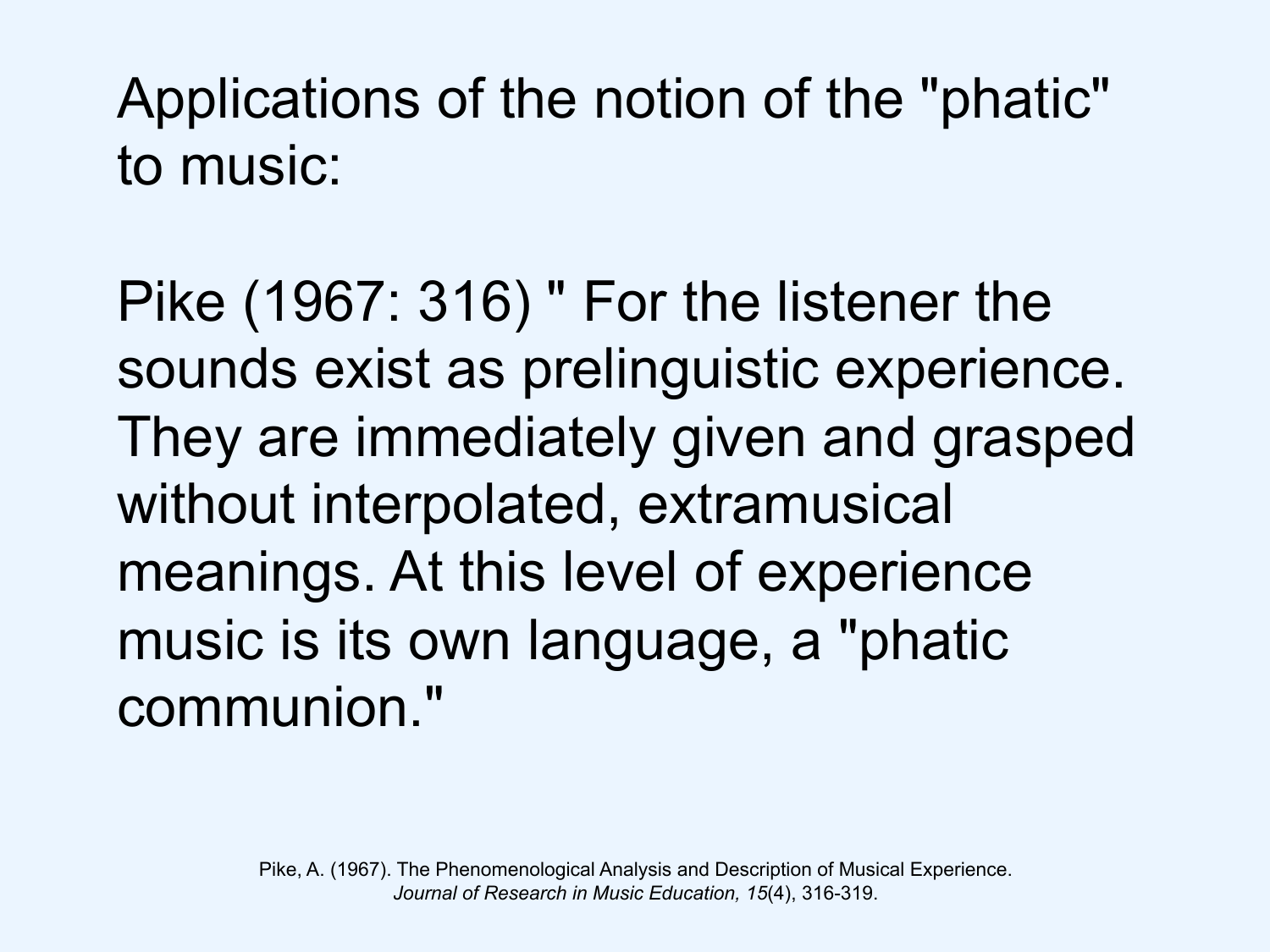Applications of the notion of the "phatic" to music:

Blum (1975: 212) "In my judgment, … the rich ethnographic data presented in Rouget's essay [on the court songs of the ancient African kingdoms of Porto Novo and Abomey] might suggest greater attention to metalingual and phatic functions"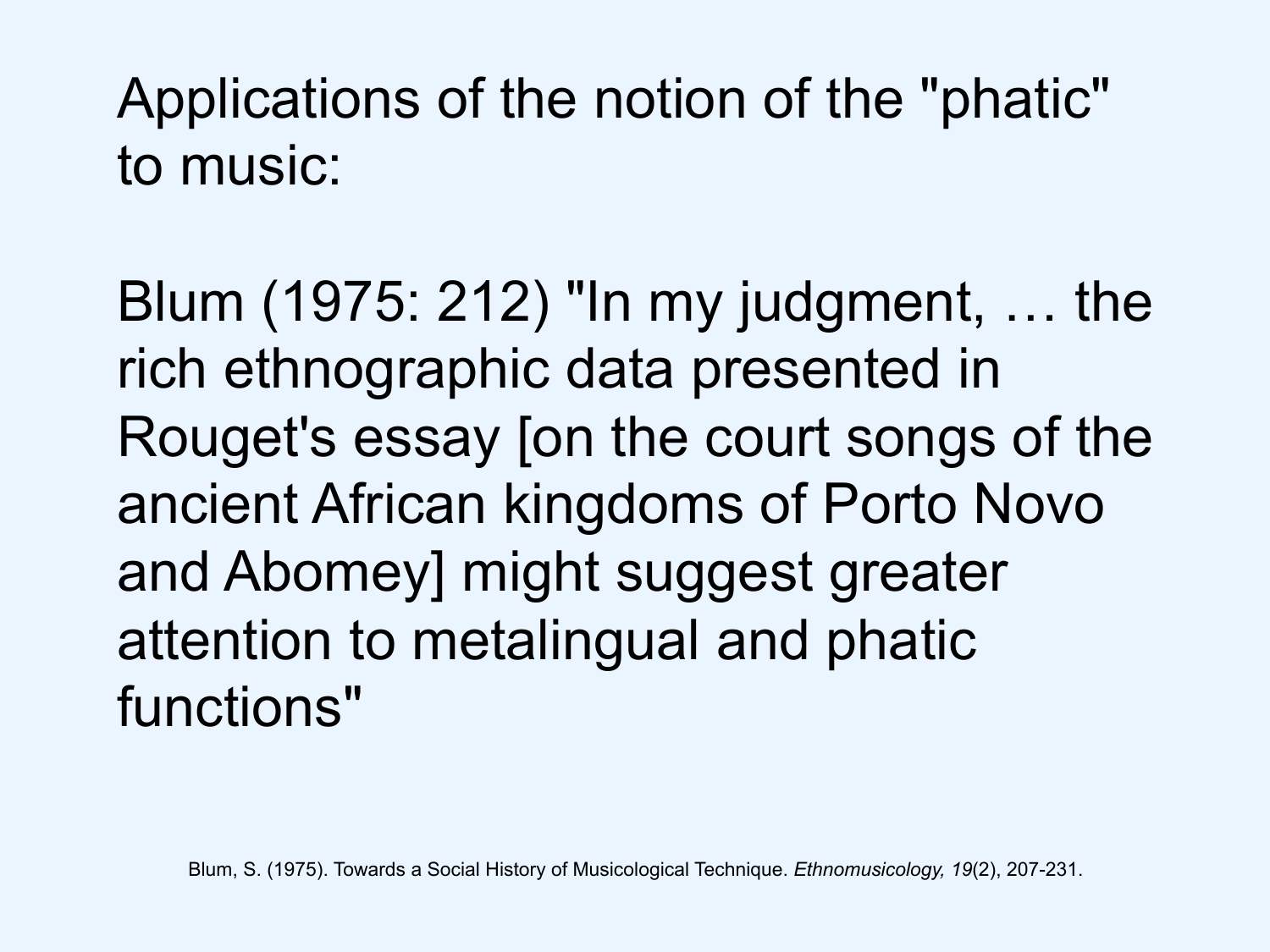Applications of the notion of the "phatic" to music:

Vuust & Roepstorff (2008: 140) "The phatic function is especially important to communication in jazz in particular and maybe music as a whole… jazz allows for several communication channels at the same time, implying that new connections between different musicians are established continuously in the musical flow"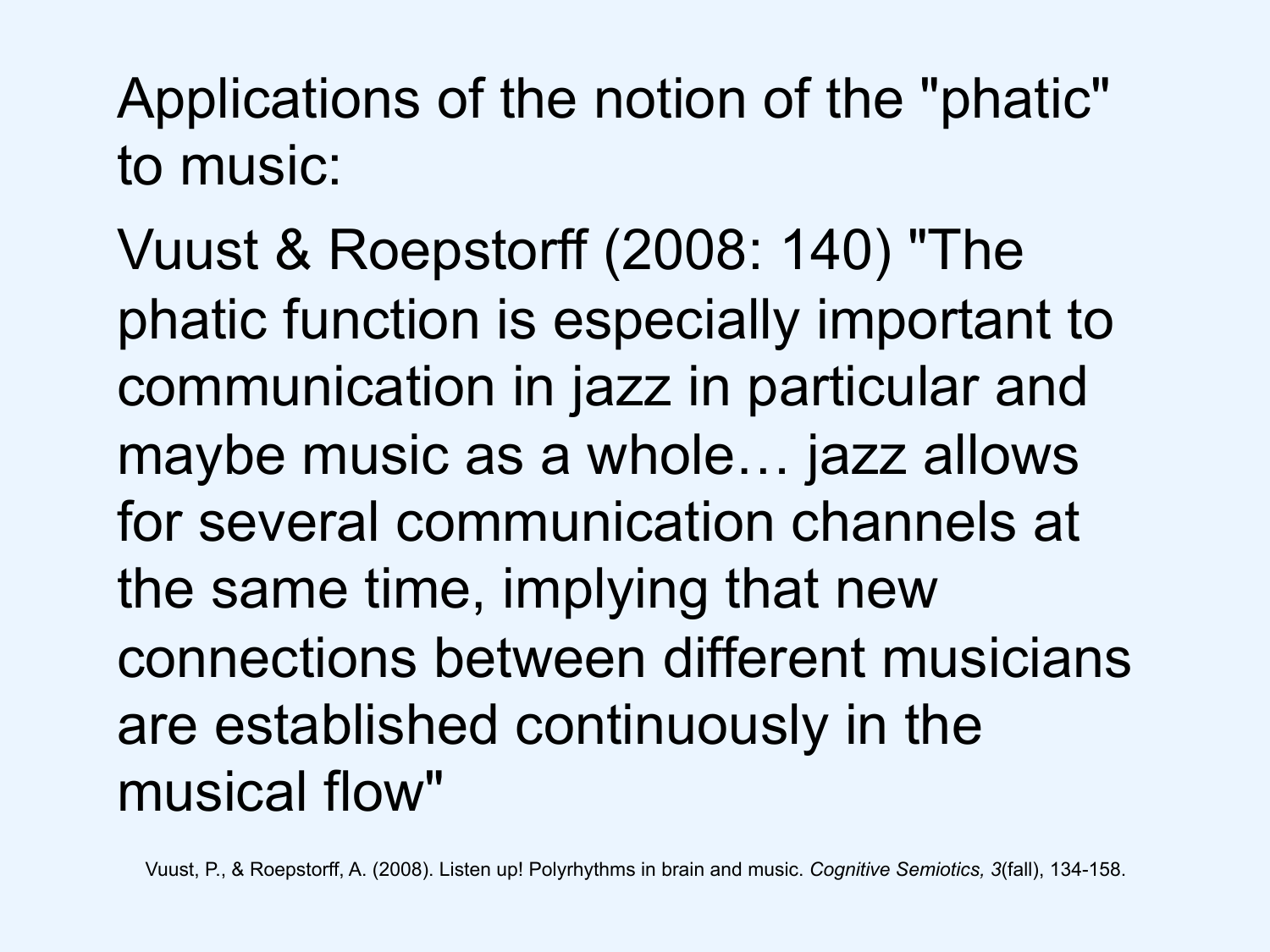But jazz is a highly skilled suite of musical behaviours; how does participatory music fulfil a phatic function more-orless independently of participants' expertise?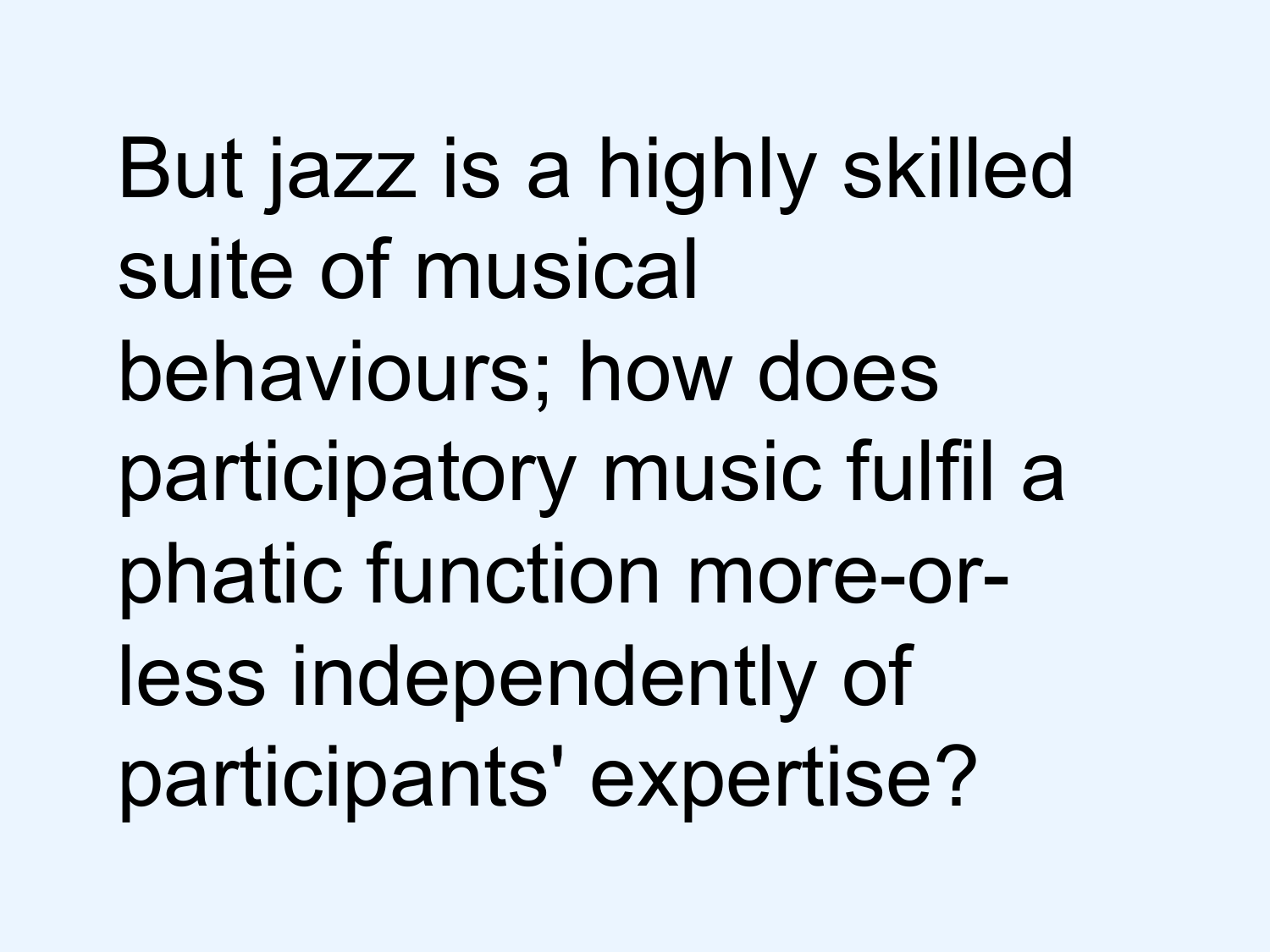I suggest that it does this by allowing participants

#### (a) to coordinate their behaviours in time ENTRAINMENT

(b) to experience the significance of the musical interaction in wholly personal terms

FLOATING INTENTIONALITY

(c) to feel that all participants' goals and mutual attitudes are in alignment HONEST SIGNALLING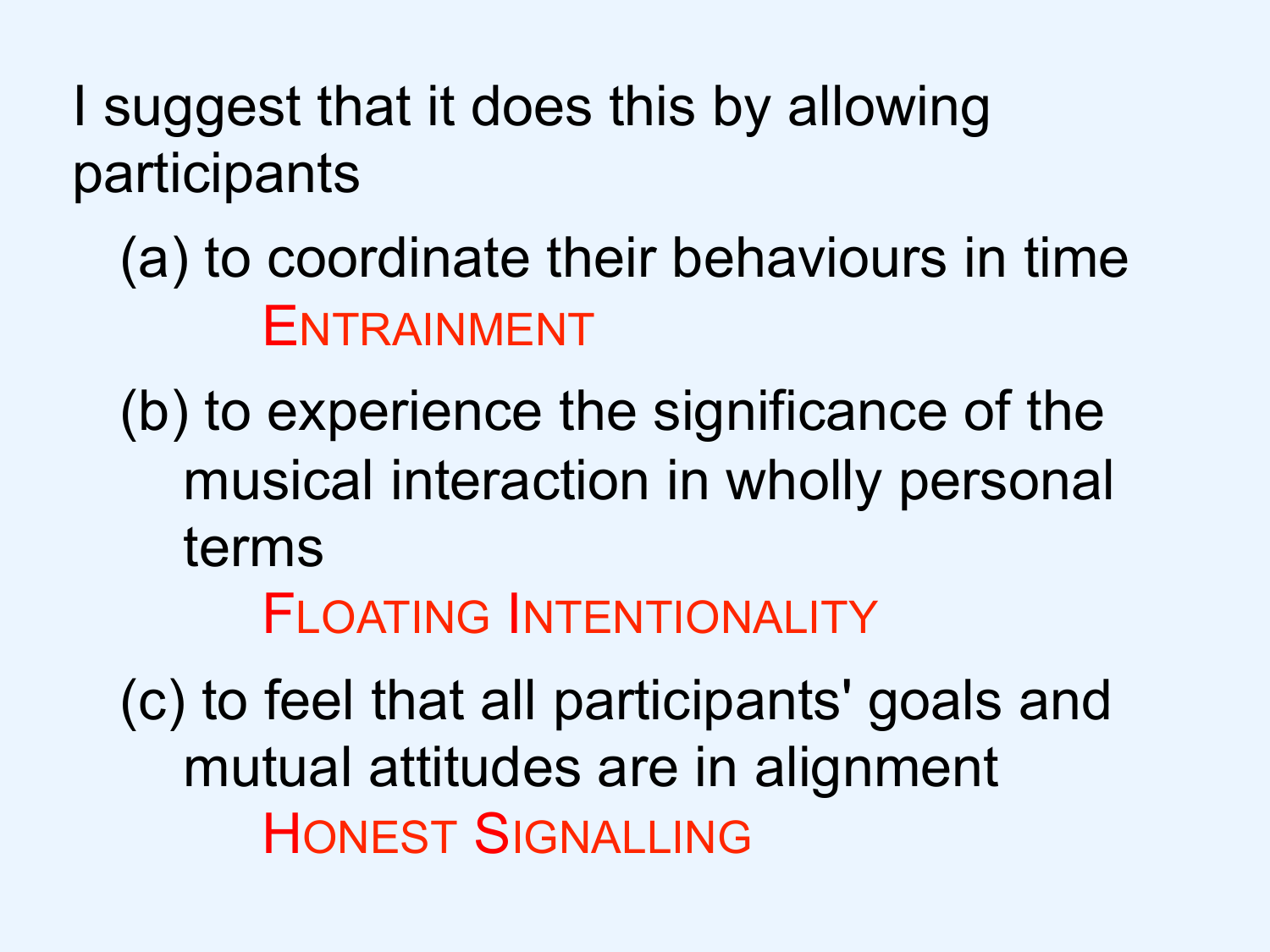# Entrainment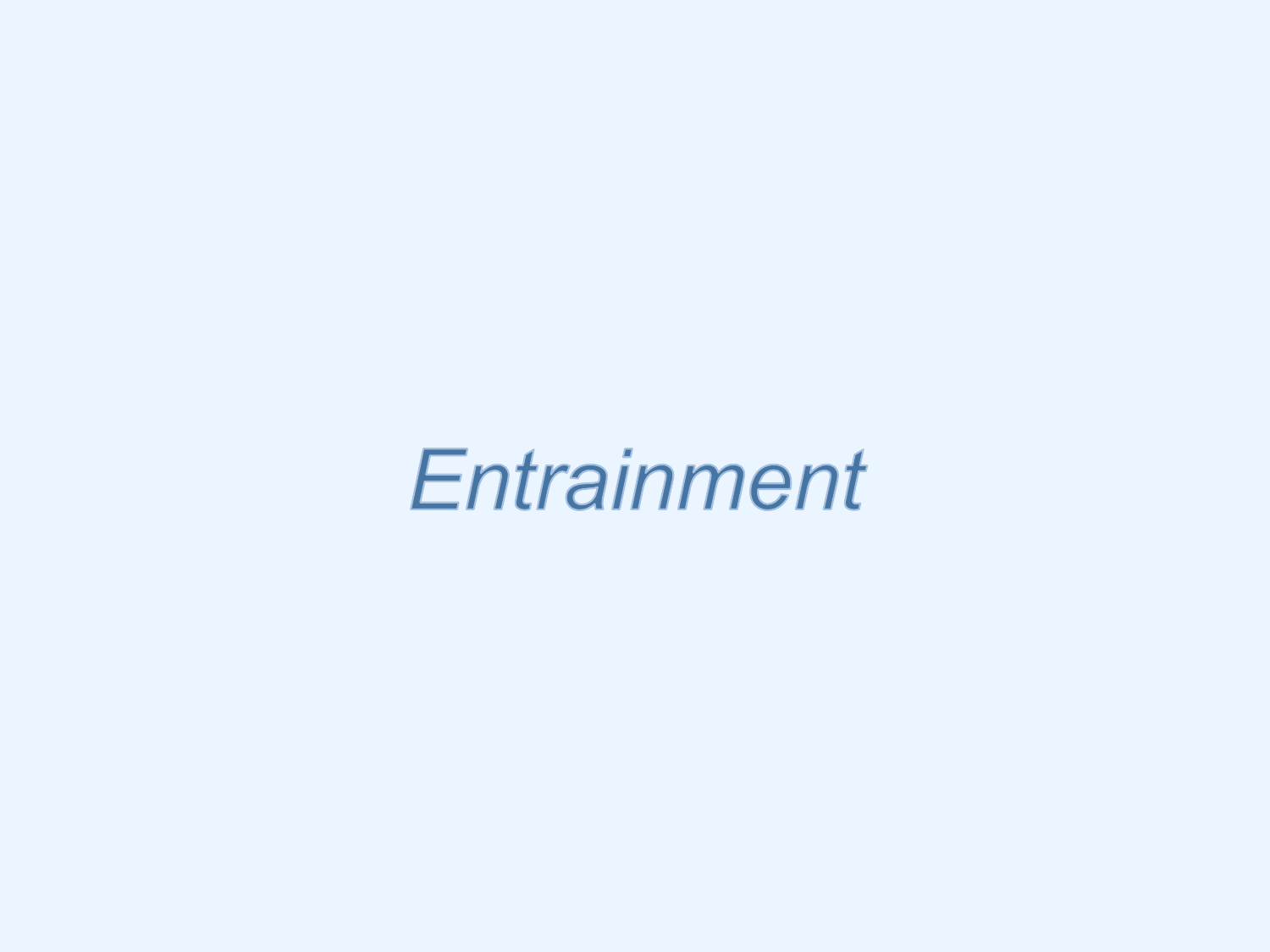When people make music together, they coordinate their behaviours in time. Typically, the result is that a regular pulse structure emerges that is experienced as shared, around which each participant organises their contribution to the musical event

When making music together, participants *entrain* their attention, actions and sounds with those of other participants, mutually adapting their behaviours in time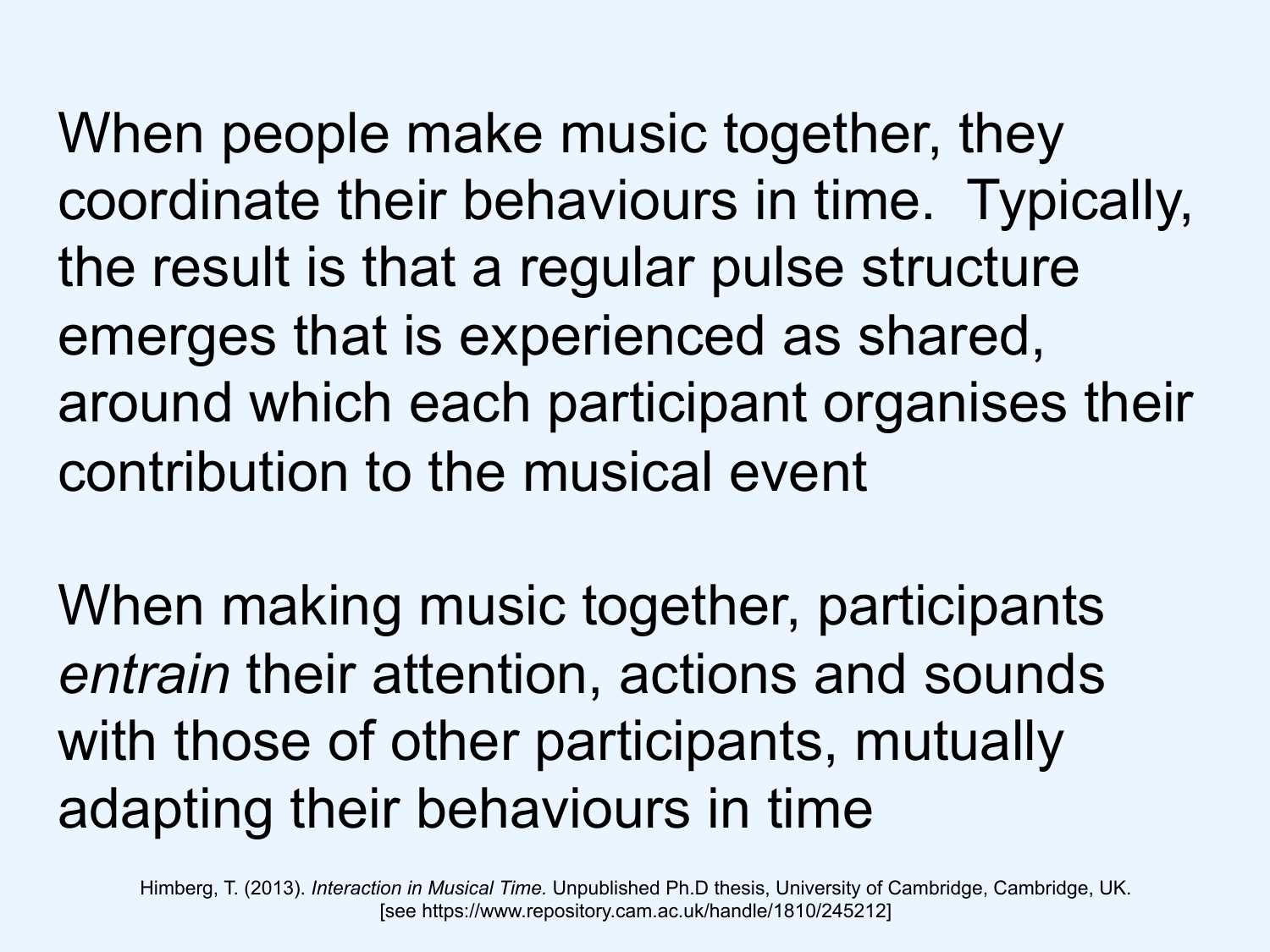Many recent studies show that when people entrain their behaviours with one another, they experience positive effects on their memory for and their attitudes towards each other

- in part because entrained others are perceived as similar to oneself
- in part because sustained entrainment provides a good index of ability and motivation to cooperate

Valdesolo, P., & DeSteno, D. (2011). Synchrony and the social tuning of compassion. *Emotion, 11*(2), 262-266.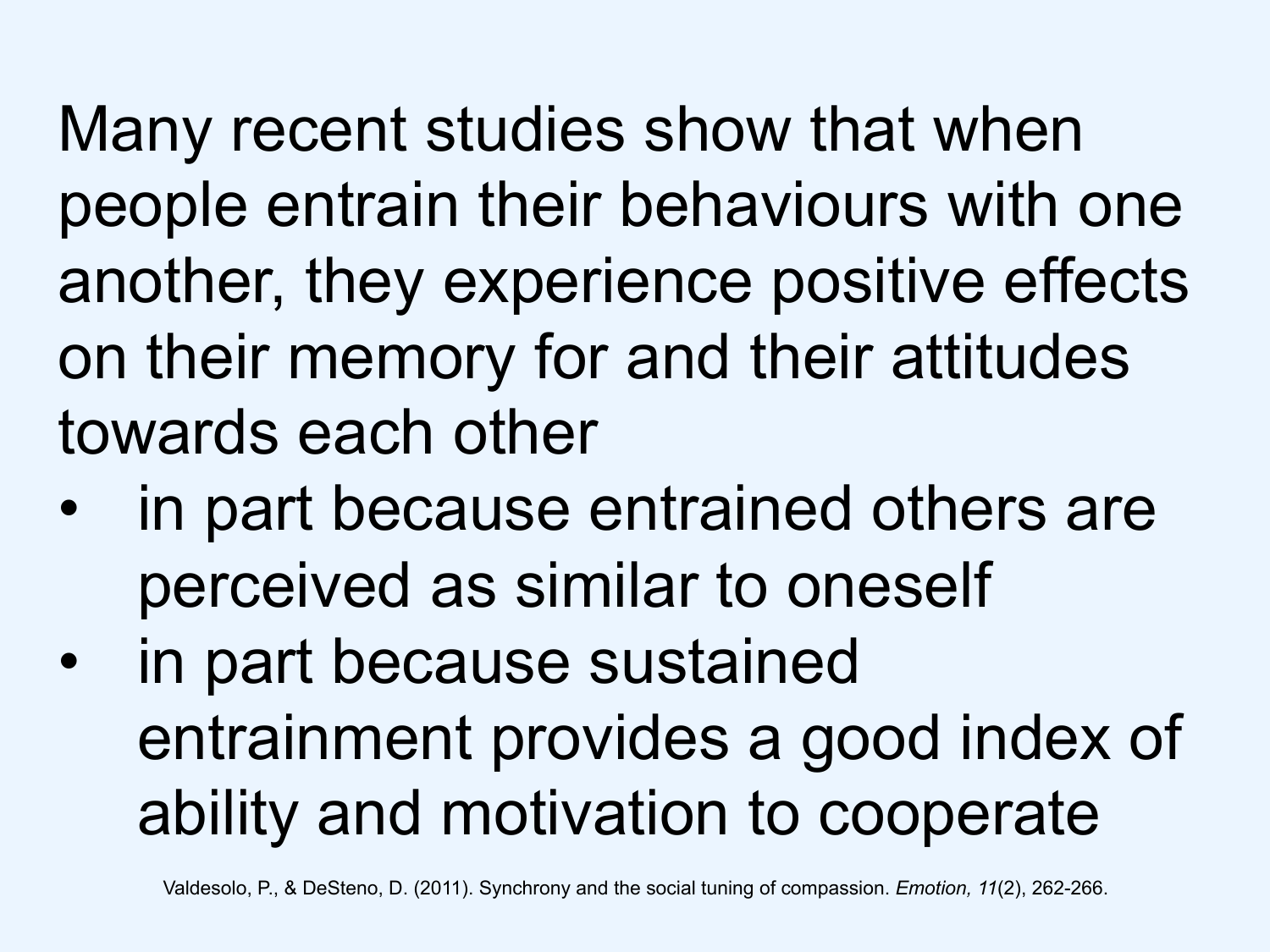Music provides a medium for entrained interaction that helps sustain a sense of collective convergence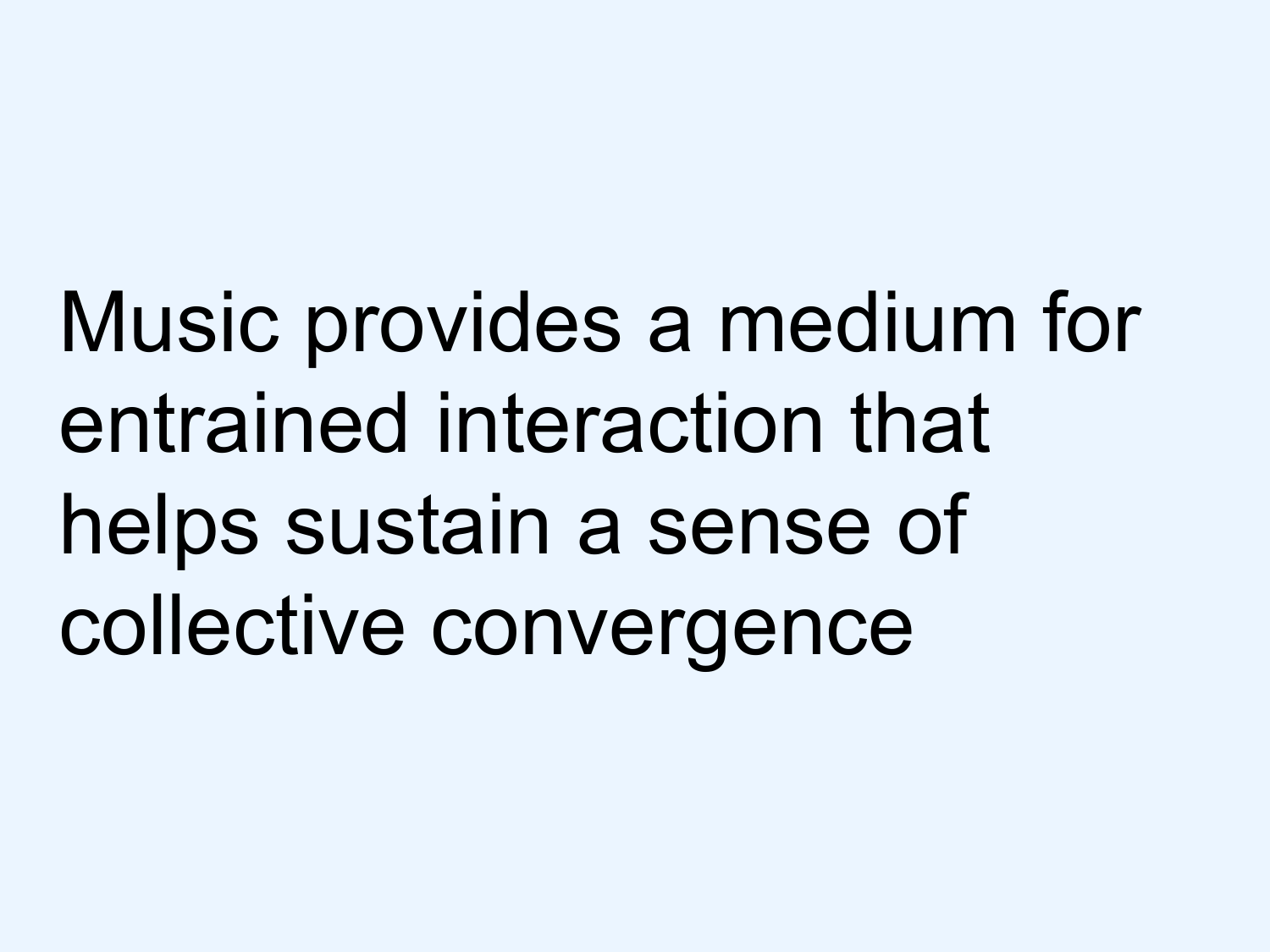**Floating intentionality &** honest signalling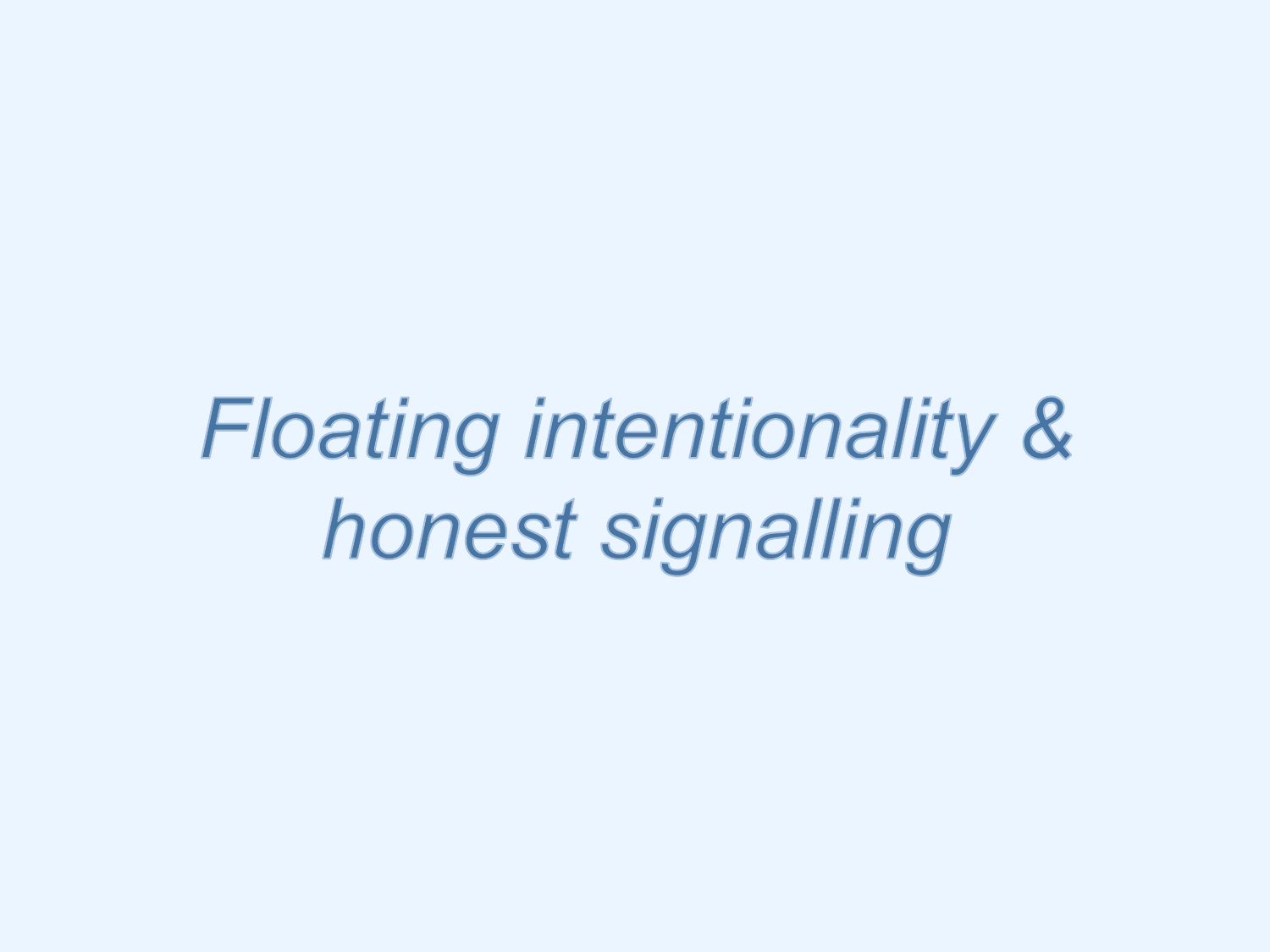Swain (1996): "…music seems full of meaning to ordinary and often extraordinary listeners, yet no community of listeners can agree among themselves with any precision that comes close to natural language about the nature of that meaning":

### *floating intentionality*

Swain, J. P. (1996). The Range of Musical Semantics. *The Journal of Aesthetics and Art Criticism, 54*(2), 135-152.

Cross, I. (1999). Is music the most important thing we ever did ? Music, development and evolution. In S. W. Yi (Ed.), *Music, mind and science* (pp. 10-39). Seoul: Seoul National University Press.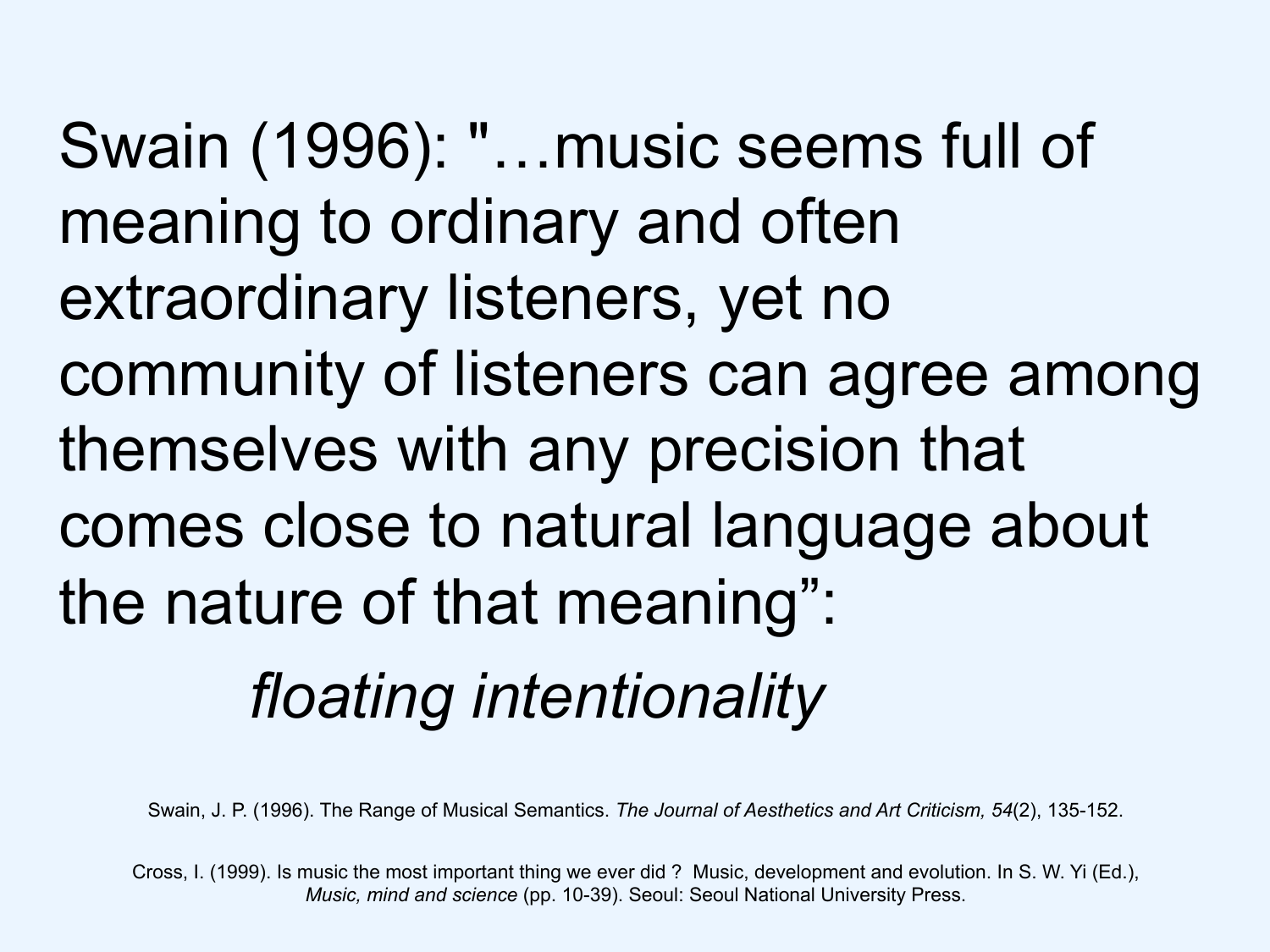Music's meanings are individually variable, but also experienced as immediate and direct; while a participant may experience the music as embodying a meaning wholly personal to them, it may also seem to be intrinsic to the music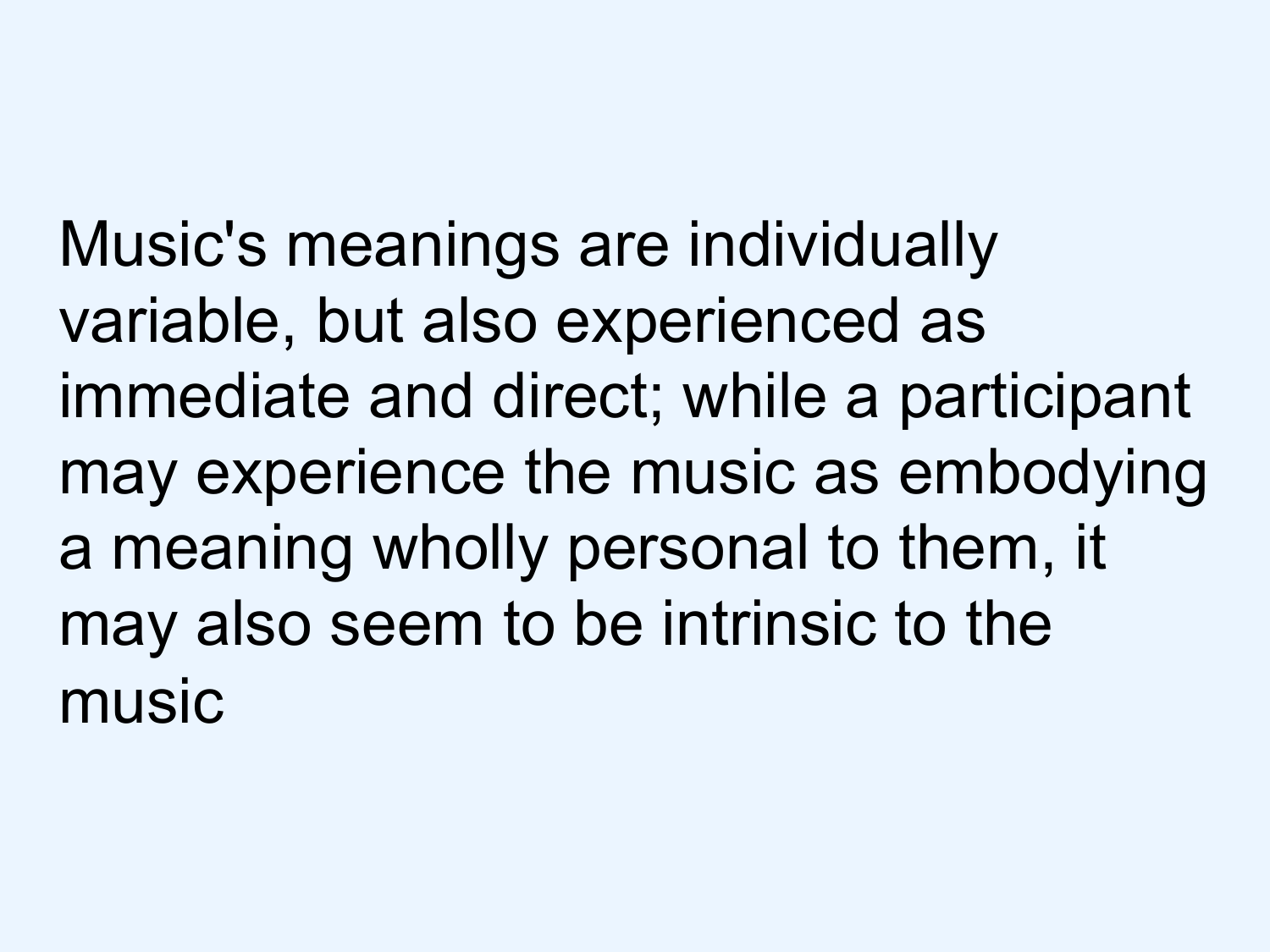The music "means like it sounds" arising from a tendency to experience the acoustical signals entailed by the music *as though* there were a necessary causal connection between the signals' structure and the motivational states of their producers—*as though the music were an honest signal*

For discussion of the concept of "honest signal", see Owren, M. J., Rendall, D., & Ryan, M. J. (2010). Redefining animal signaling: influence versus information in communication. *Biology & Philosophy, 25*(5), 755-780.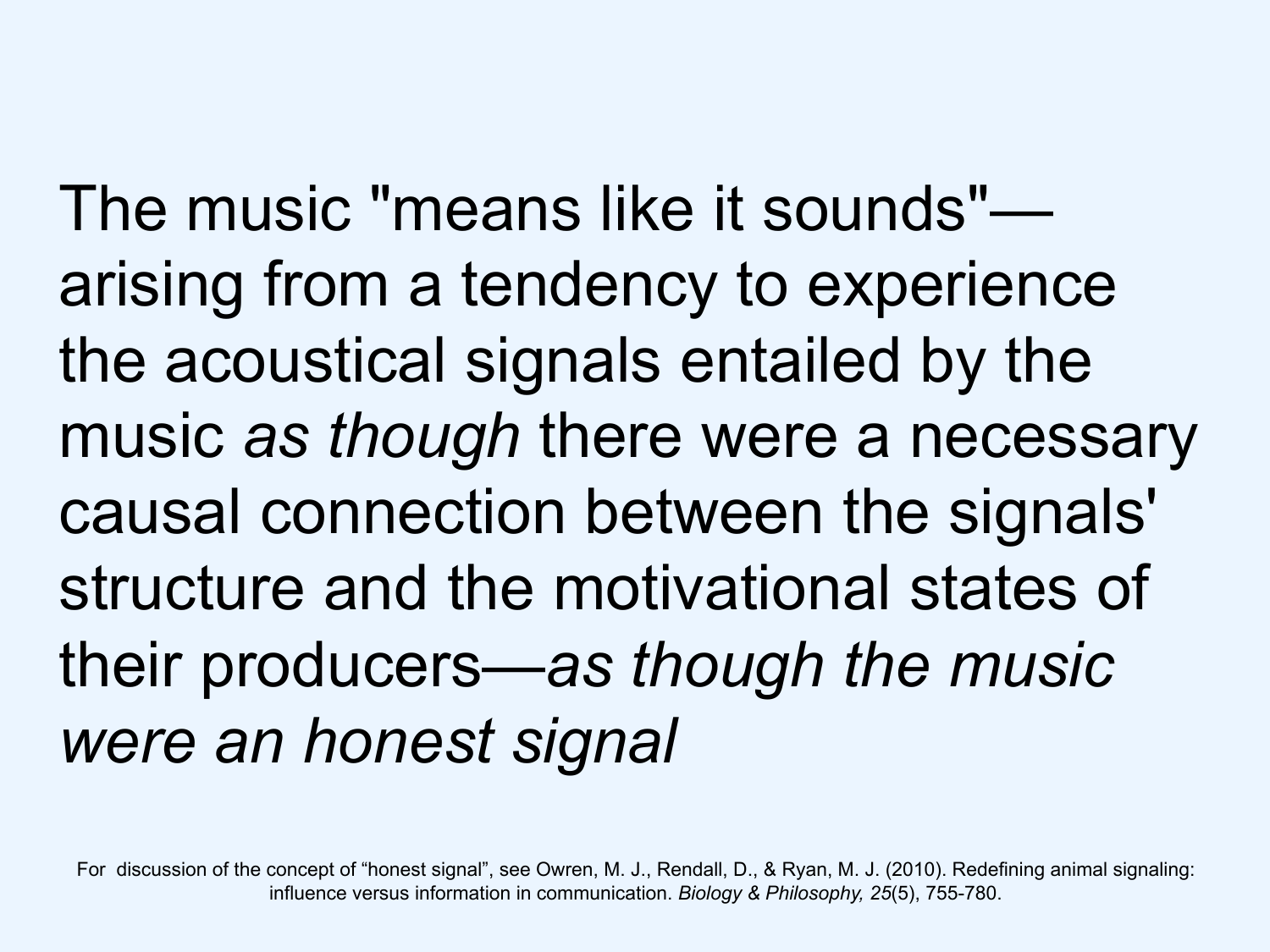A paradox: music appears to embody unmediated, direct meaning, but what any particular instance of music may mean seems different in the experience of different individuals

…*BUT* unlike interaction in speech, the meanings elicited by music are *not* required to be made mutually explicit by individuals interacting in music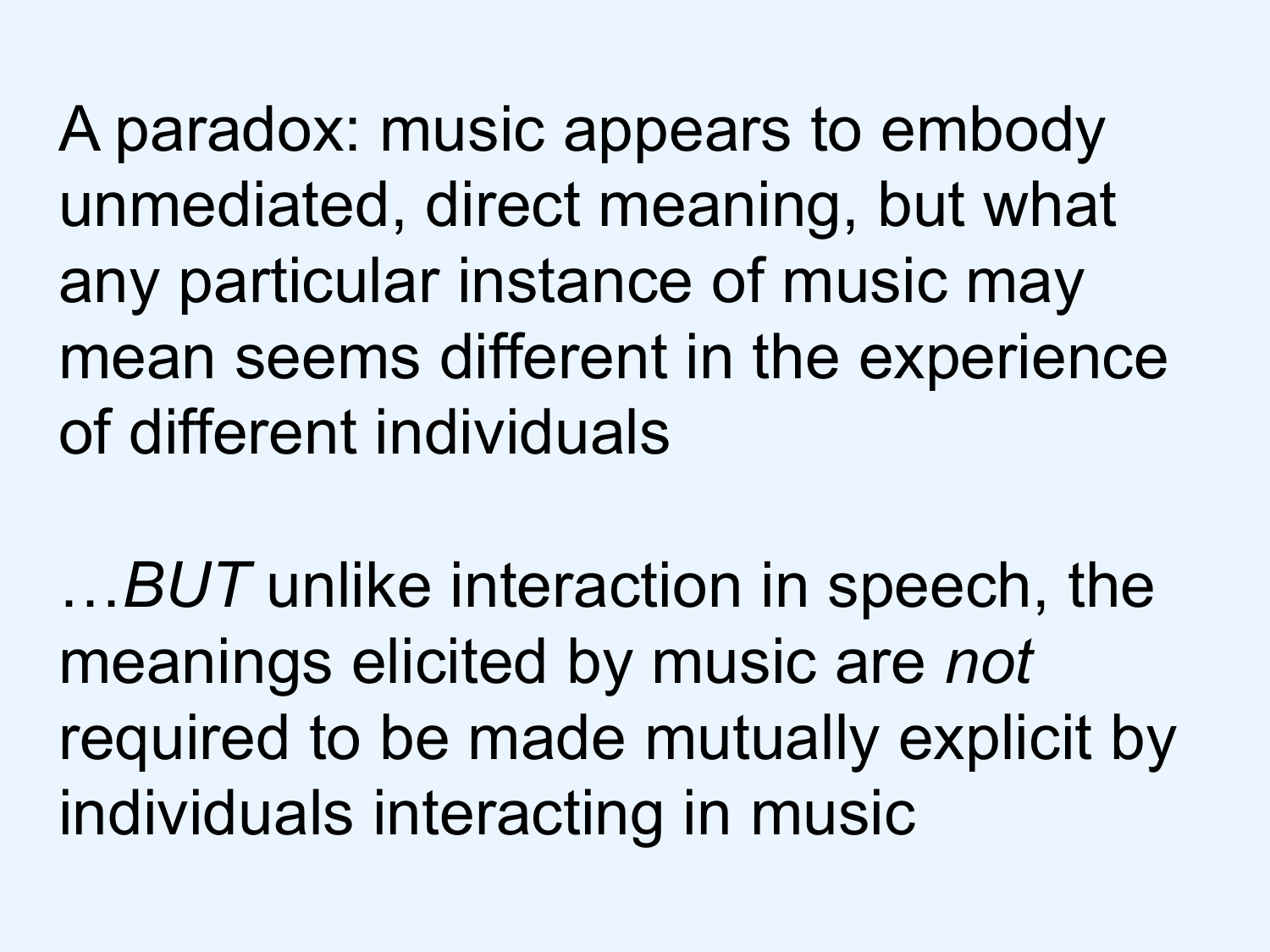In speech interaction, successful communication requires the existence of common ground: shared knowledge, joint assumptions, and, most likely, common ways of understanding an interlocutor's verbal and gestural behaviours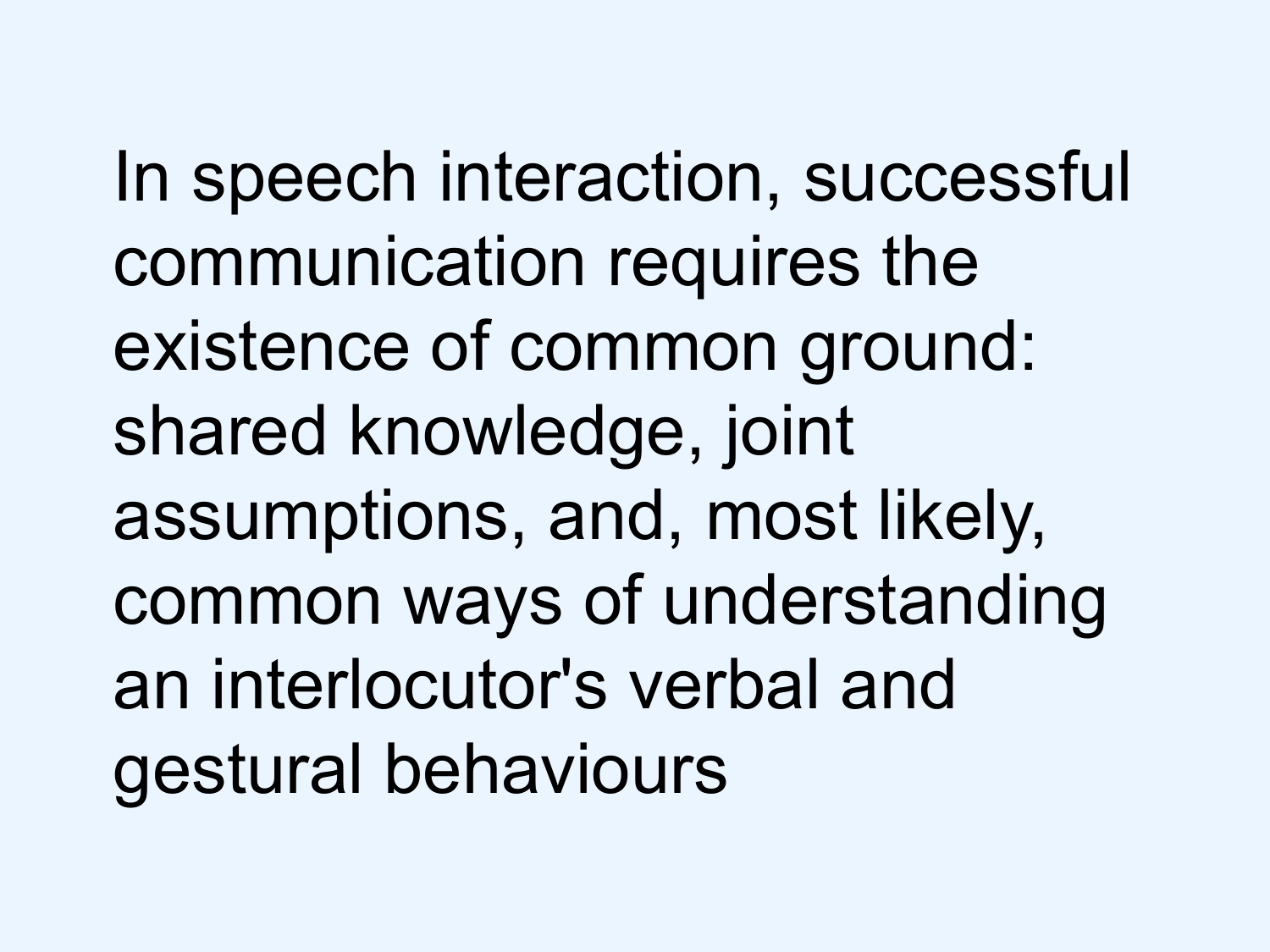Common ground is both static and dynamic: in Kecskes and Zhang's' words (2013: 379) " there are two sides of assumed common ground: core common ground … the relatively static, generalized, common knowledge that belongs to a certain speech community as a result of prior interaction and experience, [and] emergent common ground …the relatively dynamic, actualized and particularized knowledge coconstructed in the course of communication that belongs to and is privatized by the individual(s)."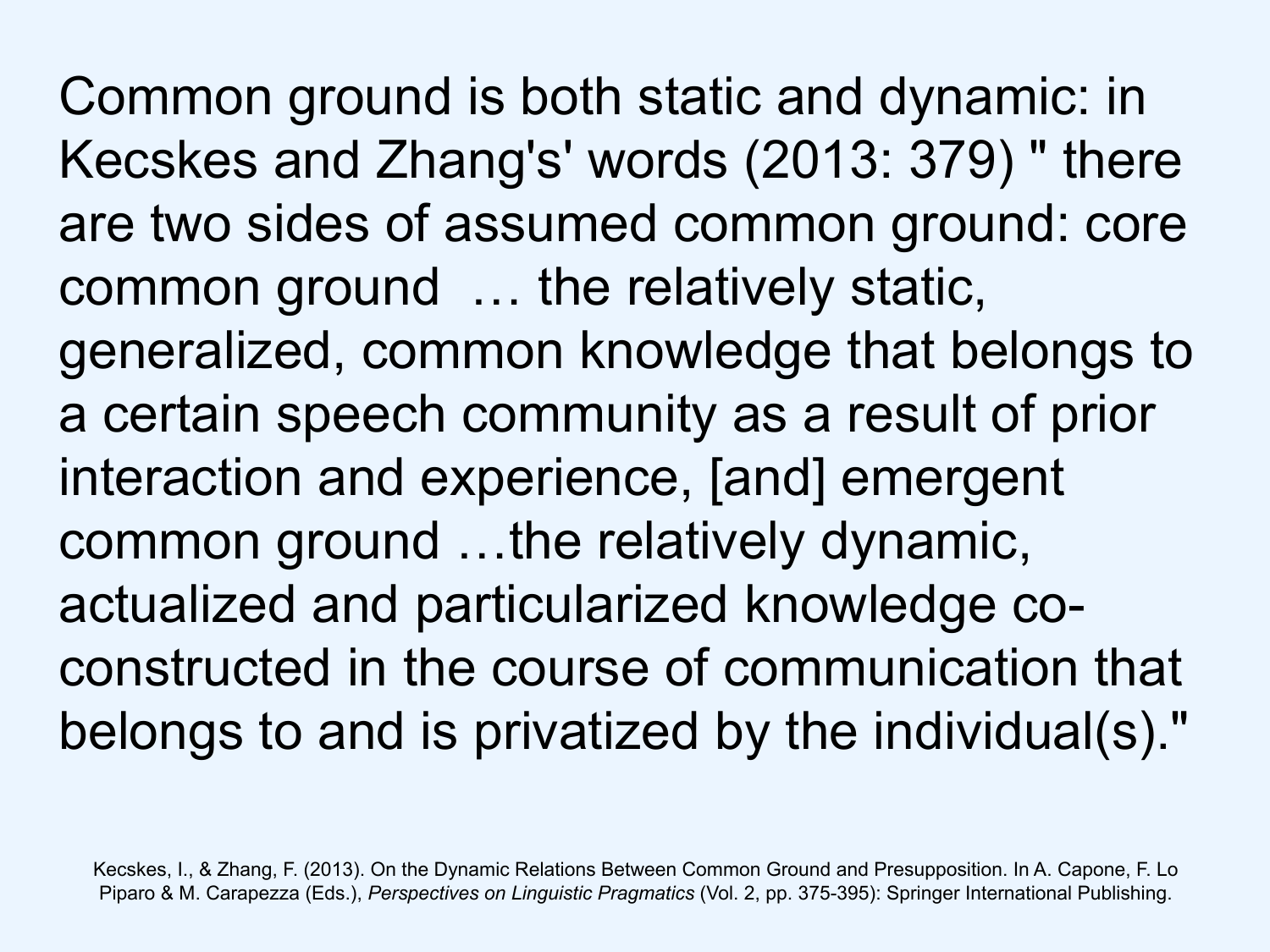But both types of common ground are susceptible to violation: as Kecskes also notes (2010: 70) "…as a consequence of the differences in speaker and hearer processing, the communicative process is rough, rather than smooth. Communication is a trial-and-error process that is co-constructed by the participants [involving] …break-downs, misunderstandings, struggles, and linguistic aggression as properties which are in no way unique, but rather represent common features of communication"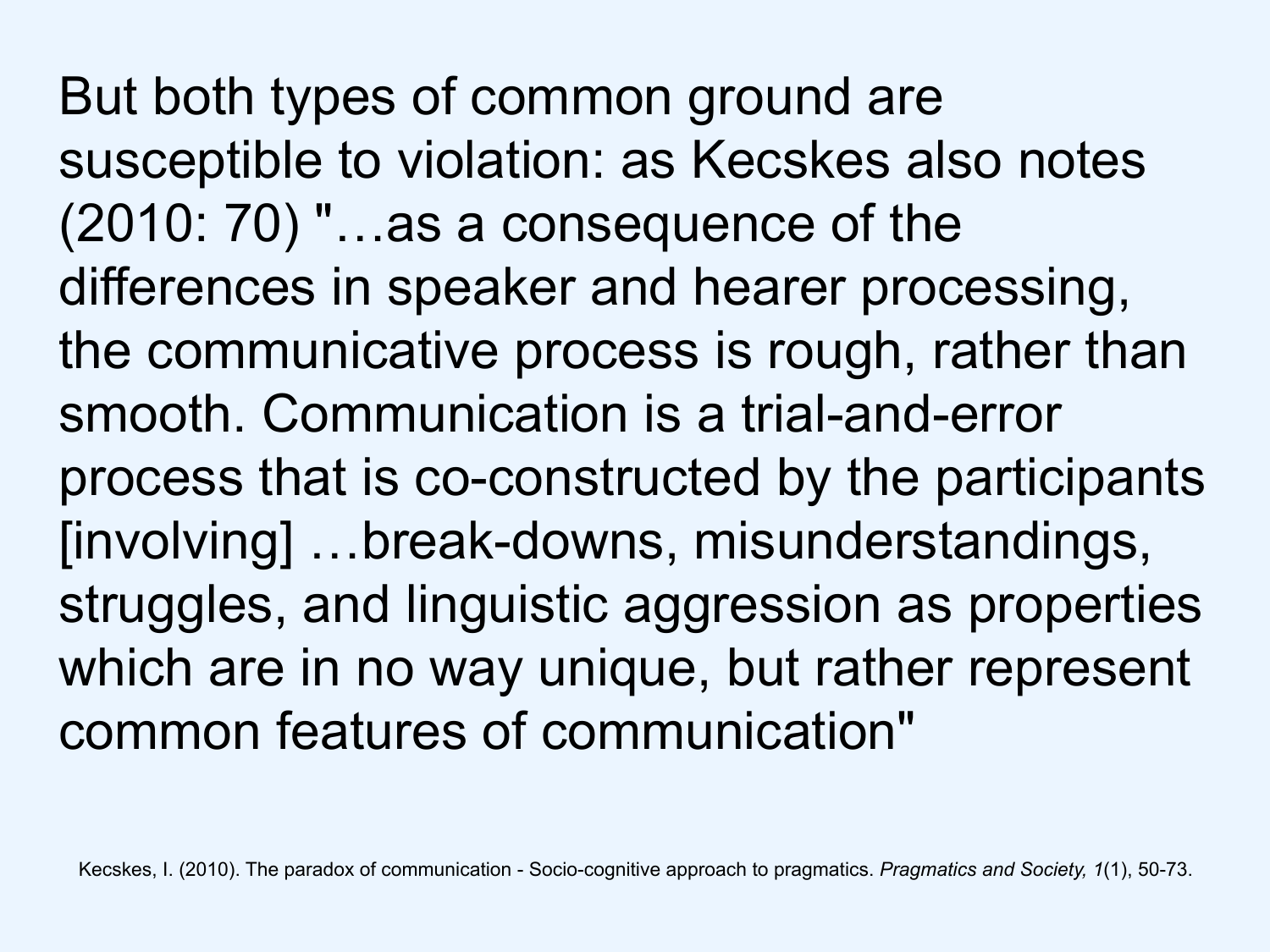In phatic speech interaction, this may arise when the function of the interaction is misinterpreted and speech acts become understood as having referential value, as being informative and as requiring informative responses; the phatic status of the interaction can dissolve in misunderstanding

But: as noted, in musical interaction whatever constitutes "common ground" need never be assayed; the meanings that are elicited by music are *not* required to be made mutually explicit by individuals interacting in music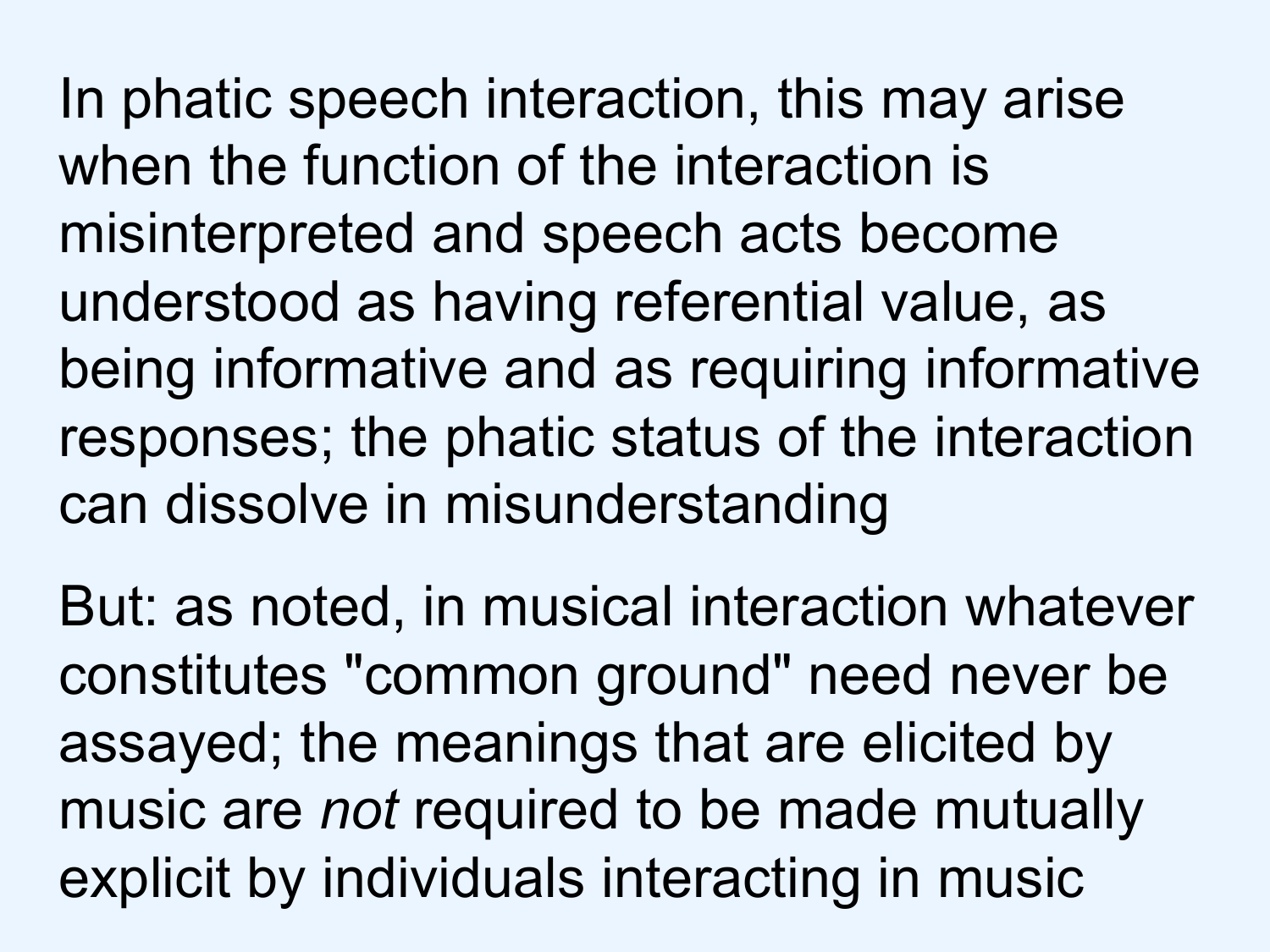Hence music can be thought of as a preternaturally phatic mode of interaction, as an optimal medium for managing situations of social uncertainty, by enhancing a sense of mutual affiliation between participants and by allowing them to experience the significance of a joint event as both deeply personal yet shared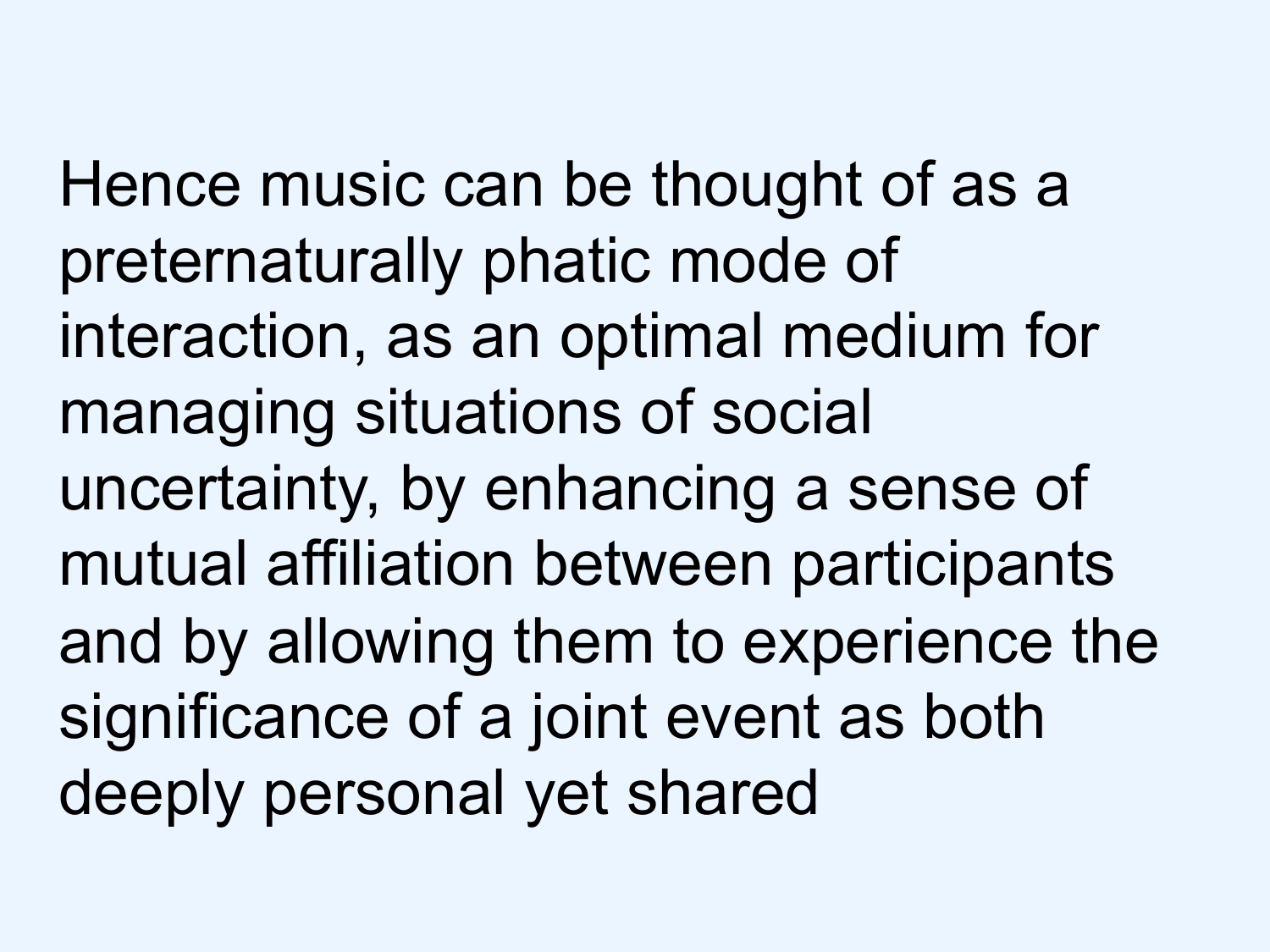Some empirical support for positive effects of music on sociality:

- there are positive effects of repeated engagement in participatory music for school-age children on the development of a capacity for empathy
- active musical experience leads to enhanced development of prelinguistic communicative gestures and social behaviour for infants between 6 and 12 months of age

Rabinowitch, T.-C., Cross, I., & Burnard, P. (2013). Long-term musical group interaction has a positive influence on empathy in children. *Psychology of Music, 41*(4), 484-498.

Gerry, D., Unrau, A., & Trainor, L. J. (2012). Active music classes in infancy enhance musical, communicative and social development. *Developmental Science, 15*(3), 398-407.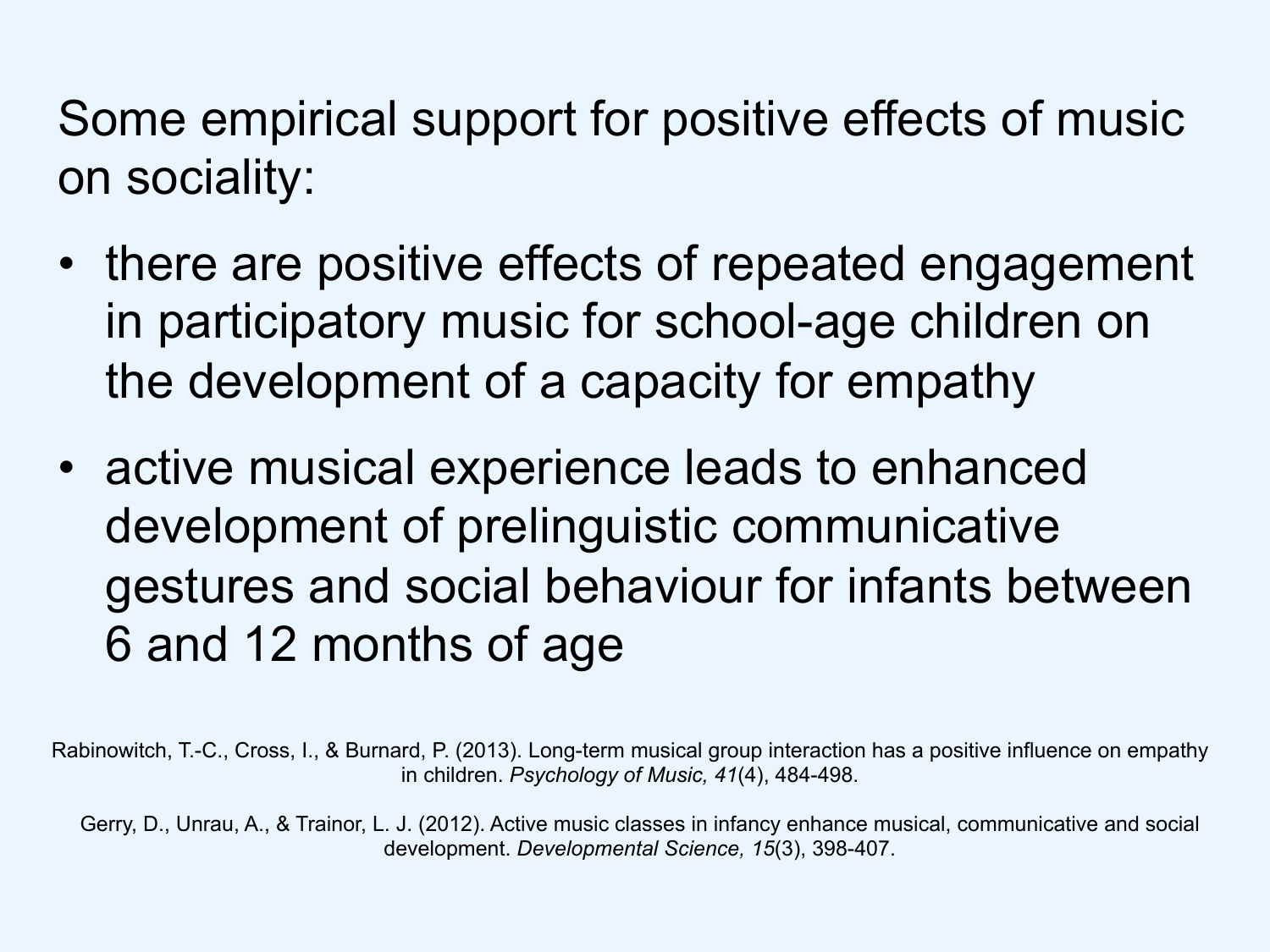Music & speech as interactive media: periodicity as a common mechanism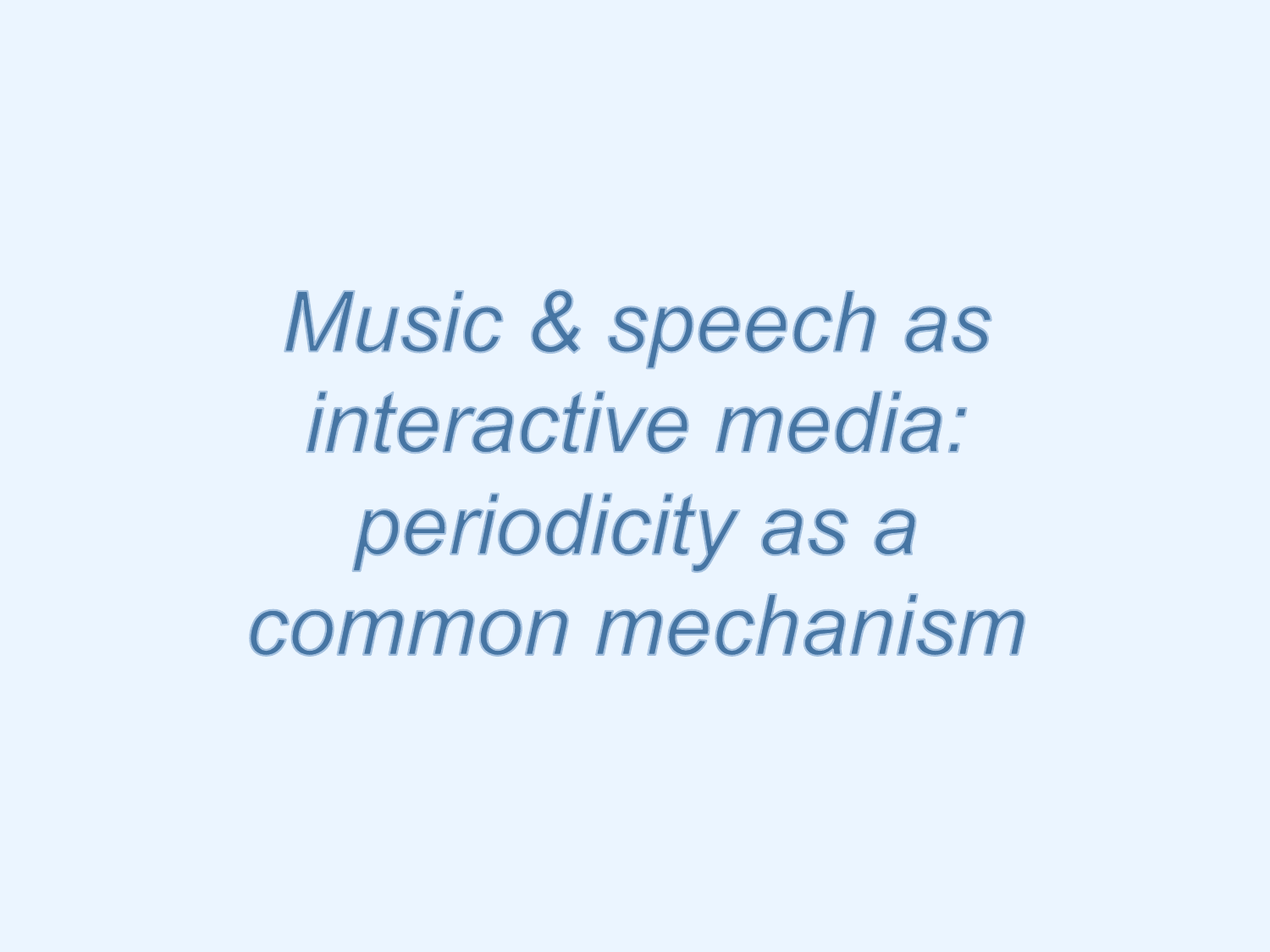Two prospective functions for periodicity in communicative behaviour

(i) increase predictability (ii) affiliation enhancement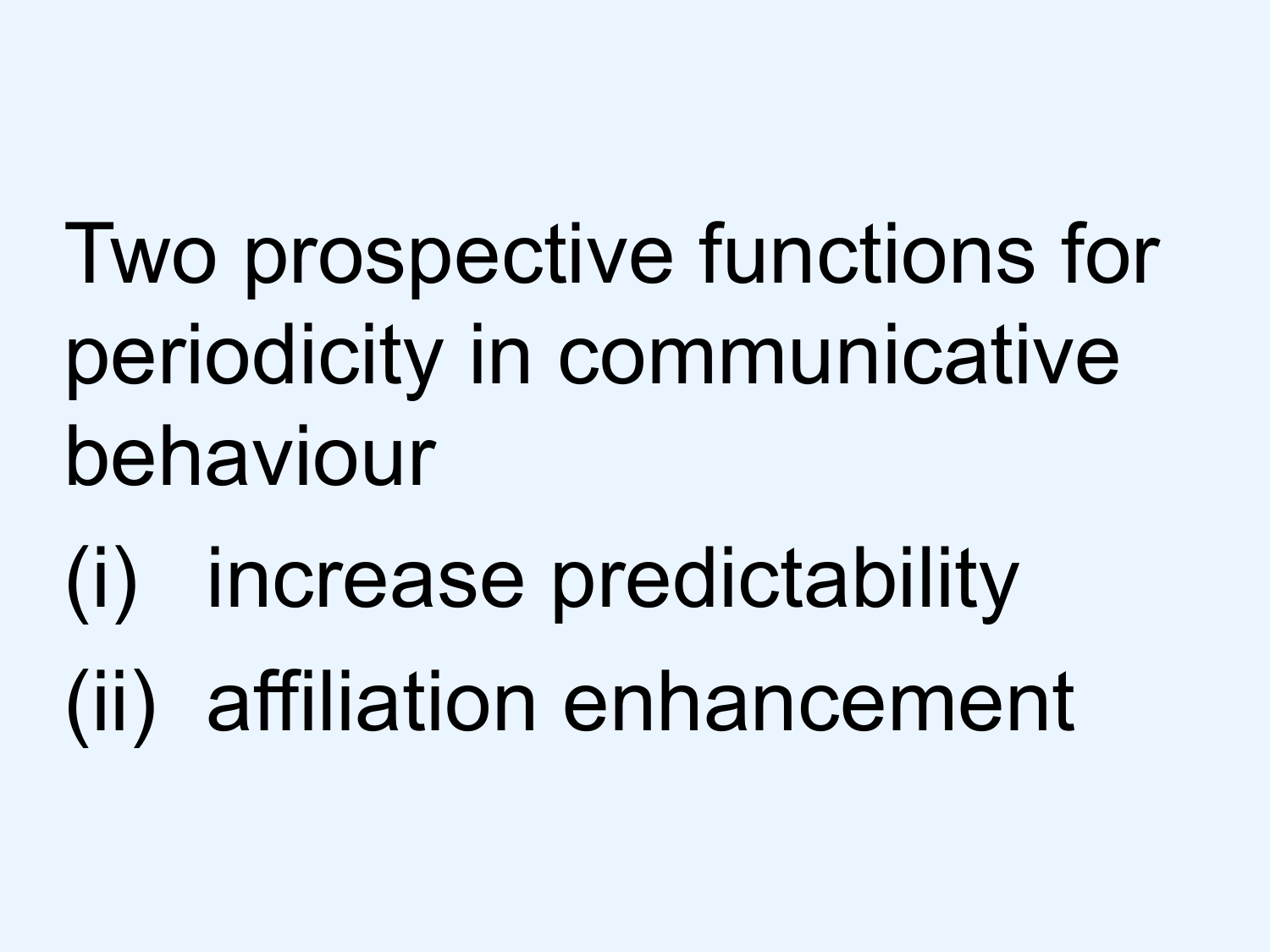Speech registers that are intended to enhance predictability (capture attention) should be more regular than those that are not

Speech registers intended to capture attention and enhance affiliation between listeners and speaker should be even more regular

Used instances of conversational speech, didactic speech (lectures: attentional predictability), oratory (party political speeches: attentional predictability and affiliation enhancement) and metrical poetry in two tasks:

(a) rating rhythmicity of examples, and:

(b) tapping along to the "beat" of the examples (SD of the mean of each pair of inter-tap intervals—meta-ITI—was the measure of beat variability)

Knight, S. L. & Cross, I. (2015, under revision). Sociolinguistic functions of periodicity in speech. *Cognition*.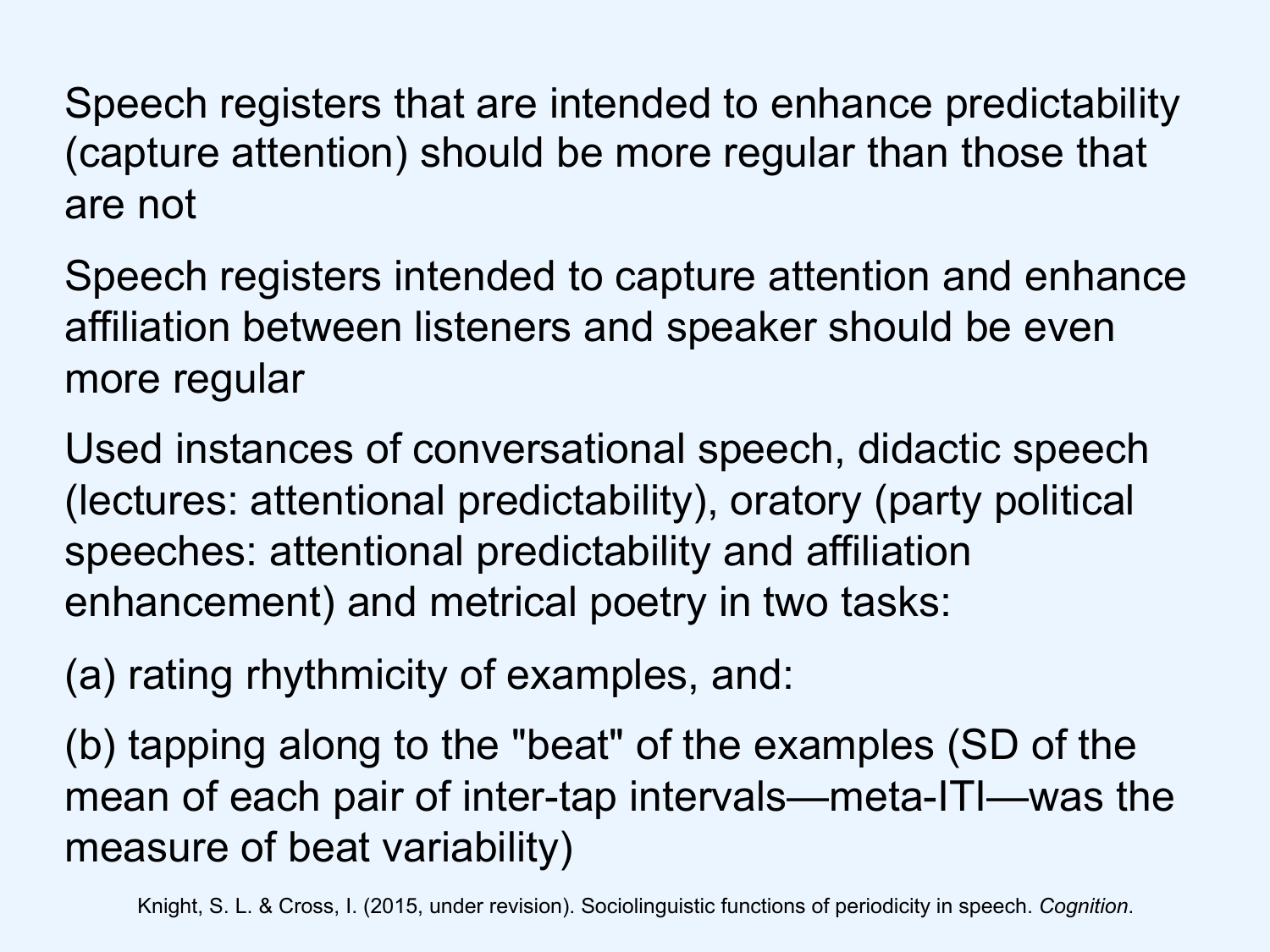

#### Mean rhythmicity ratings for each experimental condition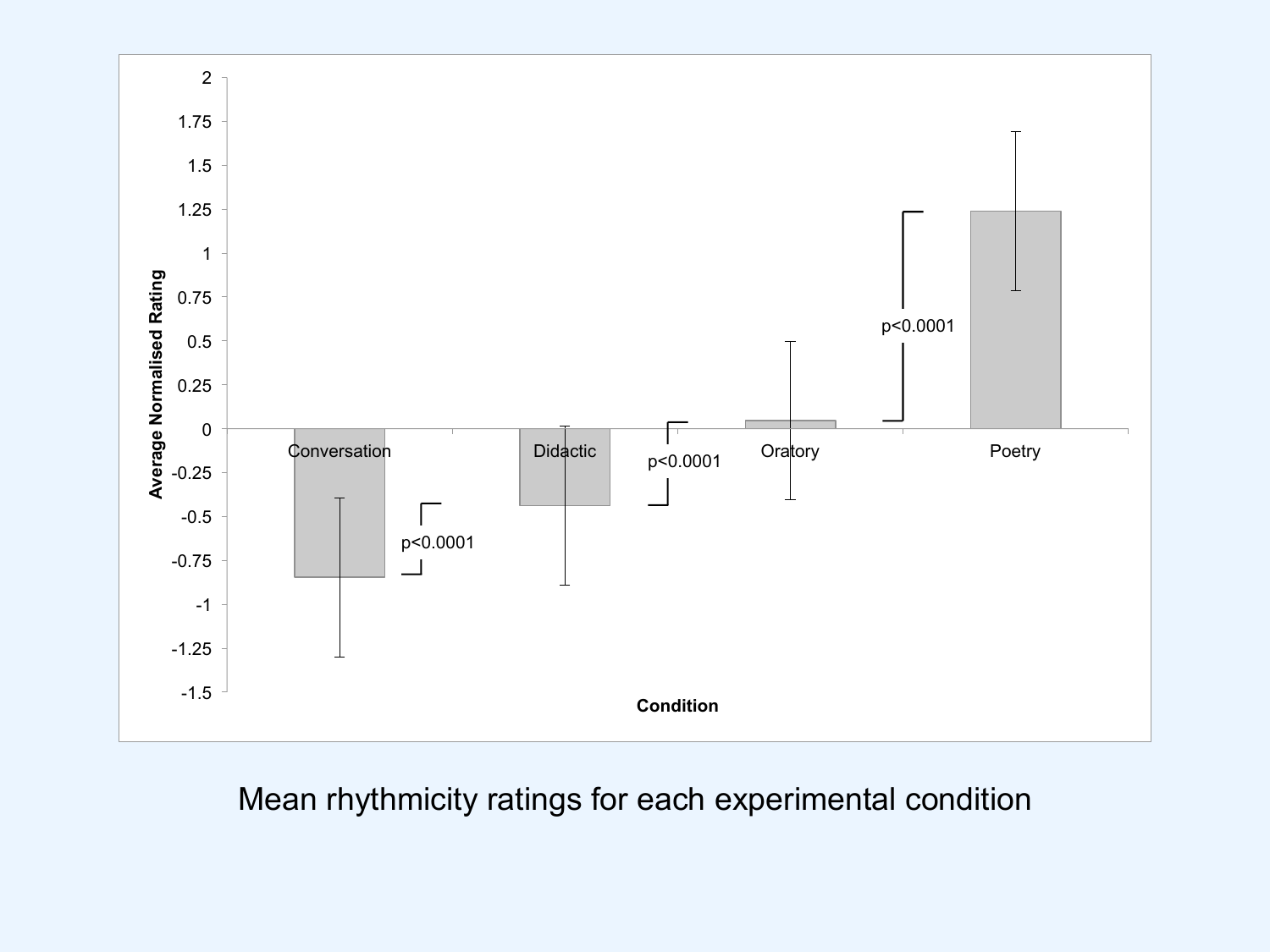

Mean meta-ITI SD for each experimental condition and a self-paced tapping task (SPT)

Rating data significantly negatively correlates with the tapping data (Pearson's r = -0.43, p < 0.0001; one-tailed)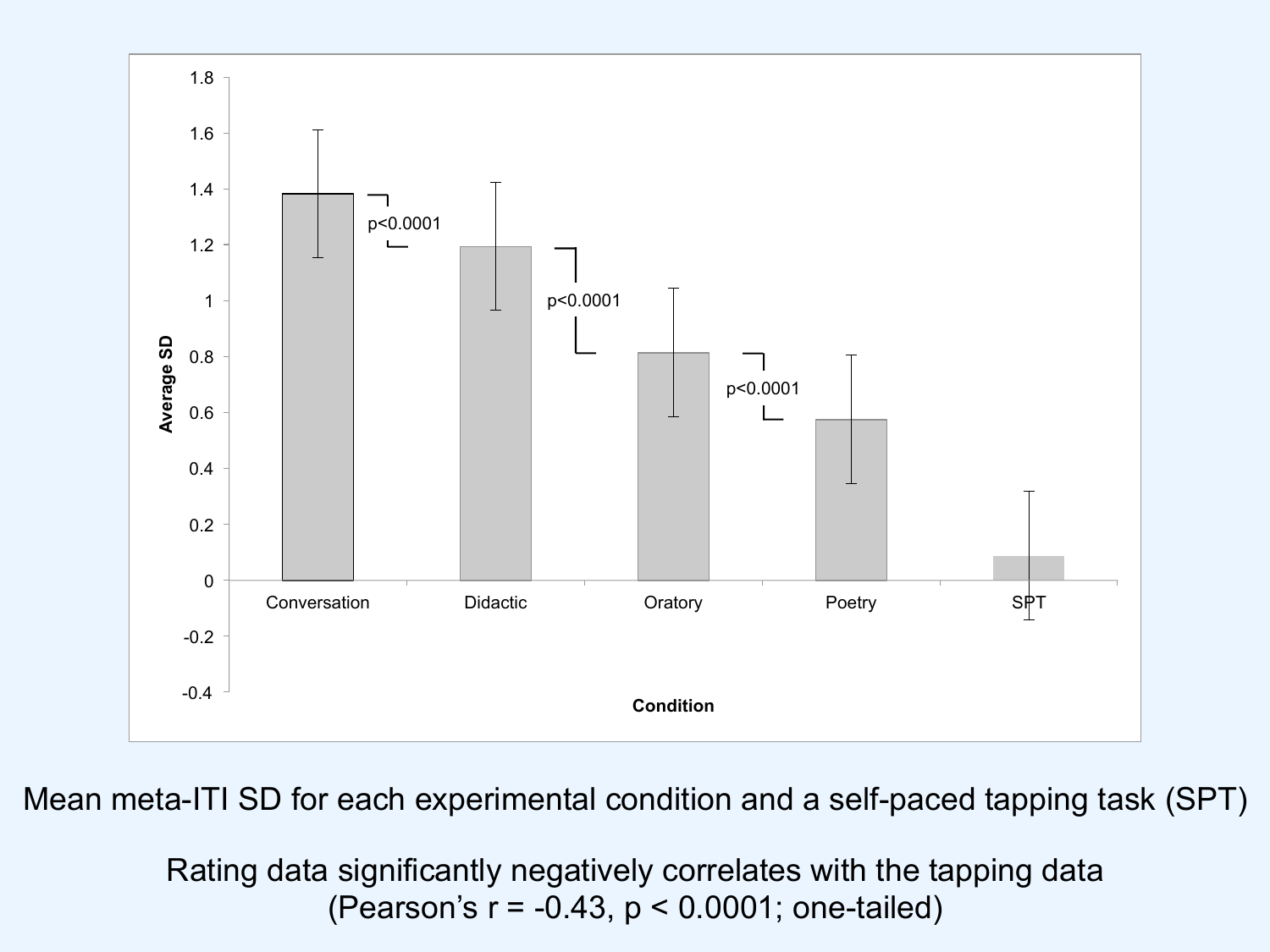Here, the presence of an listener is assumed. But these *presentational* modes of engagement in speech are much less common than the truly interactive mode manifested in everyday conversation, where an interlocutor is not just a listener but actively participates so as to co-construct the ongoing conversational interaction, often making non-verbal interjections such as *uhhuh*, and nodding, gesturing, reshaping body position relative to speaker, etc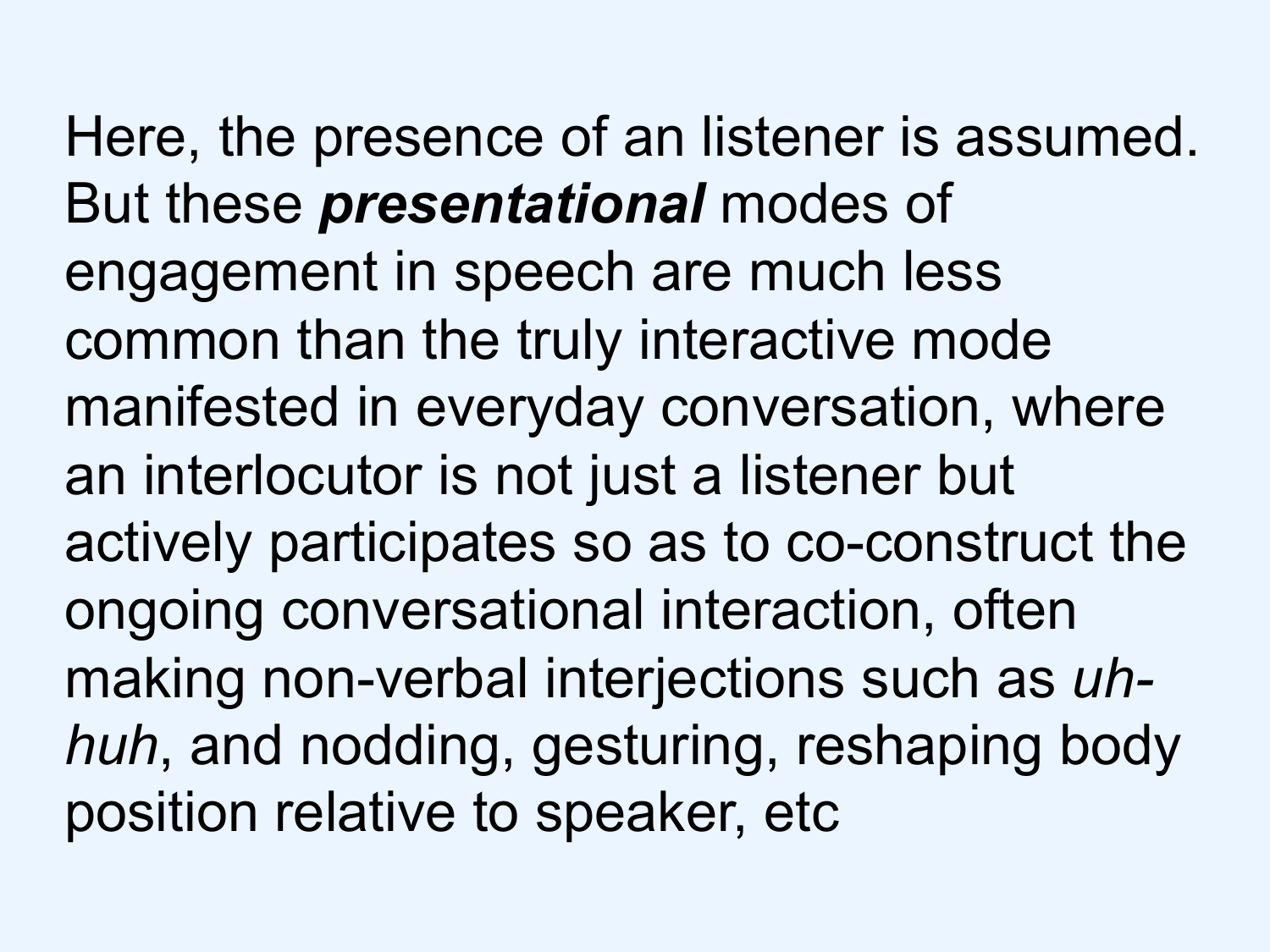Preliminary results from ongoing research at Cambridge on interaction in spontaneous speech and in music—suggest that both domains are underpinned by common temporal processes

We recorded 8 pairs of same-sex friends aged 18-31 (pairs either both musically trained or not) for about 1 hour each, talking, doing simple nonmusical tasks, and making music together

We now have an extremely rich and unique corpus of data on naturalistic interaction in speech and music (in a specific cultural context—southern England)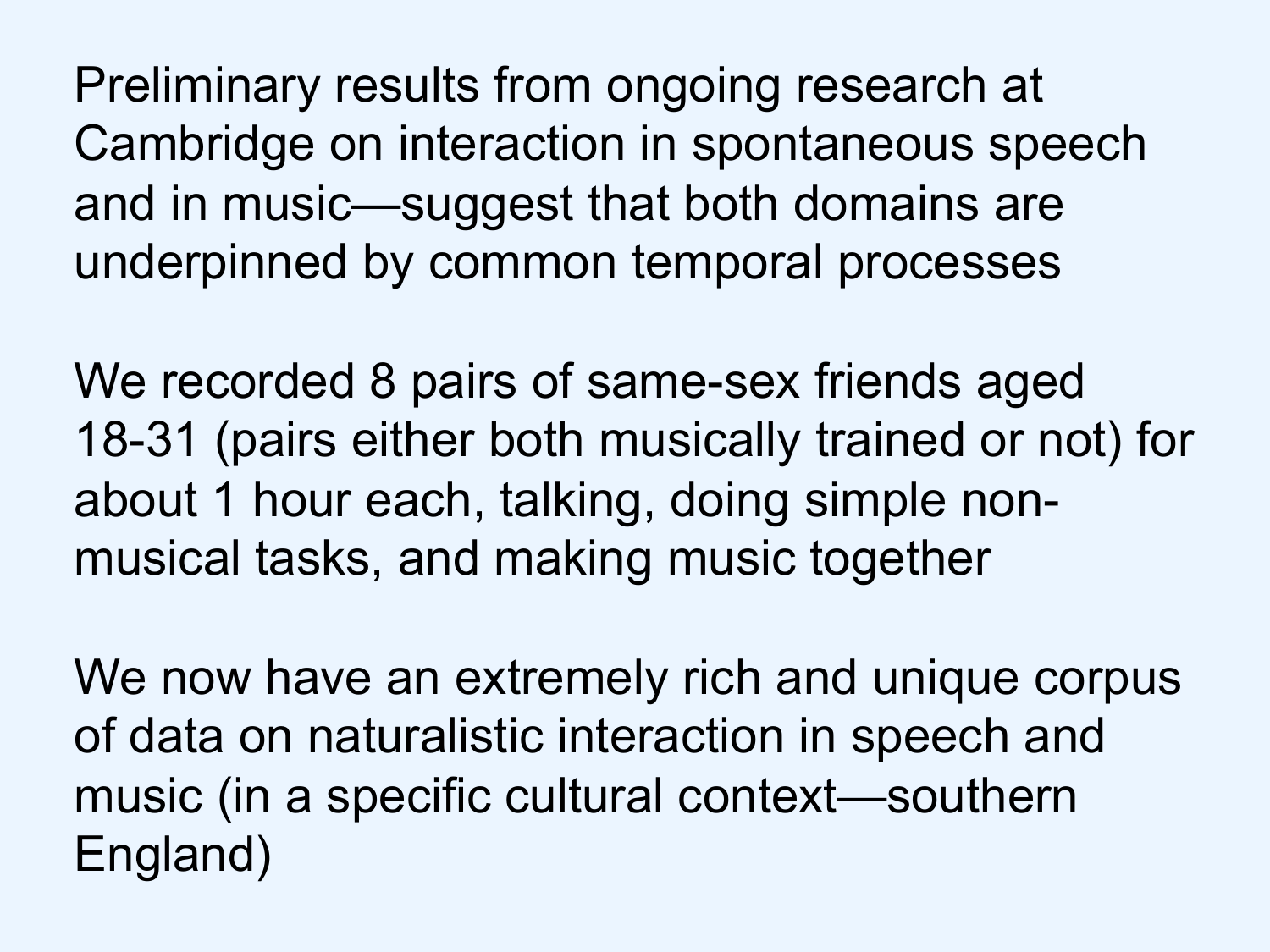### Speech interaction results

Analyses by Richard Ogden show that:

- in instances of conversation involving a question by speaker 1 and an answer from speaker 2, the temporal location of the initial stressed syllables of speaker 2's answer is predictable from the last two or three stressed syllables of speaker 1's assertion when the response is "preferred" (i.e., indicates attitudinal alignment with speaker);
- in cases of "dispreference" or attitudinal **dis**alignment, there can be explicit **temporal** disalignment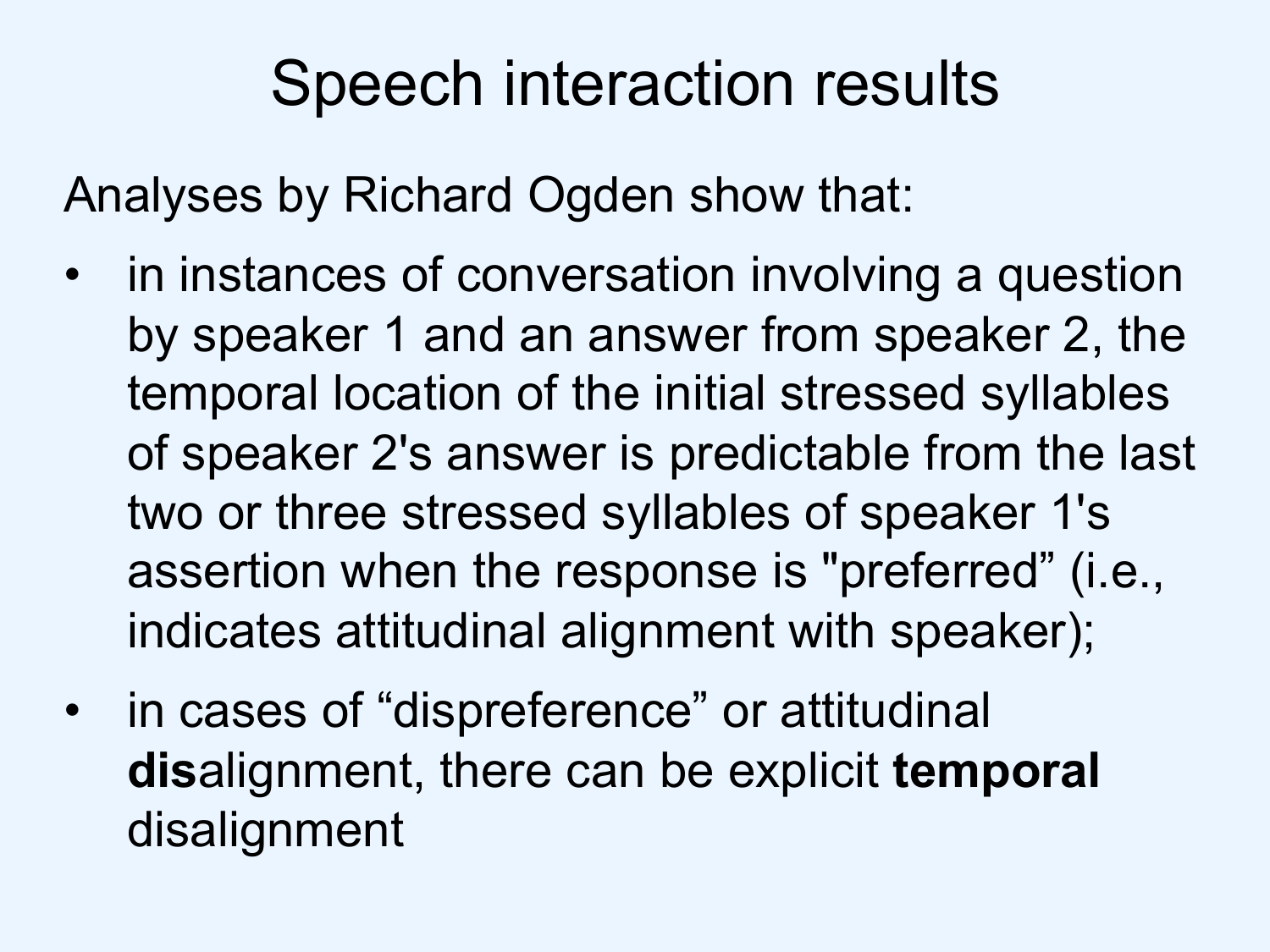

Preferred answer:

answer latency=period of speech accents of speaker 1



Dispreferred answer:

answer latency**≠**period of speech accents of speaker 1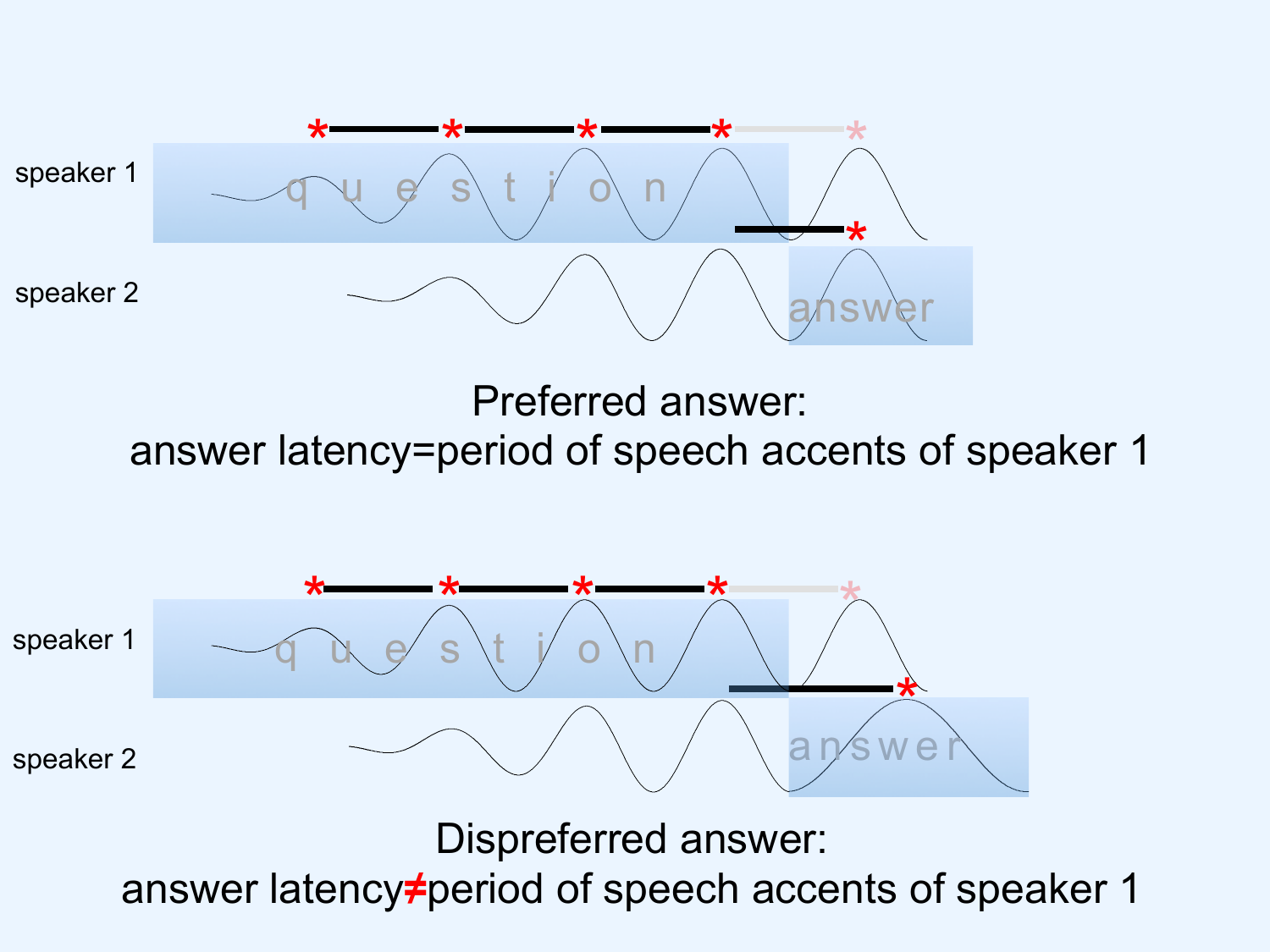#### Music & speech interaction results

To date, we have analysed pulse or tactus in the "successful" and "unsuccessful" musical bouts of five pairs, evaluating whether intonation peaks in speech ("speech accent") align with the musical pulse **during**, **after** and **before** the musical bout

| <b>Bouts</b>    |     | n   mean of mean IOI<br>for each bout (ms) | s.d. of mean of<br>mean IOI the s.d.s |          |
|-----------------|-----|--------------------------------------------|---------------------------------------|----------|
| successful      | D7. | 730.52                                     | 250.28                                | 63.76    |
| unsuccessful 15 |     | 663.91                                     | 266.61                                | l 112.36 |

Mean IOIs (ms) and various measures of standard deviation for the pulses of **successful** and **unsucccessful** musical bouts



Mean deviation of intonation peaks in speech from nearest musical pulse onset (% of IOI) before, during and after musical bouts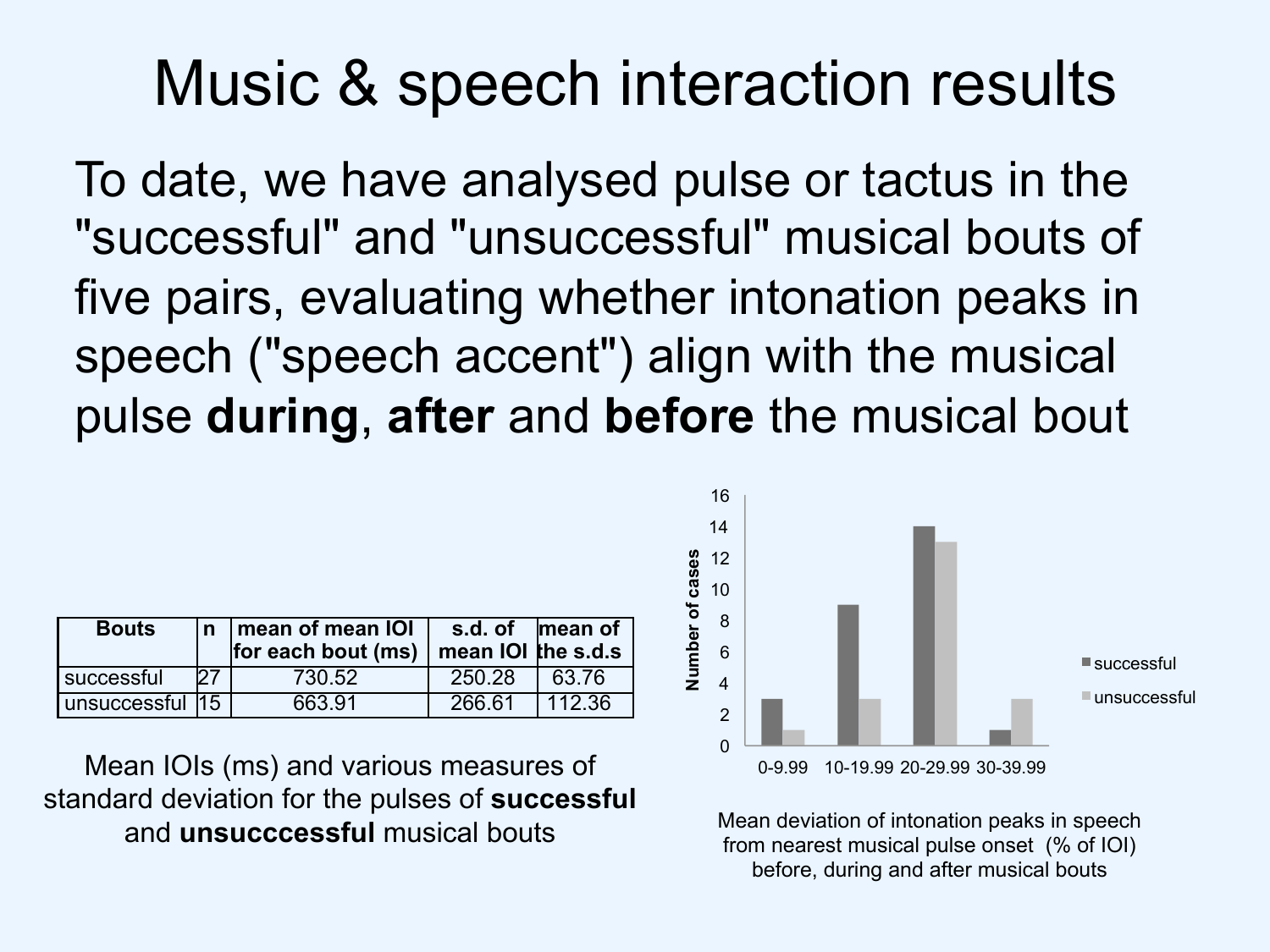We find that in and around successful musical bouts, intonation peaks were statistically significantly more likely to be aligned with the musical pulse than in unsuccessful bouts

Note that we have identified several instances where intonation peaks in speech prior to a successful musical bout *across participants* exhibit a periodicity that is **then** taken up in the musical interaction

Hawkins, S., Cross, I., & Ogden, R. (2013). Communicative interaction in spontaneous music and speech. In M. Orwin, C. Howes & R. Kempson (Eds.), *Music, language and interaction* (pp. 285-329). London: College Publications.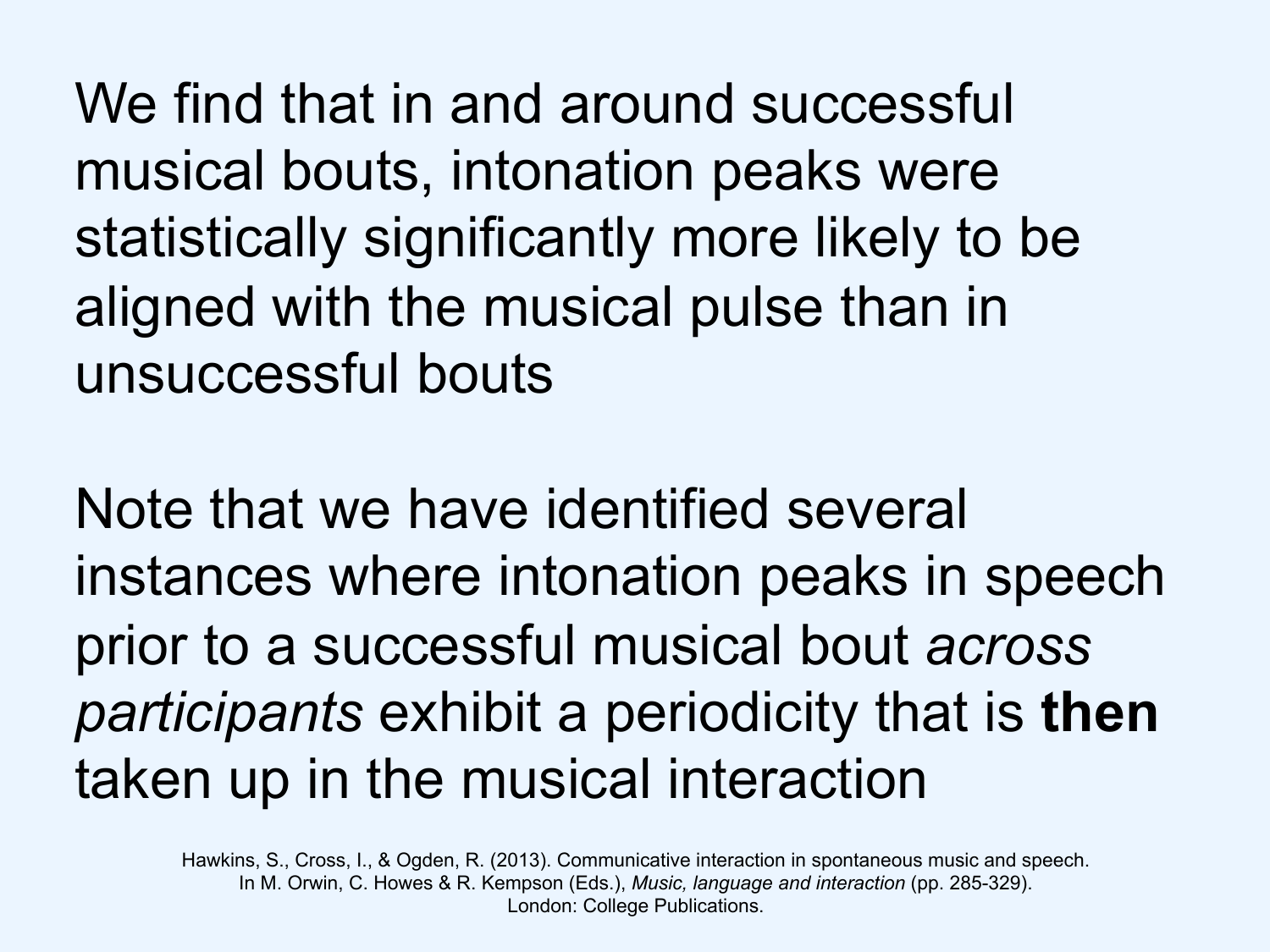These experimental results are narrowly focused and mono-cultural, but derive from real-world, naturalistic situations

These and other studies are adding weight to the hypothesis that in social contexts foregrounding the relational phatic—dimension of communication, the same processes can underpin interaction in both music and speech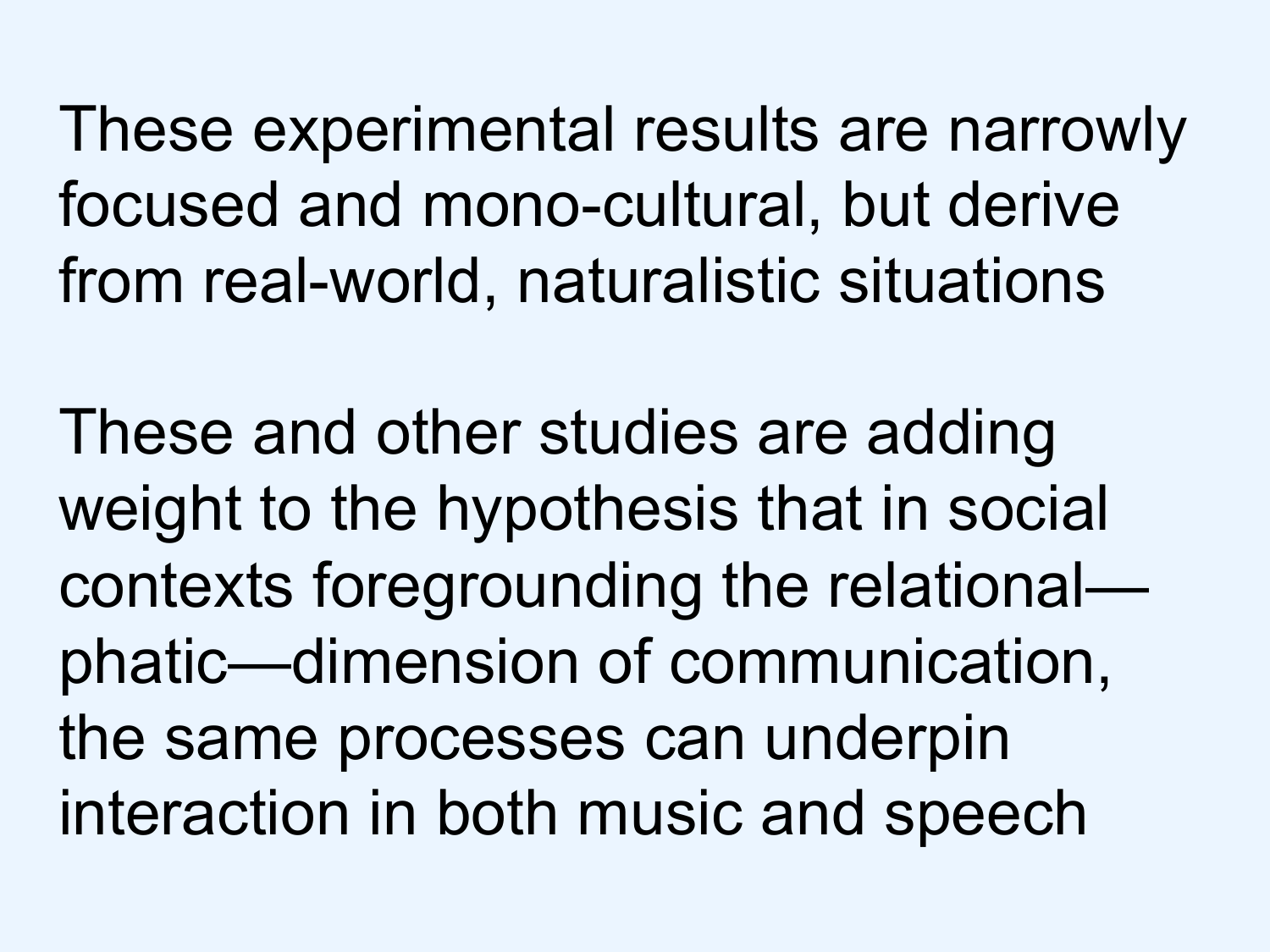# **Conclusions**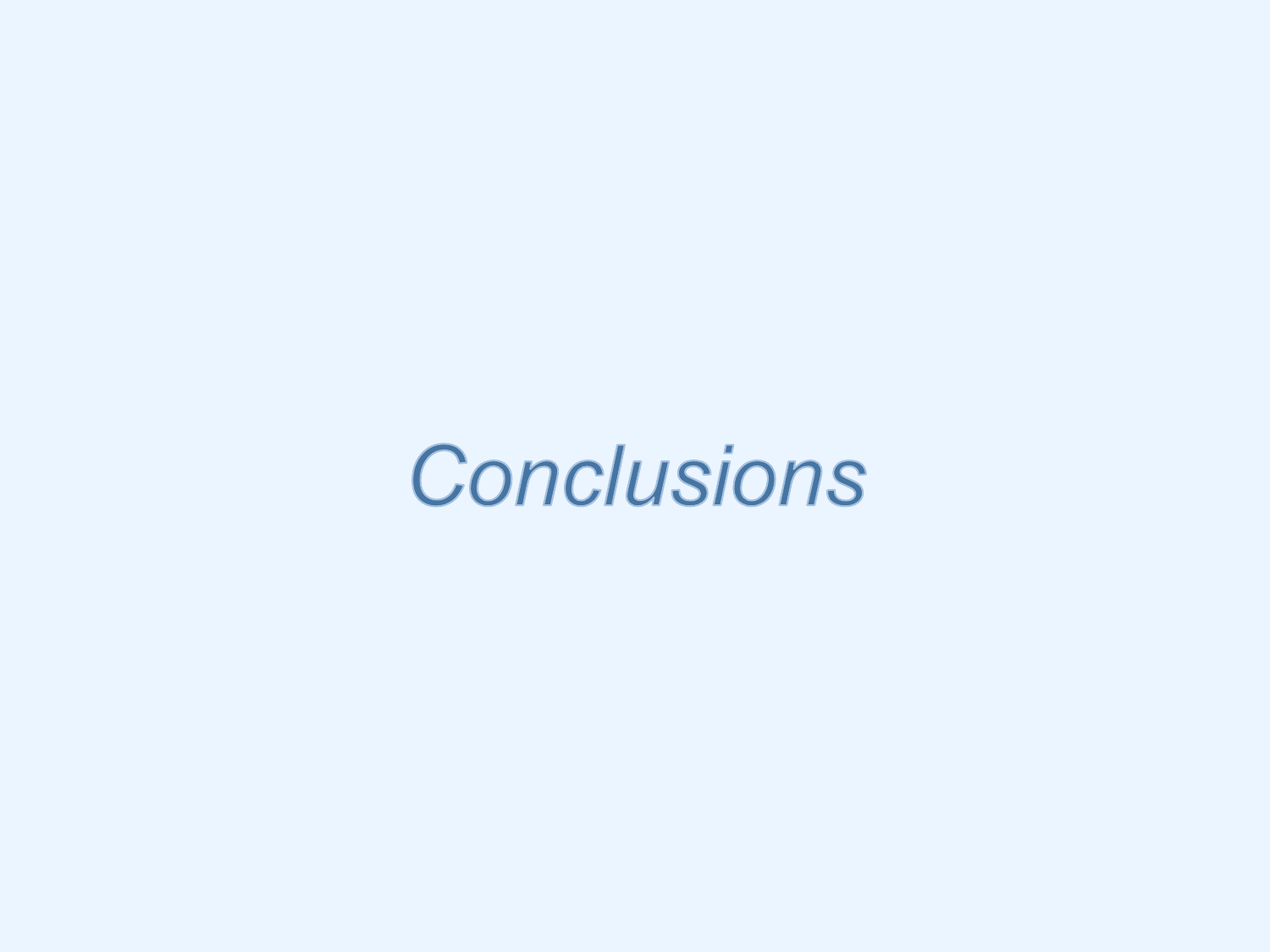If music and language are so intertwined, why do we appear to need both?

Language, because of its capacity to be unambiguously referential, can never be quite as effective as can music in leading interactants' affective and motivational states into alignment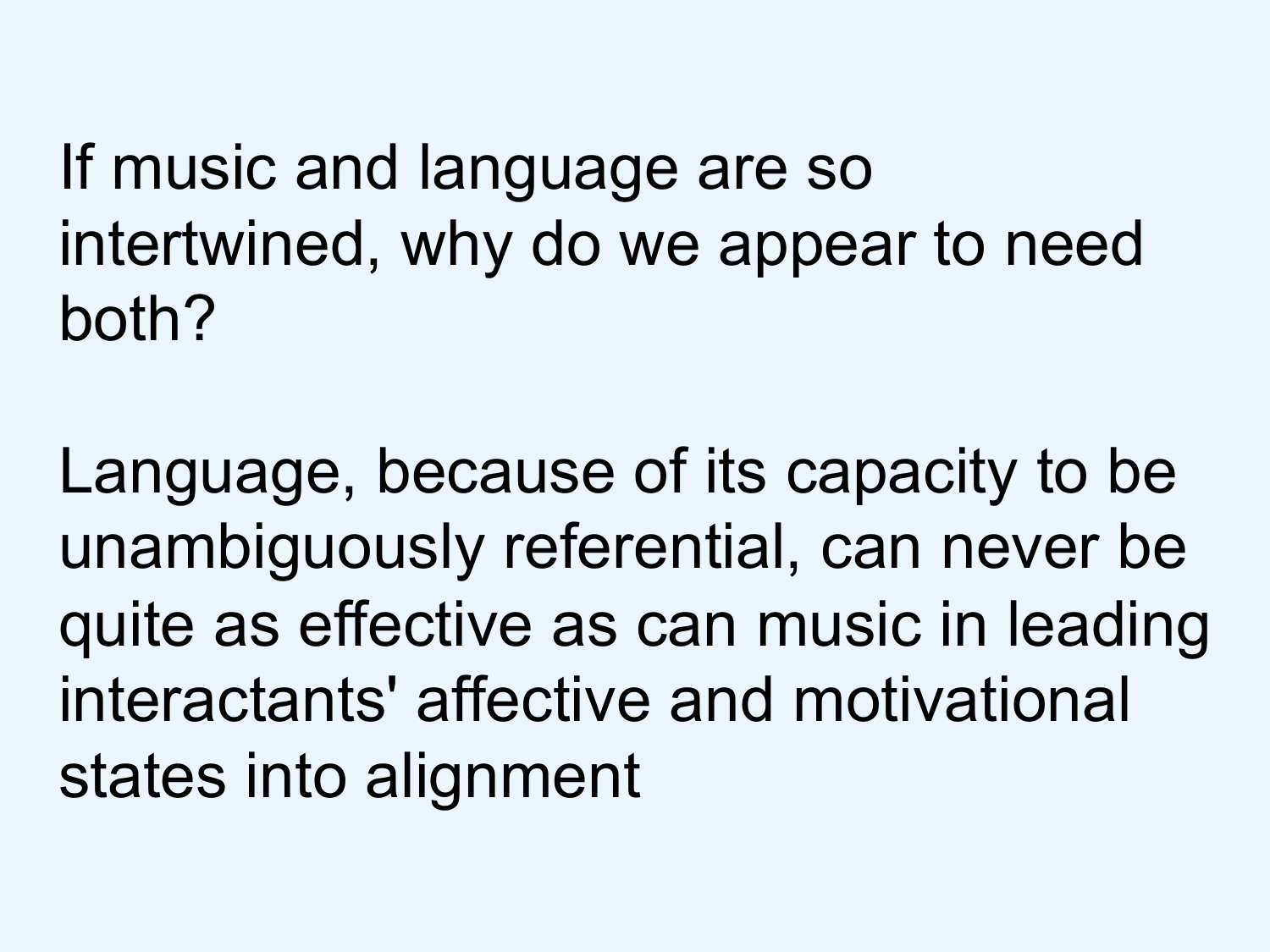Music has the advantage over language of being able to integrate the simultaneous experience of multiple participants into a collective communicative interaction

Rather than thinking of speech and music as separate domains, it's probably better to construe them as overlapping categories of interactive, communicative behaviour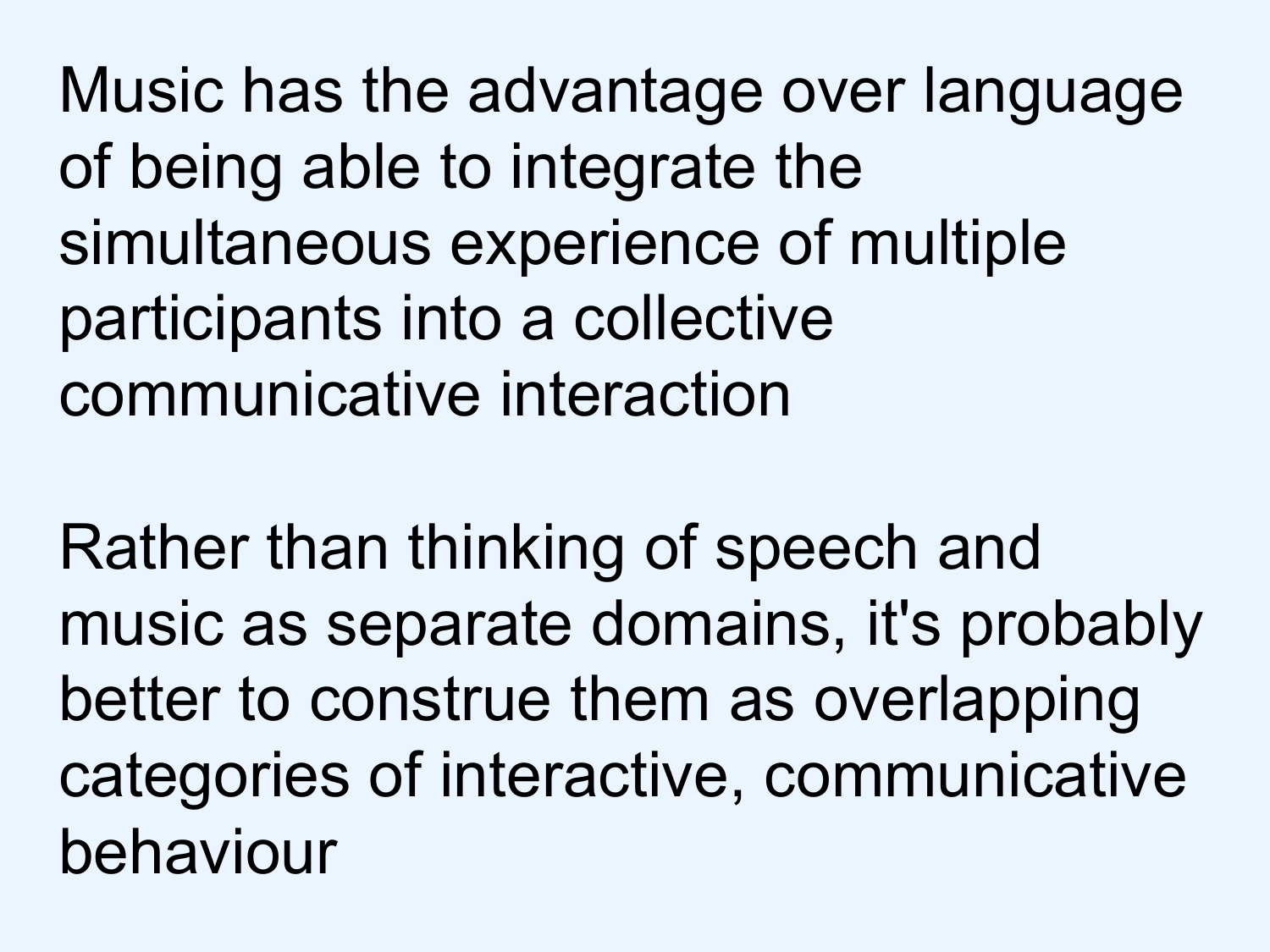Most "everyday" speech interaction is more than a little musical in the ways in which it serves social ends

Most "musical" interactions—particularly in traditional societies and musical microcultures—are embedded in specific social processes that direct joint action towards particular goals

There are many instances in different cultures where it is not easy—nor even desirable—to draw a distinction between music and speech (see, e.g., Seeger, *Why Suyá sing*)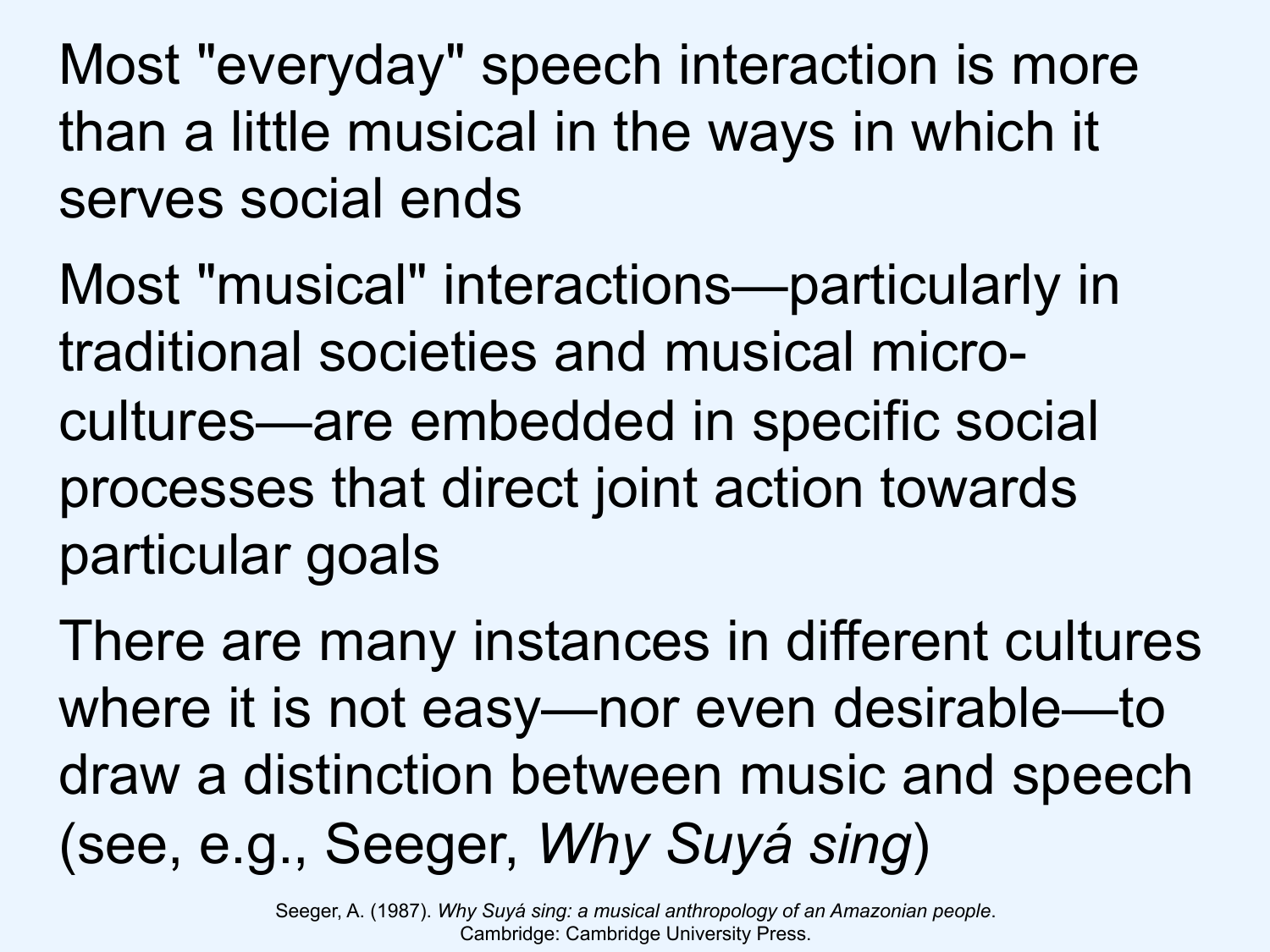This view of music and speech has several implications:

It suggests that in the analysis of culture, it would be most fruitful to investigate language and music as an integrated communicative complex

It suggests that scientific and ethnographic studies of music and language need to take close account of each other's findings, particularly when music and language are being explored as interactive media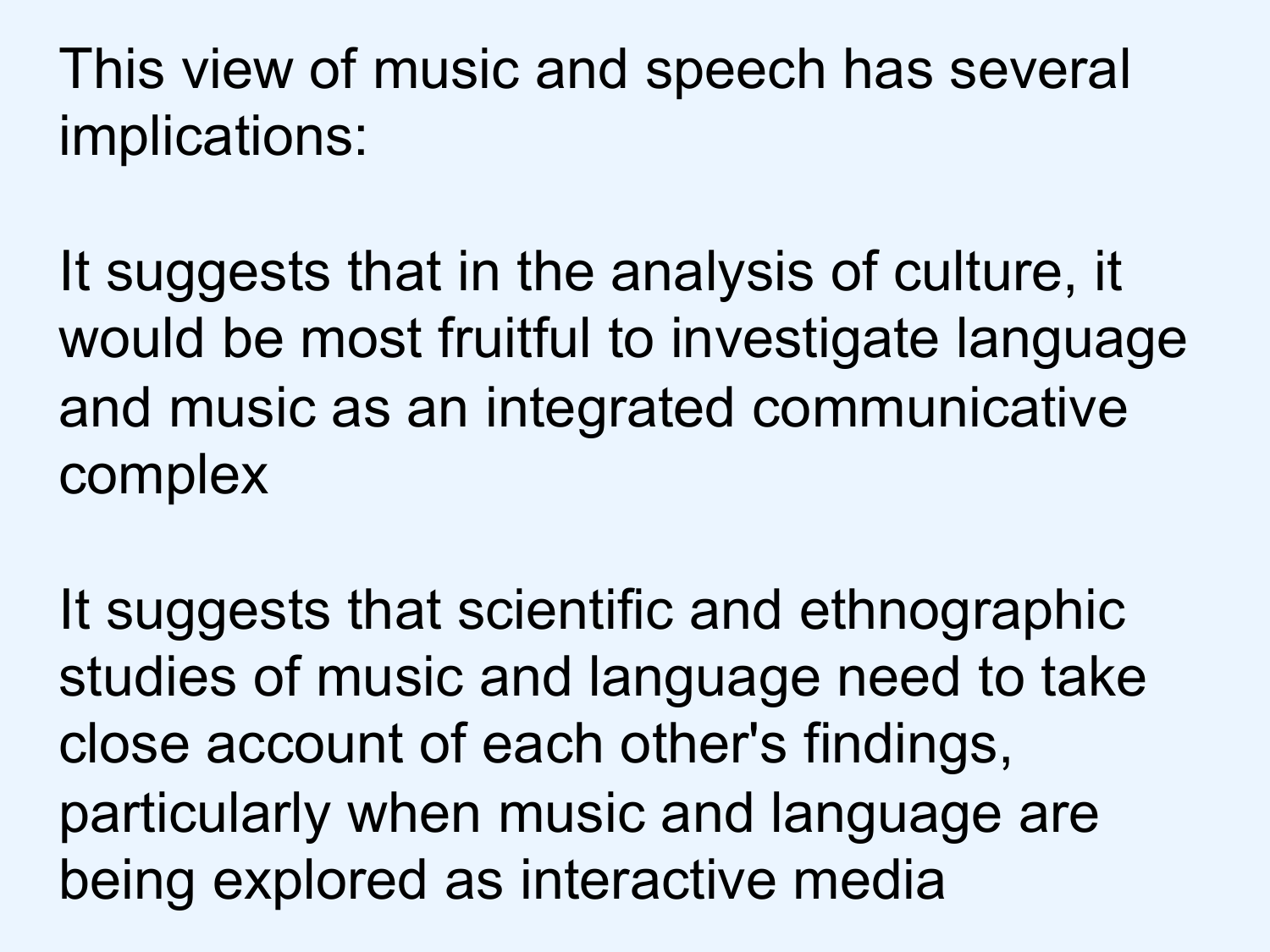It suggests that the roots of several human capacities—such as entrainment—might best be investigated and analysed in terms of their role in communicative interaction

It suggests that, from an evolutionary perspective, music and language may best be explained not as discrete domains of behaviour but as culturally reconfigurable manifestations of an underlying set of communicative resources